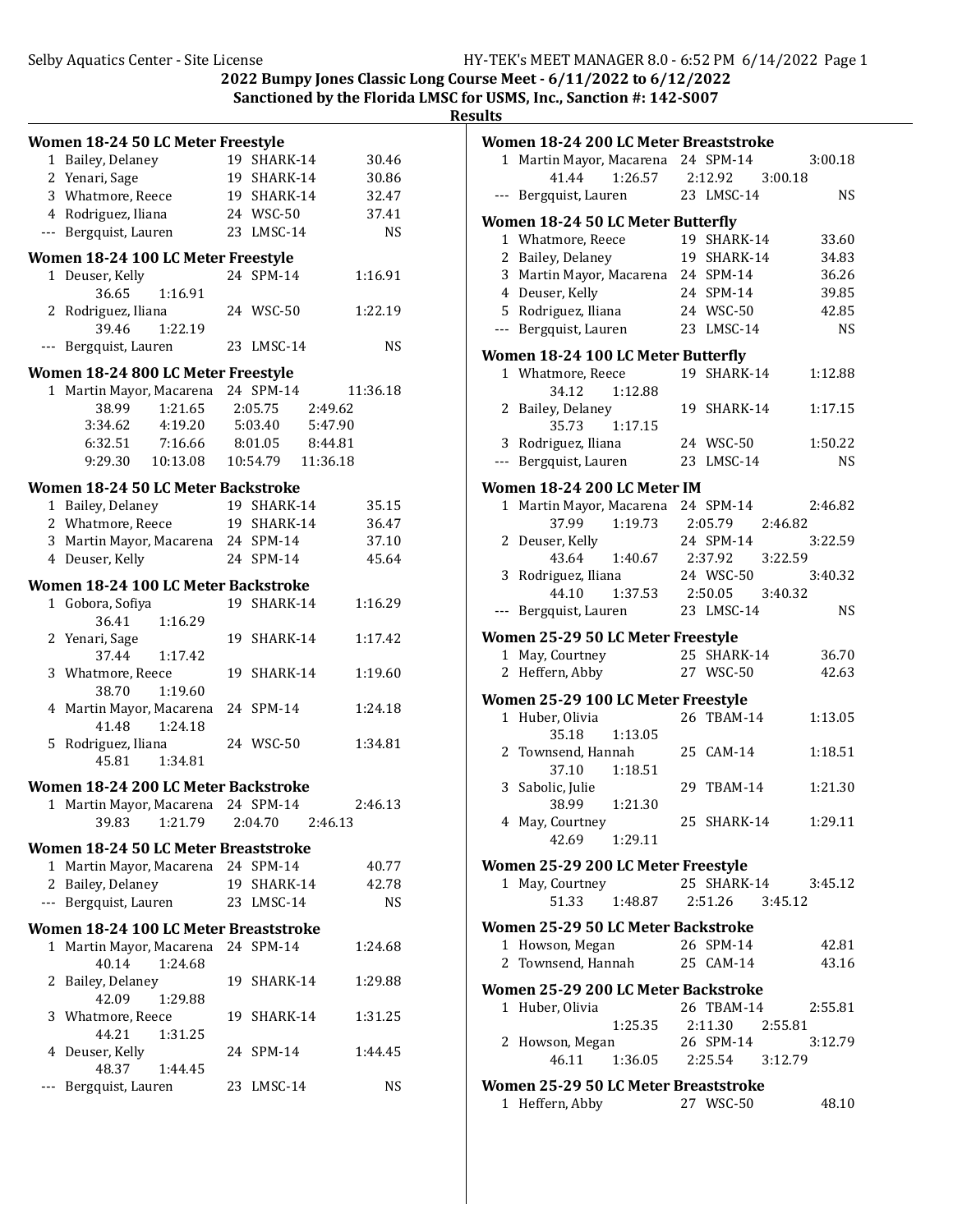**2022 Bumpy Jones Classic Long Course Meet - 6/11/2022 to 6/12/2022**

**Sanctioned by the Florida LMSC for USMS, Inc., Sanction #: 142-S007 Results**

|              | Women 25-29 100 LC Meter Breaststroke         |                               |                     |
|--------------|-----------------------------------------------|-------------------------------|---------------------|
|              | 1 Huber, Olivia<br>1:34.93<br>44.99           | 26 TBAM-14                    | 1:34.93             |
|              | 2 Howson, Megan<br>47.12  1:39.44             | 26 SPM-14                     | 1:39.44             |
|              | Women 25-29 50 LC Meter Butterfly             |                               |                     |
|              | 1 Sabolic, Julie                              | 29 TBAM-14                    | 41.47               |
|              | Women 25-29 200 LC Meter IM                   |                               |                     |
|              | 1 Sabolic, Julie<br>43.24 1:37.93             | 29 TBAM-14<br>2:43.07 3:31.84 | 3:31.84             |
|              | Women 30-34 50 LC Meter Freestyle             |                               |                     |
|              | 1 Guerra, Mariela                             | 33 SFTL-50                    | 32.54               |
|              | Women 30-34 100 LC Meter Freestyle            |                               |                     |
|              | 1 Guerra, Mariela<br>33.31 1:09.60            | 33 SFTL-50                    | 1:09.60             |
|              | 2 Bzibziak, Sarah<br>36.27 1:19.28            | 34 SHARK-14                   | 1:19.28             |
|              | 3 Stayman, Hayley<br>38.32 1:20.13            | 30 TBAM-14                    | 1:20.13             |
|              | Women 30-34 200 LC Meter Freestyle            |                               |                     |
|              | 1 Varnell, Laurel<br>36.99 1:17.21            | 1:58.84 2:40.12               | 31 SHARK-14 2:40.12 |
|              | Women 30-34 50 LC Meter Backstroke            |                               |                     |
|              | 1 Bzibziak, Sarah                             | 34 SHARK-14                   | 45.77               |
|              | Women 30-34 50 LC Meter Breaststroke          |                               |                     |
|              | 1 Guerra, Mariela                             | 33 SFTL-50                    | 38.00               |
|              | 2 Varnell, Laurel 31 SHARK-14                 |                               | 40.06               |
|              | Women 30-34 100 LC Meter Breaststroke         |                               |                     |
|              | 1 Guerra, Mariela 33 SFTL-50<br>41.14 1:27.77 |                               | 1:27.77             |
|              | Women 30-34 200 LC Meter Breaststroke         |                               |                     |
|              | 1 Guerra, Mariela                             | 33 SFTL-50                    | 3:13.09             |
|              | 1:33.55 2:23.28 3:13.09<br>43.43              |                               |                     |
|              | Women 30-34 50 LC Meter Butterfly             |                               |                     |
| $\mathbf{1}$ | Fulmer, Samantha                              | 31 SPM-14                     | 32.24               |
|              | 2 Varnell, Laurel<br>3 Stayman, Hayley        | 31 SHARK-14                   | 35.10               |
|              |                                               | 30 TBAM-14                    | 39.73               |
|              | Women 30-34 100 LC Meter Butterfly            |                               |                     |
|              | 1 Fulmer, Samantha<br>1:12.85<br>33.68        | 31 SPM-14                     | 1:12.85             |
|              | Women 30-34 200 LC Meter IM                   |                               |                     |
| 1            | Stayman, Hayley                               | 30 TBAM-14                    | 3:17.69             |
|              | 43.85<br>1:34.60<br>--- Fulmer, Samantha      | 2:33.43<br>31 SPM-14          | 3:17.69<br>NS       |
|              |                                               |                               |                     |
|              | Women 35-39 50 LC Meter Freestyle             |                               |                     |
|              | 1 Ballenger, Marie<br>2 Swoch, Sarah          | 36 UC50<br>37 SPM-14          | 28.64<br>33.90      |
|              | 3 Bot, Lina                                   | 36 WSC-50                     | 46.65               |
|              | 4 Gold, Edymar                                | 38 SHARK-14                   | 56.34               |
|              | --- Retotar, Allison                          | 35 SPM-14                     | <b>NS</b>           |
|              |                                               |                               |                     |
|              |                                               |                               |                     |
|              |                                               |                               |                     |

| Women 35-39 100 LC Meter Freestyle                      |                           |                        |                     |
|---------------------------------------------------------|---------------------------|------------------------|---------------------|
| 1 Swoch, Sarah                                          |                           | 37 SPM-14              | 1:13.81             |
| 35.30                                                   | 1:13.81                   |                        |                     |
| --- Duran, Rebecca                                      |                           | 36 UC14                | NS                  |
| --- Retotar, Allison                                    |                           | 35 SPM-14              | NS                  |
| Women 35-39 200 LC Meter Freestyle                      |                           |                        |                     |
| 1 Retotar, Allison                                      |                           | 35 SPM-14              | 2:30.50             |
| 34.90                                                   | 1:13.03                   | 1:51.51                | 2:30.50             |
| 2 Swoch, Sarah                                          |                           | 37 SPM-14              | 2:37.58             |
| 36.71                                                   | 1:16.60  1:57.74  2:37.58 |                        |                     |
| 3 Gold, Edymar                                          |                           |                        | 38 SHARK-14 4:18.16 |
| 59.38                                                   | 2:03.62 3:11.92 4:18.16   |                        |                     |
| Women 35-39 800 LC Meter Freestyle                      |                           |                        |                     |
| 1 Swoch, Sarah                                          |                           | 37 SPM-14              | 11:40.43            |
|                                                         | 38.64 1:21.49             | 2:05.20 2:49.30        |                     |
| 3:33.32  4:17.53  5:02.42  5:48.59                      |                           |                        |                     |
| 6:32.36 7:18.79 8:02.38 8:47.17                         |                           |                        |                     |
| 9:30.93  10:14.52  10:57.93  11:40.43                   |                           |                        |                     |
|                                                         |                           |                        |                     |
| Women 35-39 50 LC Meter Backstroke                      |                           |                        |                     |
| 1 Retotar, Allison                                      |                           | 35 SPM-14<br>37 SPM-14 | 37.46               |
| 2 Swoch, Sarah                                          |                           |                        | 39.91               |
| Women 35-39 100 LC Meter Backstroke                     |                           |                        |                     |
| 1 Retotar, Allison                                      |                           | 35 SPM-14              | 1:21.85             |
| 39.92 1:21.85                                           |                           |                        |                     |
| Women 35-39 50 LC Meter Breaststroke                    |                           |                        |                     |
| 1 Ballenger, Marie                                      |                           | 36 UC50                | 35.88               |
| 2 Retotar, Allison                                      |                           | 35 SPM-14              | 40.72               |
| 3 Swoch, Sarah                                          |                           | 37 SPM-14              | 43.94               |
| 4 Bot, Lina                                             |                           | 36 WSC-50              | 56.63               |
| Women 35-39 100 LC Meter Breaststroke                   |                           |                        |                     |
| 1 Retotar, Allison                                      |                           | 35 SPM-14              | 1:29.00             |
| 41.99                                                   | 1:29.00                   |                        |                     |
| 2 Swoch, Sarah                                          |                           | 37 SPM-14              | 1:34.75             |
| 45.31                                                   | 1:34.75                   |                        |                     |
| --- Duran, Rebecca                                      |                           | 36 UC14                | <b>NS</b>           |
|                                                         |                           |                        |                     |
| Women 35-39 50 LC Meter Butterfly<br>1 Retotar, Allison |                           | 35 SPM-14              | 34.56               |
| 2 Swoch, Sarah                                          |                           | 37 SPM-14              | 39.55               |
| 3 Gold, Edymar                                          |                           | 38 SHARK-14            | 1:11.30             |
|                                                         |                           |                        |                     |
| Women 35-39 100 LC Meter Butterfly                      |                           |                        |                     |
| 1 Swoch, Sarah                                          |                           | 37 SPM-14              | 1:33.89             |
| 43.65                                                   | 1:33.89                   |                        |                     |
| Women 35-39 200 LC Meter Butterfly                      |                           |                        |                     |
| 1 Gold, Edymar                                          |                           | 38 SHARK-14            | 5:29.83             |
| 1:13.67                                                 | 2:38.11                   | 4:04.50 5:29.83        |                     |
| Women 35-39 200 LC Meter IM                             |                           |                        |                     |
| 1 Swoch, Sarah                                          |                           | 37 SPM-14              | 3:01.63             |
| 41.91                                                   | 1:27.92                   | 2:20.64                | 3:01.63             |
|                                                         |                           |                        |                     |
| Women 40-44 50 LC Meter Freestyle                       |                           |                        |                     |
| 1 King, Ashley                                          |                           | 42 SHARK-14            | 31.45               |
| 2 Keyser, Elaine                                        |                           | 43 CSMS-50             | 35.37               |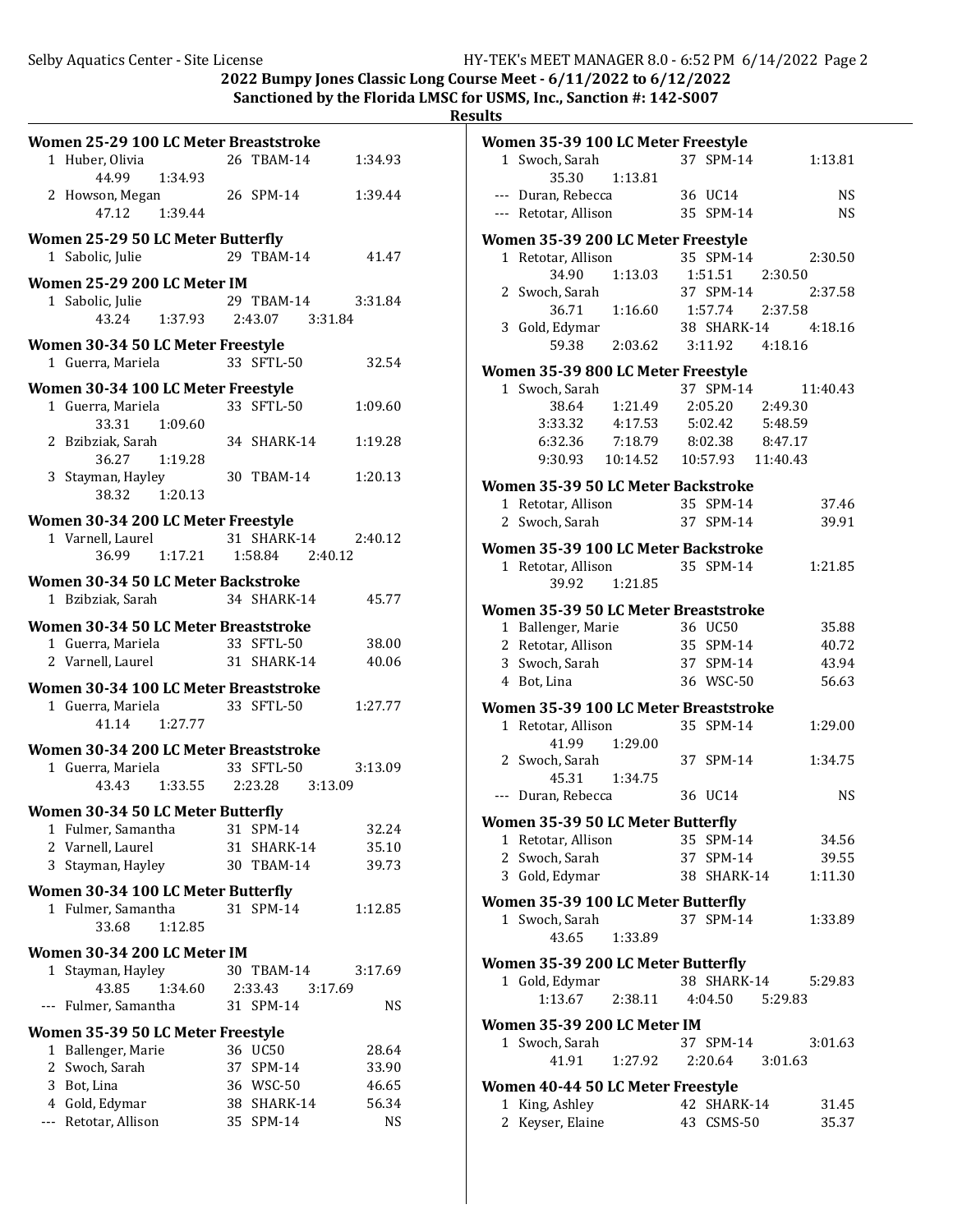**2022 Bumpy Jones Classic Long Course Meet - 6/11/2022 to 6/12/2022**

**Sanctioned by the Florida LMSC for USMS, Inc., Sanction #: 142-S007** 

| Results |  |
|---------|--|
|         |  |

| Women 40-44 100 LC Meter Freestyle     |                                        |                    |          |
|----------------------------------------|----------------------------------------|--------------------|----------|
| 1 King, Ashley                         |                                        | 42 SHARK-14        | 1:08.61  |
| 32.62                                  | 1:08.61                                |                    |          |
| 2 Keyser, Elaine                       |                                        | 43 CSMS-50         | 1:18.78  |
| 37.30                                  | 1:18.78                                |                    |          |
| Women 40-44 200 LC Meter Freestyle     |                                        |                    |          |
| 1 King, Ashley                         |                                        | 42 SHARK-14        | 2:33.56  |
| 34.50  1:14.21                         |                                        | 1:54.11 2:33.56    |          |
| 2 Keyser, Elaine                       |                                        | 43 CSMS-50         | 3:00.45  |
|                                        | 42.21 1:29.17                          | 2:15.78 3:00.45    |          |
| Women 40-44 400 LC Meter Freestyle     |                                        |                    |          |
| 1 King, Ashley                         |                                        | 42 SHARK-14        | 5:31.03  |
| 36.08 1:17.33                          |                                        | 1:58.86 2:41.37    |          |
| 3:23.73                                | 4:06.46  4:49.27  5:31.03              |                    |          |
| 2 Maehr, Erin                          |                                        | 40 TBAM-14         | 5:45.70  |
|                                        | 37.18    1:20.01    2:03.86    2:47.98 |                    |          |
| $3:32.49$ $4:17.21$                    |                                        | 5:02.67    5:45.70 |          |
| Women 40-44 800 LC Meter Freestyle     |                                        |                    |          |
| 1 Stutz, Kathleen                      |                                        | 40 SFTL-50         | 13:37.68 |
| 44.52                                  | 1:36.12 2:27.32 3:19.33                |                    |          |
| 4:10.66 5:02.73 5:54.09 6:46.13        |                                        |                    |          |
| 7:38.05  8:30.32  9:22.32  10:14.04    |                                        |                    |          |
| 11:05.85  11:57.47  12:48.13  13:37.68 |                                        |                    |          |
| Women 40-44 50 LC Meter Backstroke     |                                        |                    |          |
| 1 Maehr, Erin                          |                                        | 40 TBAM-14         | 40.56    |
|                                        |                                        |                    |          |
| Women 40-44 200 LC Meter Backstroke    |                                        |                    |          |
| 1 Maehr, Erin                          |                                        | 40 TBAM-14         | 3:07.10  |
|                                        | 42.71  1:30.00  2:19.13  3:07.10       |                    |          |
| Women 40-44 50 LC Meter Breaststroke   |                                        |                    |          |
| 1 Keyser, Elaine                       |                                        | 43 CSMS-50         | 45.60    |
| Women 40-44 100 LC Meter Breaststroke  |                                        |                    |          |
| 1 Maehr, Erin                          |                                        | 40 TBAM-14         | 1:44.47  |
| 49.89 1:44.47                          |                                        |                    |          |
| Women 40-44 50 LC Meter Butterfly      |                                        |                    |          |
| 1 King, Ashley                         |                                        | 42 SHARK-14        | 32.36    |
| 2 Stutz, Kathleen                      |                                        | 40 SFTL-50         | 42.70    |
|                                        |                                        |                    |          |
| Women 40-44 100 LC Meter Butterfly     |                                        | 40 SFTL-50         |          |
| 1 Stutz, Kathleen<br>47.48             | 1:39.37                                |                    | 1:39.37  |
| --- King, Ashley                       |                                        | 42 SHARK-14        | NS       |
|                                        |                                        |                    |          |
| Women 40-44 200 LC Meter Butterfly     |                                        |                    |          |
| 1 Stutz, Kathleen                      |                                        | 40 SFTL-50         | 3:35.80  |
|                                        | 51.56 1:46.91 2:41.52 3:35.80          |                    |          |
| Women 40-44 200 LC Meter IM            |                                        |                    |          |
| 1 Keyser, Elaine                       |                                        | 43 CSMS-50         | 3:31.44  |
| 48.48                                  | 1:41.97  2:44.64  3:31.44              |                    |          |
| 2 Stutz, Kathleen                      |                                        | 40 SFTL-50         | 3:31.60  |
| 46.96                                  | 1:45.45 2:44.65 3:31.60                |                    |          |
|                                        |                                        |                    |          |

| ື້ |                                                                                                                                                                  |                                                      |             |                 |                      |
|----|------------------------------------------------------------------------------------------------------------------------------------------------------------------|------------------------------------------------------|-------------|-----------------|----------------------|
|    | Women 40-44 400 LC Meter IM                                                                                                                                      |                                                      |             |                 |                      |
|    | 1 Stutz, Kathleen 40 SFTL-50 7:26.93                                                                                                                             |                                                      |             |                 |                      |
|    |                                                                                                                                                                  | 48.98  1:43.81  2:44.62  3:45.68                     |             |                 |                      |
|    | 4:46.26 5:46.59 6:37.99 7:26.93                                                                                                                                  |                                                      |             |                 |                      |
|    | Women 45-49 50 LC Meter Freestyle                                                                                                                                |                                                      |             |                 |                      |
|    | 1 Aten, Rebecca<br>2 Keiber, Casey<br>2 Keiber, Casey<br>2 Martin 10 2011 11:                                                                                    |                                                      |             |                 | 30.46                |
|    |                                                                                                                                                                  |                                                      |             |                 | 32.15                |
|    | 3 Varlas, Melissa                                                                                                                                                |                                                      | 49 SHARK-14 |                 | 32.28                |
|    | Women 45-49 100 LC Meter Freestyle                                                                                                                               |                                                      |             |                 |                      |
|    | 1 Aten, Rebecca                                                                                                                                                  |                                                      | 46 SHARK-14 |                 | 1:08.23              |
|    | 32.88                                                                                                                                                            | 1:08.23                                              |             |                 |                      |
|    | --- Keiber, Casey                                                                                                                                                |                                                      | 45 SHARK-14 |                 | <b>NS</b>            |
|    | Women 45-49 200 LC Meter Freestyle                                                                                                                               |                                                      |             |                 |                      |
|    | 1 Volz, Kristin 49 SFTL-50<br>54.15 1:56.15 2:57.66 3:59.14                                                                                                      |                                                      |             | 49 SFTL-50      | 3:59.14              |
|    |                                                                                                                                                                  |                                                      |             |                 |                      |
|    | Women 45-49 400 LC Meter Freestyle                                                                                                                               |                                                      |             |                 |                      |
|    | 1 Aten, Rebecca 46 SHARK-14 5:05.09                                                                                                                              |                                                      |             |                 |                      |
|    |                                                                                                                                                                  | 34.15  1:11.98  1:50.88  2:30.53                     |             |                 |                      |
|    | 3:10.06                                                                                                                                                          | 3:49.43 4:28.06 5:05.09                              |             |                 |                      |
|    | 2 Volz, Kristin 49 SFTL-50                                                                                                                                       |                                                      |             |                 | 7:48.37              |
|    |                                                                                                                                                                  | $50.88 \qquad 1:49.16 \qquad 2:48.41 \qquad 3:47.32$ |             |                 |                      |
|    | 4:47.31  5:47.71  6:48.65  7:48.37                                                                                                                               |                                                      |             |                 |                      |
|    | Women 45-49 800 LC Meter Freestyle                                                                                                                               |                                                      |             |                 |                      |
|    | 1 Aten, Rebecca                                                                                                                                                  |                                                      |             |                 | 46 SHARK-14 10:41.08 |
|    |                                                                                                                                                                  | 36.16 1:15.83 1:56.80 2:37.53                        |             |                 |                      |
|    | 3:18.33                                                                                                                                                          | 3:58.87  4:39.63  5:20.38                            |             |                 |                      |
|    | 6:00.94   6:41.38   7:21.88   8:02.71                                                                                                                            |                                                      |             |                 |                      |
|    | 8:42.88  9:23.50  10:03.43  10:41.08                                                                                                                             |                                                      |             |                 |                      |
|    | 2 Volz, Kristin                                                                                                                                                  |                                                      |             | 49 SFTL-50      | 16:48.22             |
|    |                                                                                                                                                                  | 57.55   1:59.09   3:01.88   4:05.36                  |             |                 |                      |
|    |                                                                                                                                                                  |                                                      |             |                 |                      |
|    | $\begin{array}{cccc} 5:09.32 & 6:13.32 & 7:17.02 & 8:20.42 \\ 9:22.38 & 10:24.54 & 11:28.03 & 12:32.12 \\ 13:36.09 & 14:39.80 & 15:44.19 & 16:48.22 \end{array}$ |                                                      |             |                 |                      |
|    |                                                                                                                                                                  |                                                      |             |                 |                      |
|    | Women 45-49 50 LC Meter Backstroke                                                                                                                               |                                                      |             |                 |                      |
|    | 1 Varlas, Melissa                                                                                                                                                |                                                      |             | 49 SHARK-14     | 37.46                |
|    | Women 45-49 100 LC Meter Backstroke                                                                                                                              |                                                      |             |                 |                      |
|    | 1 Varlas, Melissa                                                                                                                                                |                                                      | 49 SHARK-14 |                 | 1:24.04              |
|    | 41.87                                                                                                                                                            | 1:24.04                                              |             |                 |                      |
|    | 2 Aten, Rebecca                                                                                                                                                  |                                                      | 46 SHARK-14 |                 | 1:35.02              |
|    | 46.92                                                                                                                                                            | 1:35.02                                              |             |                 |                      |
|    | Women 45-49 200 LC Meter Backstroke                                                                                                                              |                                                      |             |                 |                      |
|    | 1 Varlas, Melissa                                                                                                                                                |                                                      | 49 SHARK-14 |                 | 2:55.70              |
|    | 41.16                                                                                                                                                            | 1:25.71                                              |             | 2:10.84 2:55.70 |                      |
|    | 2 Volz, Kristin                                                                                                                                                  |                                                      | 49 SFTL-50  |                 | 4:46.93              |
|    | 1:07.12                                                                                                                                                          | 2:20.35                                              |             | 3:34.24 4:46.93 |                      |
|    | Women 45-49 50 LC Meter Breaststroke                                                                                                                             |                                                      |             |                 |                      |
|    | 1 Keiber, Casey                                                                                                                                                  |                                                      | 45 SHARK-14 |                 | 37.87                |
|    | 2 Aten, Rebecca                                                                                                                                                  |                                                      | 46 SHARK-14 |                 | 43.21                |
|    | Women 45-49 100 LC Meter Breaststroke                                                                                                                            |                                                      |             |                 |                      |
|    | 1 Keiber, Casey                                                                                                                                                  |                                                      | 45 SHARK-14 |                 | 1:25.93              |
|    | 41.35                                                                                                                                                            | 1:25.93                                              |             |                 |                      |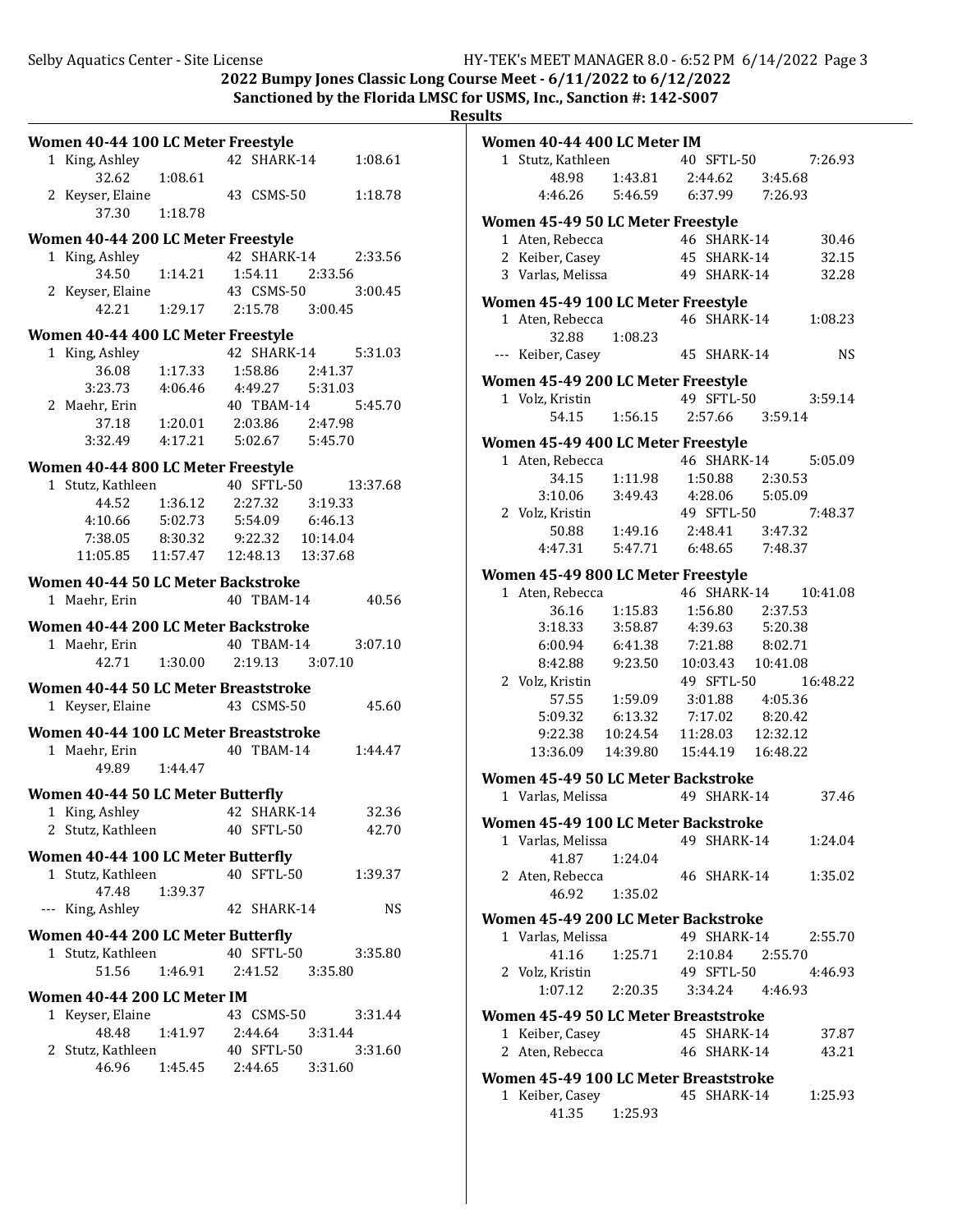2022 Bumpy Jones Classic Long Course Meet -  $6/11/2022$  to  $6/12/2022$ Sanctioned by the Florida LMSC for USMS, Inc., Sanction #: 142-S007

|     | (Women 45-49 100 LC Meter Breaststroke)  |         |                 |         |           |
|-----|------------------------------------------|---------|-----------------|---------|-----------|
|     | 2 Aten, Rebecca                          |         | 46 SHARK-14     |         | 1:33.79   |
|     | 44.86                                    | 1:33.79 |                 |         |           |
|     | Women 45-49 200 LC Meter Breaststroke    |         |                 |         |           |
|     | 1 Keiber, Casey                          |         | 45 SHARK-14     |         | 3:14.30   |
|     | 45.45 1:35.71                            |         | 2:25.30 3:14.30 |         |           |
|     | 2 Volz, Kristin                          |         | 49 SFTL-50      |         | 4:34.27   |
|     | $1:05.58$ $2:15.42$                      |         | 3:25.16 4:34.27 |         |           |
|     | --- Aten, Rebecca                        |         | 46 SHARK-14     |         | <b>NS</b> |
|     |                                          |         |                 |         |           |
|     | <b>Women 45-49 50 LC Meter Butterfly</b> |         |                 |         |           |
|     | 1 Varlas, Melissa                        |         | 49 SHARK-14     |         | 33.30     |
|     | 2 Aten, Rebecca                          |         | 46 SHARK-14     |         | 34.40     |
|     | Women 45-49 100 LC Meter Butterfly       |         |                 |         |           |
|     | 1 Varlas, Melissa                        |         | 49 SHARK-14     |         | 1:17.57   |
|     | 37.88                                    | 1:17.57 |                 |         |           |
|     | 2 Volz, Kristin                          |         | 49 SFTL-50      |         | 2:16.65   |
|     | 1:04.71 2:16.65                          |         |                 |         |           |
|     | Women 45-49 200 LC Meter Butterfly       |         |                 |         |           |
|     | 1 Volz, Kristin                          |         | 49 SFTL-50      |         | 4:51.13   |
|     | 1:08.89  2:23.65  3:38.97  4:51.13       |         |                 |         |           |
|     |                                          |         |                 |         |           |
|     | Women 45-49 200 LC Meter IM              |         |                 |         |           |
|     | 1 Aten, Rebecca                          |         | 46 SHARK-14     |         | 2:54.92   |
|     | 37.16 1:24.91                            |         | 2:16.93 2:54.92 |         |           |
|     | 2 Volz, Kristin                          |         | 49 SFTL-50      |         | 4:21.29   |
|     | 1:02.84  2:13.51  3:24.60  4:21.29       |         |                 |         |           |
|     | Women 45-49 400 LC Meter IM              |         |                 |         |           |
|     | 1 Volz, Kristin                          |         | 49 SFTL-50      |         | 9:49.30   |
|     | 1:12.16 2:30.17 3:48.44 5:06.62          |         |                 |         |           |
|     | 6:22.83 7:37.02 8:41.53 9:49.30          |         |                 |         |           |
|     |                                          |         |                 |         |           |
|     | Women 50-54 50 LC Meter Freestyle        |         |                 |         |           |
|     | 1 Richins, Robin                         |         | 54 SPM-14       |         | 36.67     |
|     | --- Brandt, Tabitha 54 SPM-14            |         |                 |         | <b>NS</b> |
|     | --- Elliott, Daphne                      |         | 54 SHARK-14     |         | NS.       |
|     | Women 50-54 100 LC Meter Freestyle       |         |                 |         |           |
|     | 1 Hayden, Alison                         |         | 51 SPM-14       |         | 1:12.34   |
|     | 34.82                                    | 1:12.34 |                 |         |           |
|     | 2 Richins, Robin                         |         | 54 SPM-14       |         | 1:26.48   |
|     | 41.72                                    | 1:26.48 |                 |         |           |
| --- | Brandt, Tabitha                          |         | 54 SPM-14       |         | <b>NS</b> |
|     |                                          |         |                 |         |           |
|     | Women 50-54 200 LC Meter Freestyle       |         | 52 SHARK-14     |         | 2:30.43   |
|     | 1 Stewart, Ann                           |         |                 |         |           |
|     | 34.94                                    | 1:12.54 | 1:50.98         | 2:30.43 |           |
| 2   | Hayden, Alison                           |         | 51 SPM-14       |         | 2:30.76   |
|     | 34.62                                    | 1:12.90 | 1:52.42         | 2:30.76 |           |
| 3   | Dussliere, Julie                         |         | 50 SFTL-50      |         | 2:41.10   |
|     | 37.44                                    | 1:18.46 | 2:00.18         | 2:41.10 |           |
|     | 4 Coley, Cheryl                          |         | 50 SHARK-14     |         | 3:12.82   |
|     | 42.78                                    | 1:31.35 | 2:21.79 3:12.82 |         |           |
|     |                                          |         |                 |         |           |

|     | Women 50-54 400 LC Meter Freestyle                    |                                         |    |                          |         |                 |
|-----|-------------------------------------------------------|-----------------------------------------|----|--------------------------|---------|-----------------|
|     | 1 Dussliere, Julie                                    |                                         |    | 50 SFTL-50               |         | 5:39.72         |
|     |                                                       | 38.99 1:22.06                           |    | 2:05.20 2:48.85          |         |                 |
|     |                                                       | 3:31.67  4:15.11  4:58.04  5:39.72      |    |                          |         |                 |
|     | Women 50-54 800 LC Meter Freestyle                    |                                         |    |                          |         |                 |
|     | 1 Dussliere, Julie                                    |                                         |    | 50 SFTL-50               |         | 11:44.53        |
|     | 39.55                                                 | 1:22.60 2:07.09 2:52.13                 |    |                          |         |                 |
|     |                                                       | 3:37.19  4:22.30  5:07.03  5:51.85      |    |                          |         |                 |
|     |                                                       | $6:36.01$ $7:20.68$ $8:05.44$ $8:49.62$ |    |                          |         |                 |
|     |                                                       | 9:33.73  10:17.64  11:01.85  11:44.53   |    |                          |         |                 |
|     | Women 50-54 50 LC Meter Backstroke                    |                                         |    |                          |         |                 |
|     | 1 Stewart, Ann                                        |                                         |    | 52 SHARK-14              |         | 35.38           |
|     | 2 Richins, Robin                                      | $54$ SPM-14                             |    |                          |         | 47.04           |
|     |                                                       |                                         |    |                          |         |                 |
|     | Women 50-54 100 LC Meter Backstroke<br>1 Stewart, Ann |                                         |    | 52 SHARK-14              |         | 1:16.24         |
|     | 37.22                                                 | 1:16.24                                 |    |                          |         |                 |
|     | 2 Coley, Cheryl                                       |                                         |    | 50 SHARK-14              |         | 1:56.30         |
|     | 55.11 1:56.30                                         |                                         |    |                          |         |                 |
|     |                                                       |                                         |    |                          |         |                 |
|     | Women 50-54 200 LC Meter Backstroke                   |                                         |    |                          |         |                 |
|     | 1 Stewart, Ann                                        |                                         |    | 52 SHARK-14              |         | 2:46.60         |
|     |                                                       | 38.21 1:20.19 2:03.36 2:46.60           |    |                          |         |                 |
|     | Women 50-54 50 LC Meter Breaststroke                  |                                         |    |                          |         |                 |
|     | 1 Good, Tricia                                        |                                         |    | 51 SHARK-14              |         | 42.66           |
|     | 2 Dussliere, Julie                                    | 50 SFTL-50                              |    |                          |         | 43.35           |
|     | 3 Richins, Robin                                      |                                         |    | 54 SPM-14                |         | 51.58           |
|     | Women 50-54 100 LC Meter Breaststroke                 |                                         |    |                          |         |                 |
|     | 1 Good, Tricia                                        |                                         |    | 51 SHARK-14              |         | 1:31.62         |
|     |                                                       | 43.80 1:31.62                           |    |                          |         |                 |
|     | 2 Hayden, Alison                                      |                                         |    | 51 SPM-14                |         | 1:34.62         |
|     | 45.22 1:34.62                                         |                                         |    |                          |         |                 |
|     | Women 50-54 200 LC Meter Breaststroke                 |                                         |    |                          |         |                 |
|     | 1 Good, Tricia                                        |                                         |    | 51 SHARK-14              |         | 3:16.09         |
|     | 44.47                                                 | $1:34.38$ $2:25.60$ $3:16.09$           |    |                          |         |                 |
|     | 2 Hayden, Alison                                      |                                         |    | 51 SPM-14                |         | 3:19.90         |
|     | 46.18                                                 | 1:37.55 2:28.89 3:19.90<br>50 SFTL-50   |    |                          |         |                 |
|     | 3 Dussliere, Julie                                    |                                         |    | 50 SFTL-50               |         | 3:20.56         |
|     | 46.74                                                 | 1:37.83                                 |    | 2:28.90                  | 3:20.56 |                 |
|     | --- Brandt, Tabitha                                   |                                         |    | 54 SPM-14                |         | NS              |
|     | Women 50-54 50 LC Meter Butterfly                     |                                         |    |                          |         |                 |
|     |                                                       |                                         |    |                          |         |                 |
|     |                                                       |                                         | 52 |                          |         |                 |
|     | 1 Stewart, Ann                                        |                                         |    | SHARK-14                 |         | 34.69           |
|     | 2 Dussliere, Julie                                    |                                         |    | 50 SFTL-50               |         | 38.65           |
|     | --- Brandt, Tabitha                                   |                                         |    | 54 SPM-14<br>54 SHARK-14 |         | <b>NS</b>       |
|     | --- Elliott, Daphne                                   |                                         |    |                          |         | NS              |
|     | Women 50-54 100 LC Meter Butterfly                    |                                         |    |                          |         |                 |
|     | 1 Dussliere, Julie                                    |                                         |    | 50 SFTL-50               |         | 1:29.65         |
|     | Women 50-54 100 LC Meter Butterfly                    |                                         |    |                          |         |                 |
|     | 1 Hayden, Alison                                      |                                         |    | 51 SPM-14                |         | 1:18.00         |
|     | 36.49                                                 | 1:18.00                                 |    |                          |         |                 |
| --- | Brandt, Tabitha<br>--- Elliott, Daphne                |                                         | 54 | 54 SPM-14<br>SHARK-14    |         | <b>NS</b><br>NS |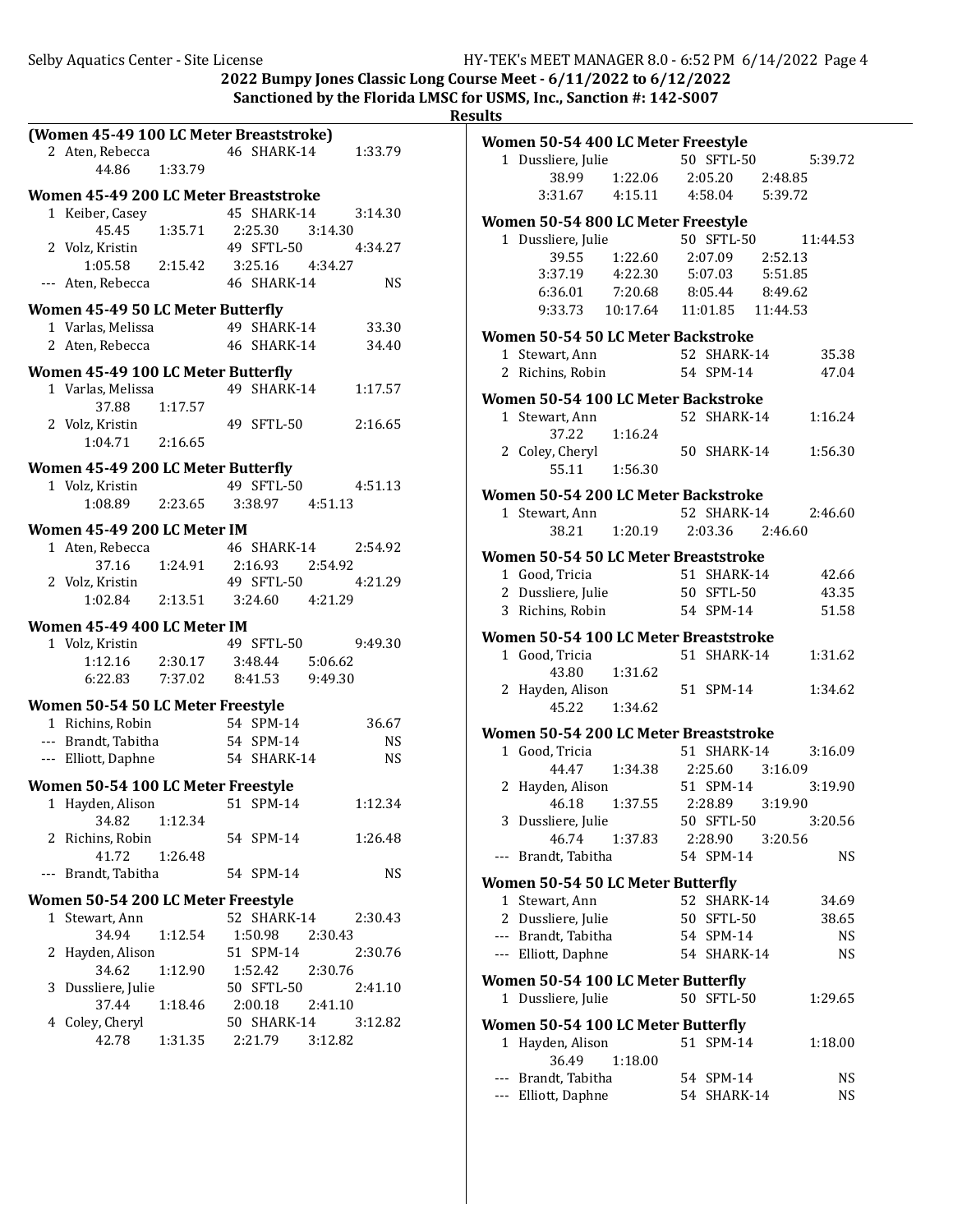2022 Bumpy Jones Classic Long Course Meet -  $6/11/2022$  to  $6/12/2022$ Sanctioned by the Florida LMSC for USMS, Inc., Sanction #: 142-S007

| Women 50-54 200 LC Meter Butterfly |                    |           | Women 55-59 800 LC Meter Freestyle    |                      |           |
|------------------------------------|--------------------|-----------|---------------------------------------|----------------------|-----------|
| 1 Hayden, Alison                   | 51 SPM-14          | 3:01.41   | 1 Kupan, Cheryl                       | 58 SPM-14            | 12:31.58  |
| 39.38<br>1:25.34                   | 2:14.08<br>3:01.41 |           | 43.02                                 | 1:30.14<br>2:16.96   | 3:04.32   |
| 2 Dussliere, Julie                 | 50 SFTL-50         | 3:15.02   | 3:51.98                               | 5:28.22<br>4:40.89   | 6:16.44   |
| 41.39<br>1:29.65                   | 2:22.90<br>3:15.02 |           | 7:04.08                               | 8:38.27<br>7:51.94   | 9:25.62   |
| --- Elliott, Daphne                | 54 SHARK-14        | <b>NS</b> | 10:12.69                              | 11:00.07<br>11:46.27 | 12:31.58  |
|                                    |                    |           | 2 Goldschmidt, Claudia                | 55 SHARK-14          | 12:32.42  |
| Women 50-54 200 LC Meter IM        |                    |           | 41.60                                 | 1:28.15<br>2:16.68   | 3:05.04   |
| 1 Hayden, Alison                   | 51 SPM-14          | 2:56.52   | 3:52.90                               | 5:28.36<br>4:40.33   | 6:16.12   |
| 36.86<br>1:26.14                   | 2:17.23<br>2:56.52 |           | 7:03.31                               | 7:51.25<br>8:39.03   | 9:26.87   |
| --- Brandt, Tabitha                | 54 SPM-14          | <b>NS</b> | 10:14.39                              | 11:01.97<br>11:48.67 | 12:32.42  |
| Women 50-54 400 LC Meter IM        |                    |           | 3 Bogue, Sherri                       | 58 SPM-14            | 19:17.85  |
| 1 Hayden, Alison                   | 51 SPM-14          | 6:09.69   | 59.15                                 | 2:07.82<br>3:18.25   | 4:30.69   |
| 37.81<br>1:22.45                   | 2:12.36<br>3:01.73 |           | 5:42.91                               | 6:56.53<br>8:10.61   | 9:25.15   |
| 3:57.16<br>4:50.22                 | 5:30.74<br>6:09.69 |           | 10:38.38                              | 11:53.93<br>13:07.55 | 14:23.50  |
| 2 Coley, Cheryl                    | 50 SHARK-14        | 8:27.74   | 15:37.35                              | 16:52.89<br>18:06.28 | 19:17.85  |
| 2:00.49<br>55.58                   | 4:13.11<br>3:06.95 |           |                                       |                      |           |
| 5:25.23<br>6:38.16                 | 7:34.28<br>8:27.74 |           | Women 55-59 50 LC Meter Backstroke    |                      |           |
|                                    |                    |           | 1 Tomley, Patty                       | 55 ESMS-15           | 34.48     |
| Women 55-59 50 LC Meter Freestyle  |                    |           | 2 Watkins, Michelle                   | 55 SHARK-14          | 44.18     |
| 1 Tomley, Patty                    | 55 ESMS-15         | 30.64     | 3 Kupan, Cheryl                       | 58 SPM-14            | 44.42     |
| 2 Goldschmidt, Claudia             | 55 SHARK-14        | 33.77     | 4 Dombrowski, Andrea                  | 55 SHARK-14          | 44.98     |
| 3 Kupan, Cheryl                    | 58 SPM-14          | 36.26     | 5 Nelson, Becky                       | 58 TBAM-14           | 48.81     |
| 4 Bennett, Sarah                   | 59 SFTL-50         | 40.70     | 6 Januszewski, Cindy                  | 56 SYMS-14           | 53.01     |
| 5 Bogue, Sherri                    | 58 SPM-14          | 58.38     | Women 55-59 100 LC Meter Backstroke   |                      |           |
| Women 55-59 100 LC Meter Freestyle |                    |           |                                       |                      |           |
| 1 Dombrowski, Andrea               | 55 SHARK-14        | 1:14.46   | 1 Tomley, Patty                       | 55 ESMS-15           | 1:18.29   |
| 34.28<br>1:14.46                   |                    |           | 38.28                                 | 1:18.29              |           |
| 2 Goldschmidt, Claudia             | 55 SHARK-14        | 1:14.93   | 2 Kupan, Cheryl                       | 58 SPM-14            | 1:33.47   |
| 36.09<br>1:14.93                   |                    |           | 45.85                                 | 1:33.47              |           |
| 3 Kupan, Cheryl                    | 58 SPM-14          | 1:17.60   | --- Goldschmidt, Claudia              | 55 SHARK-14          | <b>NS</b> |
| 38.00<br>1:17.60                   |                    |           | Women 55-59 200 LC Meter Backstroke   |                      |           |
| 4 Watkins, Michelle                | 55 SHARK-14        | 1:17.82   | 1 Tomley, Patty                       | 55 ESMS-15           | 2:59.89   |
| 36.36<br>1:17.82                   |                    |           | 43.65                                 | 1:31.42<br>2:17.73   | 2:59.89   |
| 5 Nelson, Becky                    | 58 TBAM-14         | 1:27.98   | 2 Nelson, Becky                       | 58 TBAM-14           | 3:40.36   |
| 1:27.98<br>41.76                   |                    |           | 51.18                                 | 1:47.32<br>2:44.35   | 3:40.36   |
| 6 Bennett, Sarah                   | 59 SFTL-50         | 1:30.06   | 3 Bennett, Sarah                      | 59 SFTL-50           | 4:34.52   |
| 41.69<br>1:30.06                   |                    |           | 1:09.90                               | 2:17.79<br>3:30.16   | 4:34.52   |
|                                    | 56 SYMS-14         |           |                                       |                      |           |
| 7 Januszewski, Cindy               |                    | 1:34.79   | Women 55-59 50 LC Meter Breaststroke  |                      |           |
| 44.61<br>1:34.79                   |                    |           | 1 Tomley, Patty                       | 55 ESMS-15           | 41.74     |
| 8 Bogue, Sherri                    | 58 SPM-14          | 2:08.89   | 2 Kupan, Cheryl                       | 58 SPM-14            | 49.93     |
| 2:08.89<br>58.02                   |                    |           | 3 Bennett, Sarah                      | 59 SFTL-50           | 54.42     |
| Women 55-59 200 LC Meter Freestyle |                    |           | Women 55-59 100 LC Meter Breaststroke |                      |           |
| 1 Goldschmidt, Claudia             | 55 SHARK-14        | 2:47.01   | 1 Kupan, Cheryl                       | 58 SPM-14            | 1:50.06   |
| 39.36<br>1:23.03                   | 2:06.19<br>2:47.01 |           | 53.21                                 | 1:50.06              |           |
| 2 Bogue, Sherri                    | 58 SPM-14          | 4:34.75   | 2 Bennett, Sarah                      | 59 SFTL-50           | 1:59.46   |
| 59.42<br>2:10.02                   | 3:22.46<br>4:34.75 |           | 54.91                                 | 1:59.46              |           |
|                                    |                    |           | 3 Januszewski, Cindy                  | 56 SYMS-14           | 2:05.77   |
| Women 55-59 400 LC Meter Freestyle |                    |           | 1:00.42                               | 2:05.77              |           |
| 1 Goldschmidt, Claudia             | 55 SHARK-14        | 5:53.10   |                                       |                      |           |
| 40.76<br>1:26.11                   | 2:11.48<br>2:57.88 |           | Women 55-59 200 LC Meter Breaststroke |                      |           |
| 3:43.31<br>4:28.53                 | 5:53.10<br>5:12.38 |           | 1 Bennett, Sarah                      | 59 SFTL-50           | 4:32.82   |
| 2 Bogue, Sherri                    | 58 SPM-14          | 9:21.84   | 1:01.95                               | 2:14.28<br>3:24.87   | 4:32.82   |
| 59.10<br>2:07.29                   | 3:17.73<br>4:31.84 |           |                                       |                      |           |
| 6:59.08<br>5:44.40                 | 9:21.84<br>8:11.94 |           | Women 55-59 50 LC Meter Butterfly     |                      |           |
|                                    |                    |           | 1 Tomley, Patty                       | 55 ESMS-15           | 32.06     |
|                                    |                    |           | 2 Dombrowski, Andrea                  | 55 SHARK-14          | 38.50     |
|                                    |                    |           |                                       |                      |           |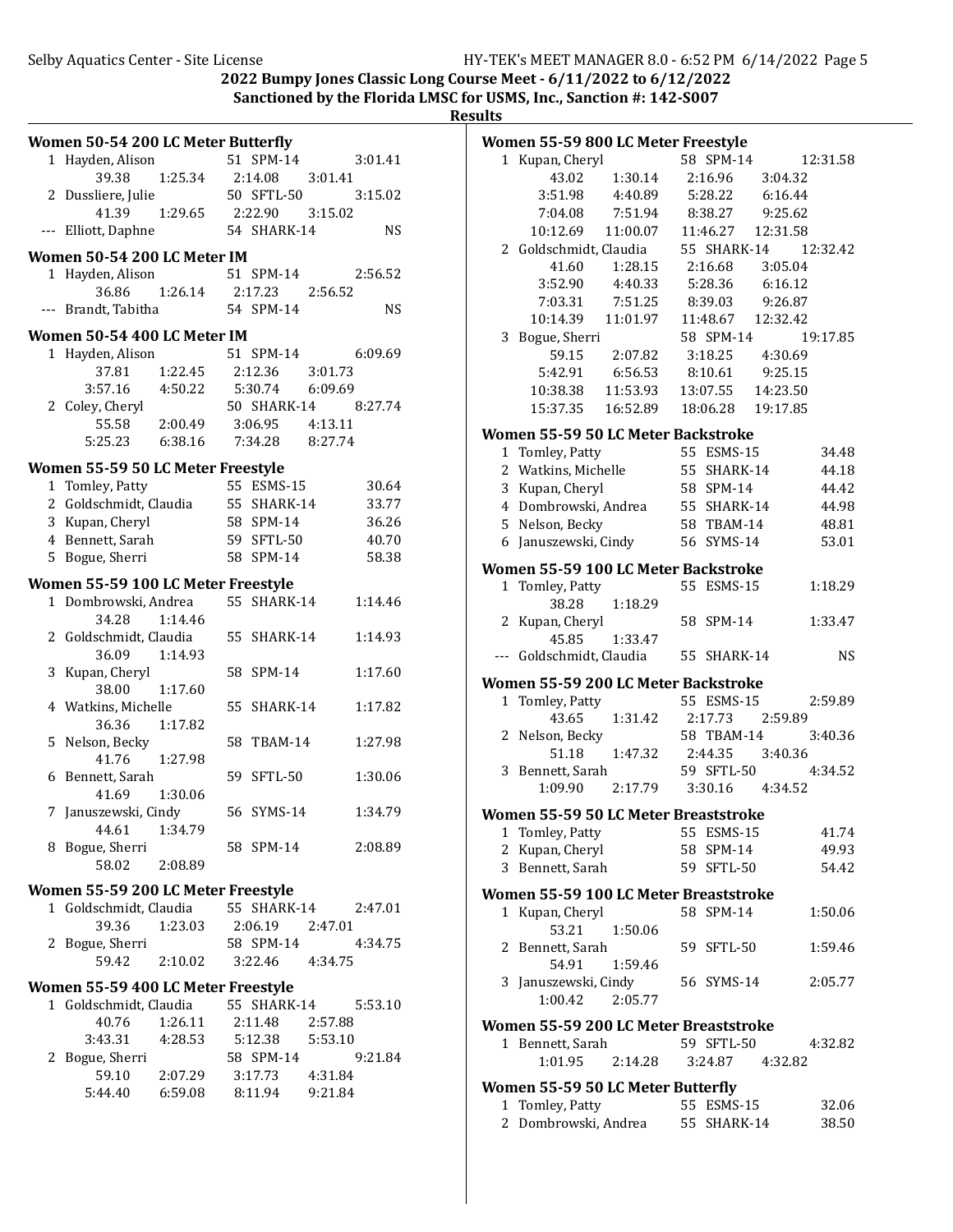|                                              |                    |            | <b>Results</b> |                                       |          |             |           |
|----------------------------------------------|--------------------|------------|----------------|---------------------------------------|----------|-------------|-----------|
| (Women 55-59 50 LC Meter Butterfly)          |                    |            |                | 2 Parker Palace, Kelly                |          | 61 MELB-14  | 5:39.85   |
| 3 Nelson, Becky                              | 58 TBAM-14         | 39.13      |                | 34.75                                 | 1:13.28  | 1:51.78     | 2:30.18   |
| 4 Kupan, Cheryl                              | 58 SPM-14          | 45.80      |                | 3:22.97                               | 4:08.98  | 4:54.23     | 5:39.85   |
| 5 Januszewski, Cindy                         | 56 SYMS-14         | 54.59      |                | Women 60-64 800 LC Meter Freestyle    |          |             |           |
| Women 55-59 100 LC Meter Butterfly           |                    |            |                | 1 Parker Palace, Kelly                |          | 61 MELB-14  | 10:51.08  |
| 1 Kupan, Cheryl                              | 58 SPM-14          | 1:43.25    |                | 36.55                                 | 1:16.47  | 1:57.01     | 2:38.00   |
| 1:43.25<br>48.70                             |                    |            |                | 3:19.31                               | 4:00.55  | 4:42.07     | 5:23.80   |
| 2 Bennett, Sarah                             | 59 SFTL-50         | 2:11.84    |                | 6:05.17                               | 6:46.75  | 7:28.17     | 8:09.72   |
| 2:11.84<br>1:01.66                           |                    |            |                | 8:50.62                               | 9:31.79  | 10:12.27    | 10:51.08  |
| --- Tomley, Patty                            | 55 ESMS-15         | <b>NS</b>  |                | 2 Lachney, Fay                        |          | 61 SHARK-14 | 11:26.90  |
|                                              |                    |            |                | 38.89                                 | 1:21.48  | 2:04.63     | 2:48.62   |
| Women 55-59 200 LC Meter Butterfly           |                    |            |                | 3:32.02                               | 4:15.92  | 4:59.21     | 5:42.97   |
| --- Bennett, Sarah                           | 59 SFTL-50         | <b>DNF</b> |                | 6:26.40                               | 7:09.44  | 7:52.66     | 8:36.00   |
| Did not finish                               |                    |            |                | 9:19.13                               | 10:02.60 | 10:45.28    | 11:26.90  |
| Women 55-59 200 LC Meter IM                  |                    |            |                | 3 Bayne, Linda                        |          | 60 SHARK-14 | 13:22.55  |
| 1 Kupan, Cheryl                              | 58 SPM-14          | 3:23.85    |                | 41.95                                 | 1:27.38  | 2:15.13     | 3:04.06   |
| 48.46                                        | 2:39.79<br>3:23.85 |            |                | 3:54.42                               | 4:45.11  | 5:36.14     | 6:28.61   |
| 2 Januszewski, Cindy                         | 56 SYMS-14         | 3:54.89    |                | 7:20.87                               | 8:13.08  | 9:04.54     | 9:57.07   |
| 54.27<br>1:56.52                             | 3:03.24<br>3:54.89 |            |                | 10:49.26                              | 11:41.14 | 12:32.94    | 13:22.55  |
| 3 Bennett, Sarah                             | 59 SFTL-50         | 4:05.28    |                | Women 60-64 50 LC Meter Backstroke    |          |             |           |
| 1:00.70<br>2:08.52                           | 3:14.71<br>4:05.28 |            |                | 1 Courtney, Zena                      |          | 63 MELB-14  | 39.01     |
| Women 55-59 400 LC Meter IM                  |                    |            |                | 2 Doyle, Deanna                       |          | 64 SHARK-14 | 45.73     |
| 1 Bennett, Sarah                             | 59 SFTL-50         | 9:00.16    |                | 3 DeGuenther, Norma                   |          | 60 TBAM-14  | 1:01.09   |
| 2:27.14<br>1:06.35                           | 3:38.73<br>4:47.39 |            |                | --- Campbell, Holly                   |          | 61 SHARK-14 | <b>NS</b> |
| 5:55.89<br>7:08.28                           | 8:03.23<br>9:00.16 |            |                |                                       |          |             |           |
|                                              |                    |            |                | Women 60-64 100 LC Meter Backstroke   |          |             |           |
| Women 60-64 50 LC Meter Freestyle            |                    |            |                | 1 Courtney, Zena                      |          | 63 MELB-14  | 1:24.65   |
| 1 Parker Palace, Kelly                       | 61 MELB-14         | 32.80      |                | 41.08                                 | 1:24.65  |             |           |
| 2 Courtney, Zena                             | 63 MELB-14         | 34.12      |                | --- Campbell, Holly                   |          | 61 SHARK-14 | <b>NS</b> |
| 3 Lachney, Fay                               | 61 SHARK-14        | 35.13      |                | --- Parker Palace, Kelly              |          | 61 MELB-14  | <b>NS</b> |
| Women 60-64 100 LC Meter Freestyle           |                    |            |                | Women 60-64 200 LC Meter Backstroke   |          |             |           |
| 1 Parker Palace, Kelly                       | 61 MELB-14         | 1:10.61    |                | 1 Courtney, Zena                      |          | 63 MELB-14  | 3:04.23   |
| 34.08<br>1:10.61                             |                    |            |                | 42.26                                 | 1:30.07  | 2:18.04     | 3:04.23   |
| 2 Courtney, Zena                             | 63 MELB-14         | 1:14.11    |                | --- Campbell, Holly                   |          | 61 SHARK-14 | <b>NS</b> |
| 1:14.11<br>35.51                             |                    |            |                | --- Lachney, Fay                      |          | 61 SHARK-14 | <b>NS</b> |
| 3 Lachney, Fay                               | 61 SHARK-14        | 1:15.75    |                | --- Parker Palace, Kelly              |          | 61 MELB-14  | <b>NS</b> |
| 36.30<br>1:15.75                             |                    |            |                | Women 60-64 50 LC Meter Breaststroke  |          |             |           |
| 4 DeGuenther, Norma                          | 60 TBAM-14         | 1:38.07    |                | --- Henley, Cynthia                   |          | 64 SFTL-50  |           |
| 45.61<br>1:38.07                             |                    |            |                |                                       |          |             | NS        |
| Women 60-64 200 LC Meter Freestyle           |                    |            |                | Women 60-64 100 LC Meter Breaststroke |          |             |           |
| 1 Parker Palace, Kelly                       | 61 MELB-14         | 2:30.18    |                | 1 Parker Palace, Kelly                |          | 61 MELB-14  | 1:34.83   |
|                                              |                    |            |                | 46.11                                 | 1:34.83  |             |           |
| Women 60-64 200 LC Meter Freestyle           |                    |            |                | --- Henley, Cynthia                   |          | 64 SFTL-50  | <b>NS</b> |
| 1 Courtney, Zena                             | 63 MELB-14         | 2:39.00    |                | Women 60-64 200 LC Meter Breaststroke |          |             |           |
| 36.38<br>1:17.14                             | 1:58.47<br>2:39.00 |            |                | 1 Parker Palace, Kelly                |          | 61 MELB-14  | 3:23.26   |
| 2 Lachney, Fay                               | 61 SHARK-14        | 2:41.12    |                | 47.41                                 | 1:39.51  | 2:31.45     | 3:23.26   |
| 36.96<br>1:17.83<br>--- Parker Palace, Kelly | 1:59.26<br>2:41.12 | <b>NS</b>  |                | --- Henley, Cynthia                   |          | 64 SFTL-50  | <b>NS</b> |
|                                              | 61 MELB-14         |            |                |                                       |          |             |           |
| Women 60-64 400 LC Meter Freestyle           |                    |            |                | Women 60-64 50 LC Meter Butterfly     |          |             |           |
| 1 Lachney, Fay                               | 61 SHARK-14        | 5:32.31    |                | 1 Lachney, Fay                        |          | 61 SHARK-14 | 39.30     |
| 38.00<br>1:19.08                             | 2:01.42<br>2:43.89 |            |                | 2 DeGuenther, Norma                   |          | 60 TBAM-14  | 51.79     |
| 3:26.14<br>4:08.52                           | 4:50.74<br>5:32.31 |            |                | --- Henley, Cynthia                   |          | 64 SFTL-50  | NS        |
|                                              |                    |            |                | Women 60-64 100 LC Meter Butterfly    |          |             |           |
|                                              |                    |            |                | --- Henley, Cynthia                   |          | 64 SFTL-50  | <b>NS</b> |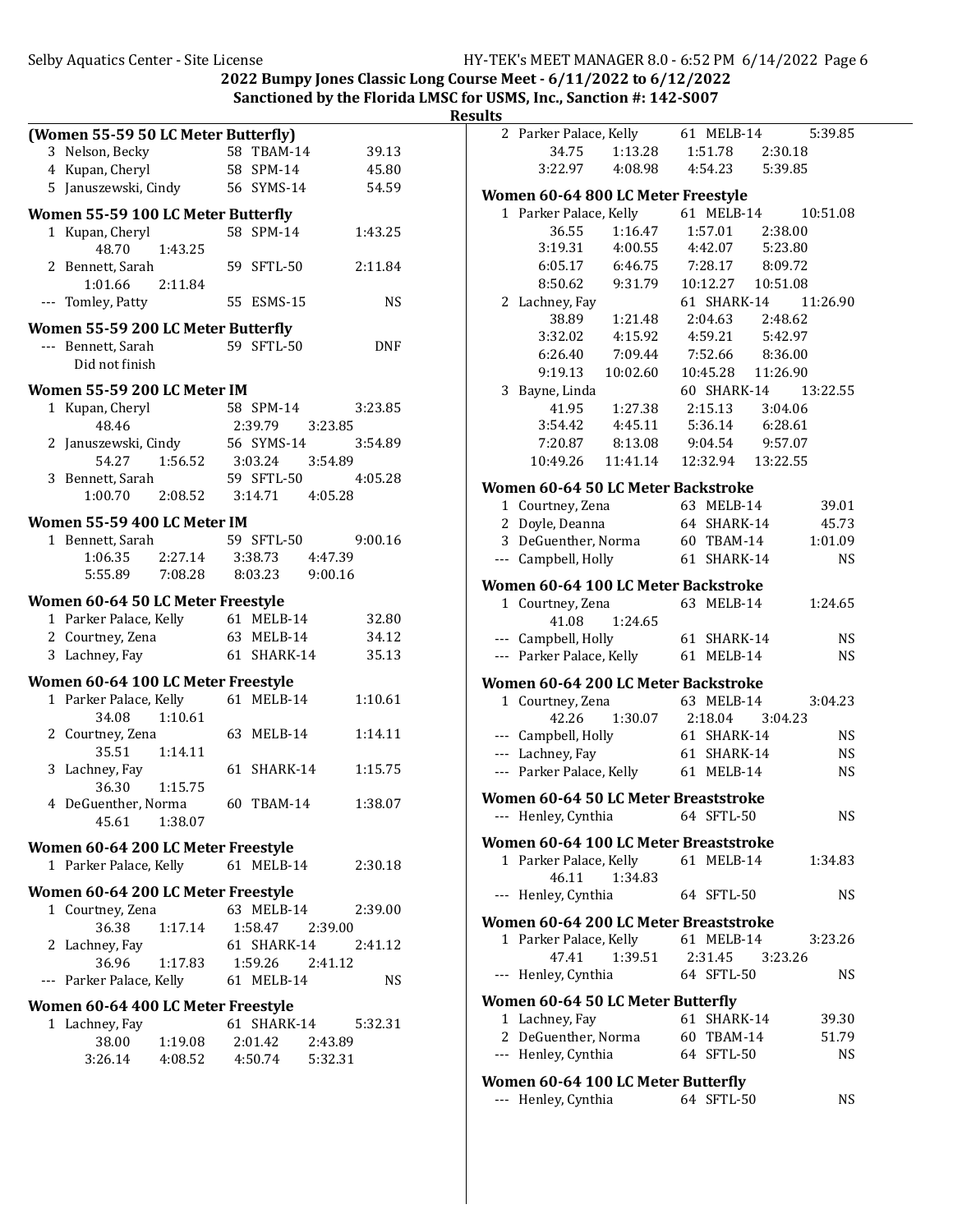**R** 

| ,<br>ı<br>υ<br>١ |  |
|------------------|--|
|                  |  |

|   | Women 60-64 200 LC Meter Butterfly    |                               |                 |            |
|---|---------------------------------------|-------------------------------|-----------------|------------|
|   | --- Henley, Cynthia                   |                               | 64 SFTL-50      | <b>NS</b>  |
|   | Women 60-64 200 LC Meter IM           |                               |                 |            |
|   | 1 Courtney, Zena                      |                               | 63 MELB-14      | 3:10.48    |
|   | 42.27                                 | 1:30.88 2:30.69 3:10.48       |                 |            |
|   | --- Henley, Cynthia                   |                               | 64 SFTL-50      | <b>NS</b>  |
|   | --- Parker Palace, Kelly 61 MELB-14   |                               |                 | NS.        |
|   | Women 60-64 400 LC Meter IM           |                               |                 |            |
|   | --- Courtney, Zena                    |                               | 63 MELB-14      | <b>DNF</b> |
|   | Did not finish - Misc                 |                               |                 |            |
|   | --- Henley, Cynthia                   |                               | 64 SFTL-50      | <b>NS</b>  |
|   | --- Parker Palace, Kelly              |                               | 61 MELB-14      | <b>NS</b>  |
|   | Women 65-69 50 LC Meter Freestyle     |                               |                 |            |
|   | 1 Kline, Doreen                       |                               | 66 GCST-14      | 34.40      |
|   | 2 Falcigno, Pamela 67 SFTL-50         |                               |                 | 35.09      |
|   | --- Kryka, Nancy                      |                               | 67 SHARK-14     | <b>NS</b>  |
|   |                                       |                               |                 |            |
|   | Women 65-69 100 LC Meter Freestyle    |                               | 67 SHARK-14     |            |
|   | 1 Kryka, Nancy<br>37.63               | 1:18.22                       |                 | 1:18.22    |
|   | 2 Kline, Doreen                       |                               | 66 GCST-14      | 1:19.46    |
|   | 36.37 1:19.46                         |                               |                 |            |
|   | 3 Falcigno, Pamela                    |                               | 67 SFTL-50      | 1:21.48    |
|   | 40.02                                 | 1:21.48                       |                 |            |
|   | 4 Larson, Joanne                      |                               | 69 SHARK-14     | 1:52.36    |
|   | 53.81 1:52.36                         |                               |                 |            |
|   | Women 65-69 200 LC Meter Freestyle    |                               |                 |            |
|   | 1 Larson, Linda                       |                               | 67 SFTL-50      | 3:12.06    |
|   | 42.98                                 | 1:32.41  2:23.99  3:12.06     |                 |            |
|   | 2 Hopson, Linda                       |                               | 67 SHARK-14     | 3:50.69    |
|   |                                       | 53.44 1:52.96 2:53.29 3:50.69 |                 |            |
|   | Women 65-69 400 LC Meter Freestyle    |                               |                 |            |
|   | 1 Larson, Linda                       |                               | 67 SFTL-50      | 6:41.87    |
|   | 46.20  1:37.99                        |                               | 2:29.31 3:21.64 |            |
|   | 4:12.78   5:04.28   5:54.30   6:41.87 |                               |                 |            |
|   | Women 65-69 800 LC Meter Freestyle    |                               |                 |            |
|   | 1 Larson, Linda 67 SFTL-50            |                               |                 | 13:55.15   |
|   | 46.86                                 | 1:39.02                       | 2:31.81         | 3:25.02    |
|   | 4:18.39                               | 5:11.40                       | 6:04.52         | 6:57.71    |
|   | 7:50.53                               | 8:43.35                       | 9:35.84         | 10:29.21   |
|   | 11:21.60                              | 12:13.82                      | 13:05.10        | 13:55.15   |
|   | 2 Watts, Sue                          |                               | 68 SHARK-14     | 13:59.93   |
|   | 46.39                                 | 1:38.01                       | 2:31.36         | 3:24.53    |
|   | 4:17.48                               | 5:10.82                       | 6:04.72         | 6:58.14    |
|   | 7:51.87                               | 8:45.52                       | 9:39.42         | 10:32.72   |
|   | 11:26.45                              | 12:19.37                      | 13:11.40        | 13:59.93   |
|   | Women 65-69 50 LC Meter Backstroke    |                               |                 |            |
|   | 1 Larson, Linda                       |                               | 67 SFTL-50      | 44.65      |
|   | 2 Kryka, Nancy                        |                               | 67 SHARK-14     | 44.90      |
| 3 | Falcigno, Pamela                      |                               | 67 SFTL-50      | 46.29      |
|   | 4 Watts, Sue                          |                               | 68 SHARK-14     | 48.69      |
|   | 5 Larson, Joanne                      |                               | 69 SHARK-14     | 58.67      |

| Women 65-69 100 LC Meter Backstroke    |                           |                               |         |           |
|----------------------------------------|---------------------------|-------------------------------|---------|-----------|
| 1 Falcigno, Pamela                     |                           | 67 SFTL-50                    |         | 1:35.62   |
| 47.68                                  | 1:35.62                   |                               |         |           |
| 2 Larson, Linda                        |                           | 67 SFTL-50                    |         | 1:35.78   |
| 46.83                                  | 1:35.78                   |                               |         |           |
| Women 65-69 200 LC Meter Backstroke    |                           |                               |         |           |
| 1 Larson, Linda<br>48.14    1:39.63    |                           | 67 SFTL-50                    |         | 3:23.10   |
|                                        |                           | 2:32.10 3:23.10               |         |           |
| Women 65-69 50 LC Meter Breaststroke   |                           |                               |         |           |
| 1 Kryka, Nancy                         |                           | 67 SHARK-14                   |         | 49.46     |
| Women 65-69 50 LC Meter Butterfly      |                           |                               |         |           |
| 1 Falcigno, Pamela                     |                           | 67 SFTL-50                    |         | 41.99     |
|                                        |                           |                               |         |           |
| Women 65-69 100 LC Meter Butterfly     |                           |                               |         |           |
| 1 Falcigno, Pamela                     |                           | 67 SFTL-50                    |         | 1:40.41   |
| 47.41                                  | 1:40.41                   |                               |         |           |
| Women 65-69 200 LC Meter IM            |                           |                               |         |           |
| --- Falcigno, Pamela                   |                           | 67 SFTL-50                    |         | <b>NS</b> |
| Women 70-74 50 LC Meter Freestyle      |                           |                               |         |           |
| 1 Fulton, Linda                        |                           | 70 LMSC-14                    |         | 37.20     |
| 2 Carter, Karen                        |                           | 72 SHARK-14                   |         | 41.40     |
| 3 Hansen, Lorrie                       |                           | 74 SFYH-14                    |         | 46.73     |
| --- Carson, June                       |                           | 74 SHARK-14                   |         | <b>NS</b> |
| Women 70-74 100 LC Meter Freestyle     |                           |                               |         |           |
| 1 Fulton, Linda                        |                           | 70 LMSC-14                    |         | 1:25.40   |
| 41.29                                  | 1:25.40                   |                               |         |           |
| 2 Carson, June                         |                           | 74 SHARK-14                   |         | 1:28.37   |
| 43.39                                  | 1:28.37                   |                               |         |           |
| 3 Carter, Karen                        |                           | 72 SHARK-14                   |         | 1:39.71   |
| 46.79                                  | 1:39.71                   |                               |         |           |
| 4 Hansen, Lorrie                       |                           | 74 SFYH-14                    |         | 1:47.64   |
| 50.88                                  | 1:47.64                   |                               |         |           |
| 5 Navaroli, Davenia<br>1:13.45 2:46.02 |                           | 70 CAM-14                     |         | 2:46.02   |
|                                        |                           |                               |         |           |
| Women 70-74 200 LC Meter Freestyle     |                           |                               |         |           |
| 1 Carson, June                         |                           | 74 SHARK-14                   |         | 3:17.45   |
| 46.50                                  | 1:37.10                   | 2:27.83                       | 3:17.45 |           |
| 2 Hansen, Lorrie<br>52.10              | 1:54.68                   | 74 SFYH-14<br>3:00.24         | 4:00.95 | 4:00.95   |
|                                        |                           |                               |         |           |
| Women 70-74 400 LC Meter Freestyle     |                           |                               |         |           |
| 1 Carson, June                         |                           | 74 SHARK-14 6:56.60           |         |           |
| 47.59                                  | 1:42.63                   | 2:36.89 3:30.08               |         |           |
| 4:23.12                                | 5:17.05                   | 6:07.80 6:56.60               |         |           |
| 2 Dennis, Martha<br>50.38              | 1:46.53                   | 70 LMSC-14<br>2:44.28 3:41.50 |         | 7:25.16   |
| 4:39.01                                | 5:35.45                   | 6:32.69 7:25.16               |         |           |
| 3 Hansen, Lorrie                       |                           | 74 SFYH-14                    |         | 8:22.74   |
| 50.89                                  | 1:52.90                   | 2:58.15 4:03.13               |         |           |
| 5:09.14 6:15.08                        |                           | 7:20.50 8:22.74               |         |           |
| 4 Navaroli, Davenia                    |                           | 70 CAM-14                     |         | 12:39.74  |
| 1:24.44                                | 3:00.94  4:36.94  6:16.58 |                               |         |           |
| 7:50.80                                | 9:29.57                   | 11:02.83  12:39.74            |         |           |
|                                        |                           |                               |         |           |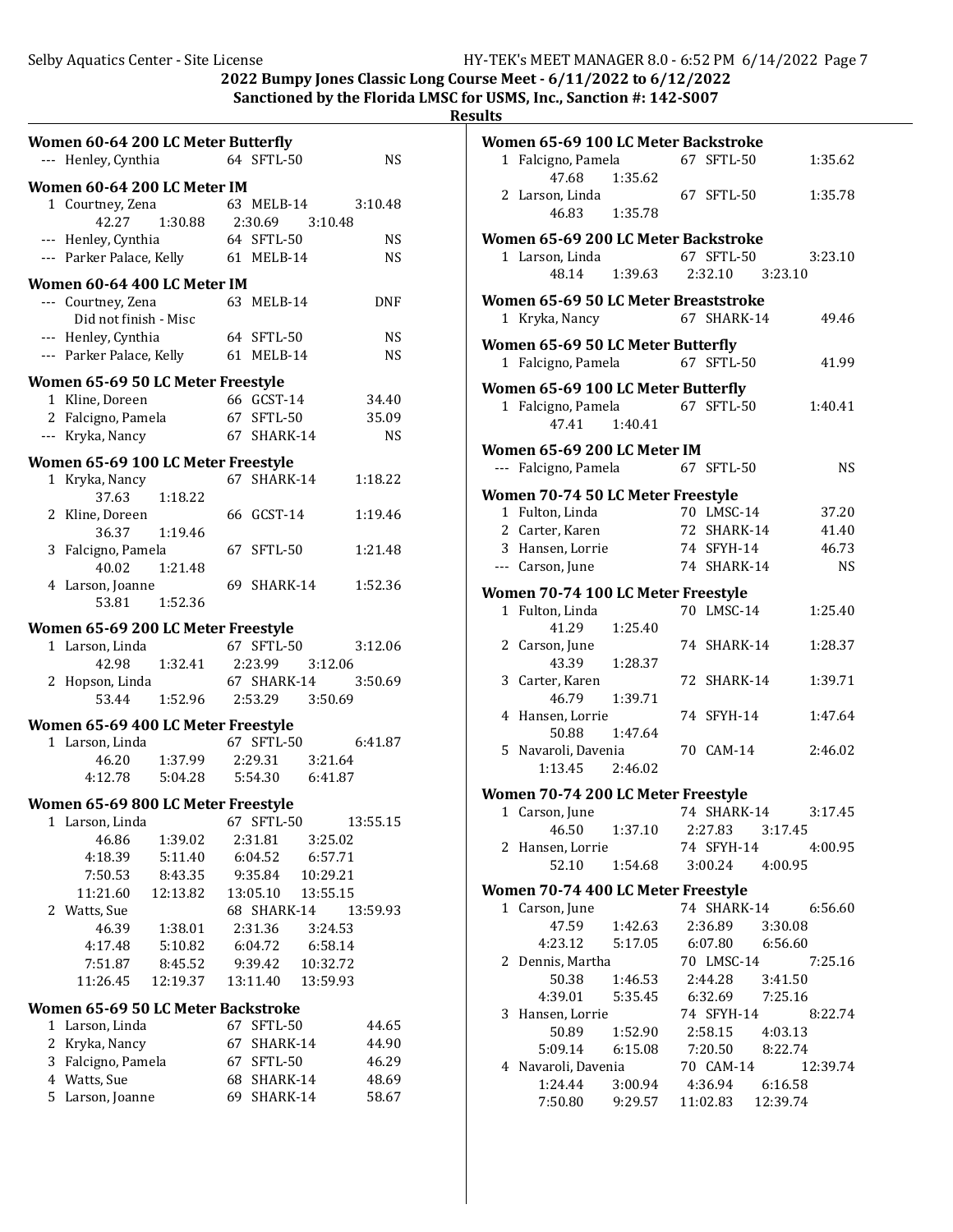| -<br>.<br><br>u<br>п |  |
|----------------------|--|
|                      |  |

| Women 70-74 800 LC Meter Freestyle        |                             |           |
|-------------------------------------------|-----------------------------|-----------|
| 1 Dennis, Martha                          | 70 LMSC-14                  | 15:34.80  |
| 51.84 1:48.81                             | 2:47.99 3:46.11             |           |
| $4:45.06$ $5:44.14$                       | $6:42.83$ $7:42.13$         |           |
| 8:41.28 9:40.36                           | 10:40.46 11:39.95           |           |
| 12:39.70  13:39.25                        | 14:39.37  15:34.80          |           |
| Women 70-74 50 LC Meter Backstroke        |                             |           |
| 1 Fulton, Linda                           | 70 LMSC-14                  | 42.34     |
| --- Navaroli, Davenia 70 CAM-14           |                             | NS        |
| Women 70-74 100 LC Meter Backstroke       |                             |           |
| 1 Fulton, Linda                           | 70 LMSC-14                  | 1:30.76   |
| 44.59 1:30.76                             |                             |           |
| 2 Samuelson, Martha                       | 73 SFYH-14                  | 1:58.59   |
| 57.74 1:58.59                             |                             |           |
| 3 Dennis, Martha                          | 70 LMSC-14                  | 2:01.95   |
| 59.55 2:01.95                             |                             |           |
| Women 70-74 200 LC Meter Backstroke       |                             |           |
| 1 Fulton, Linda                           | 70 LMSC-14                  | 3:15.90   |
| 46.93 1:37.76                             | 2:27.74 3:15.90             |           |
| 2 Dennis, Martha                          | 70 LMSC-14                  | 4:13.00   |
| 58.51 2:03.93                             | $3:10.18$ $4:13.00$         |           |
| 3 Samuelson, Martha                       | 73 SFYH-14                  | 4:13.04   |
| 59.63 4:13.04                             |                             |           |
| Women 70-74 50 LC Meter Breaststroke      |                             |           |
| 1 Samuelson, Martha 73 SFYH-14            |                             | 54.18     |
| 2 Carson, June                            | 74 SHARK-14                 | 54.63     |
| Women 70-74 100 LC Meter Breaststroke     |                             |           |
| 1 Carson, June                            | 74 SHARK-14                 | 2:00.86   |
| 2:00.86<br>58.13                          |                             |           |
| 2 Samuelson, Martha                       | 73 SFYH-14                  | 2:01.36   |
| 2:01.36<br>56.92                          |                             |           |
| Women 70-74 200 LC Meter Breaststroke     |                             |           |
| 1 Samuelson, Martha                       | 73 SFYH-14                  | 4:37.22   |
| 58.88                                     | 2:07.38 3:22.04 4:37.22     |           |
| <b>Women 70-74 50 LC Meter Butterfly</b>  |                             |           |
| 1 Fulton, Linda                           | 70 LMSC-14                  | 41.36     |
| 2 Hansen, Lorrie                          | 74 SFYH-14                  | 54.47     |
| <b>Women 70-74 100 LC Meter Butterfly</b> |                             |           |
| --- Fulton, Linda                         | 70 LMSC-14                  | <b>NS</b> |
| Women 70-74 200 LC Meter IM               |                             |           |
| 1 Dennis, Martha                          | 70 LMSC-14                  | 4:36.99   |
|                                           | 2:18.29   3:42.47   4:36.99 |           |
| 2 Navaroli, Davenia                       | 70 CAM-14                   | 8:00.36   |
| 2:05.40  4:00.41  6:27.56  8:00.36        |                             |           |
| Women 70-74 400 LC Meter IM               |                             |           |
| 1 Dennis, Martha                          | 70 LMSC-14                  | 9:46.57   |
| 1:13.86 2:37.86 3:47.70 4:53.20           |                             |           |
| 6:24.14 7:51.53                           | 8:51.54 9:46.57             |           |
| Women 75-79 50 LC Meter Freestyle         |                             |           |
| 1 Webb, Linda                             | 77 SFTL-50                  | 39.88     |
| 2 Mitchell, Jeannie                       | 76 PBM-50                   | 49.00     |
|                                           |                             |           |

| 3 Miller, Jan                        |                                  | 79 SHARK-14                                                                                        |          | 1:09.81   |
|--------------------------------------|----------------------------------|----------------------------------------------------------------------------------------------------|----------|-----------|
| --- Uustal, Diann                    |                                  | 76 SHARK-14                                                                                        |          | NS.       |
|                                      |                                  |                                                                                                    |          |           |
| Women 75-79 100 LC Meter Freestyle   |                                  |                                                                                                    |          |           |
| 1 Webb, Linda                        |                                  | 77 SFTL-50                                                                                         |          | 1:33.11   |
| 43.70                                | 1:33.11                          |                                                                                                    |          |           |
| 2 Mitchell, Jeannie                  |                                  | 76 PBM-50                                                                                          |          | 1:56.52   |
| 55.45                                | 1:56.52                          |                                                                                                    |          |           |
| Women 75-79 200 LC Meter Freestyle   |                                  |                                                                                                    |          |           |
| 1 Webb, Linda                        |                                  | 77 SFTL-50                                                                                         |          | 3:32.68   |
| 48.56                                | 1:45.00                          | 2:40.09                                                                                            | 3:32.68  |           |
| 2 Miller, Jan                        |                                  | 79 SHARK-14                                                                                        |          | 5:36.00   |
|                                      |                                  | 1:14.37  2:39.47  4:09.13                                                                          | 5:36.00  |           |
|                                      |                                  |                                                                                                    |          | <b>NS</b> |
| --- Uustal, Diann                    |                                  | 76 SHARK-14                                                                                        |          |           |
| Women 75-79 400 LC Meter Freestyle   |                                  |                                                                                                    |          |           |
| 1 Webb, Linda                        |                                  | 77 SFTL-50                                                                                         |          | 7:31.74   |
|                                      |                                  | 2:45.38 3:43.86                                                                                    |          |           |
|                                      | 50.37 1:46.31<br>4:42.66 5:41.27 | 6:38.51 7:31.74                                                                                    |          |           |
| 2 Miller, Jan                        |                                  | 79 SHARK-14                                                                                        |          | 11:14.56  |
|                                      |                                  | 1:14.54  2:39.05  4:03.73  5:32.09                                                                 |          |           |
|                                      |                                  | 6:58.76 8:24.96 9:50.36 11:14.56                                                                   |          |           |
|                                      |                                  |                                                                                                    |          |           |
| Women 75-79 800 LC Meter Freestyle   |                                  |                                                                                                    |          |           |
| 1 Webb, Linda                        |                                  | 77 SFTL-50                                                                                         |          | 15:58.28  |
|                                      | 55.11 1:57.45                    | 2:59.02                                                                                            | 3:59.95  |           |
| 5:00.54                              | 6:01.24                          | $7:02.00$ $8:03.36$                                                                                |          |           |
| 9:04.34                              |                                  | $\begin{array}{cccc} 10:05.27 & 11:06.38 & 12:07.01 \\ 14:06.62 & 15:04.10 & 15:58.28 \end{array}$ |          |           |
| 13:07.40                             |                                  |                                                                                                    |          |           |
| 2 Miller, Jan                        |                                  | 79 SHARK-14                                                                                        |          | 23:27.56  |
|                                      | 1:17.23  2:41.89                 | 4:07.84 5:37.43                                                                                    |          |           |
|                                      | 7:04.71 8:37.39                  | 10:06.18                                                                                           | 11:36.90 |           |
| 13:05.37  14:36.74                   |                                  | 16:03.99 17:35.69                                                                                  |          |           |
| 19:03.59 20:35.00                    |                                  | 21:59.80 23:27.56                                                                                  |          |           |
|                                      |                                  |                                                                                                    |          |           |
| Women 75-79 50 LC Meter Backstroke   |                                  |                                                                                                    |          |           |
| 1 Mitchell, Jeannie                  |                                  | 76 PBM-50                                                                                          |          | 52.74     |
| --- Uustal, Diann                    |                                  | 76 SHARK-14                                                                                        |          | <b>NS</b> |
| --- Miller, Jan                      |                                  | 79 SHARK-14                                                                                        |          | <b>NS</b> |
| Women 75-79 100 LC Meter Backstroke  |                                  |                                                                                                    |          |           |
| 1 Mitchell, Jeannie 76 PBM-50        |                                  |                                                                                                    |          | 1:59.53   |
| 56.46                                | 1:59.53                          |                                                                                                    |          |           |
| --- Uustal, Diann                    |                                  | 76 SHARK-14                                                                                        |          | NS        |
| --- Miller, Jan                      |                                  | 79 SHARK-14                                                                                        |          | NS.       |
|                                      |                                  |                                                                                                    |          |           |
| Women 75-79 200 LC Meter Backstroke  |                                  |                                                                                                    |          |           |
| 1 Mitchell, Jeannie                  |                                  | 76 PBM-50                                                                                          |          | 4:19.16   |
| 1:00.25                              | 2:06.96                          | 3:13.92  4:19.16                                                                                   |          |           |
| 2 Miller, Jan                        |                                  | 79 SHARK-14                                                                                        |          | 6:36.82   |
| 1:40.41                              | 3:22.51                          | 5:02.13 6:36.82                                                                                    |          |           |
| --- Uustal, Diann                    |                                  | 76 SHARK-14                                                                                        |          | NS.       |
|                                      |                                  |                                                                                                    |          |           |
| Women 75-79 50 LC Meter Breaststroke |                                  |                                                                                                    |          |           |
| 1 Webb, Linda                        |                                  | 77 SFTL-50                                                                                         |          | 56.06     |
| 2 Mitchell, Jeannie                  |                                  | 76 PBM-50                                                                                          |          | 1:02.65   |
| Women 75-79 50 LC Meter Butterfly    |                                  |                                                                                                    |          |           |
| 1 Webb, Linda                        |                                  | 77 SFTL-50                                                                                         |          | 50.85     |
|                                      |                                  |                                                                                                    |          |           |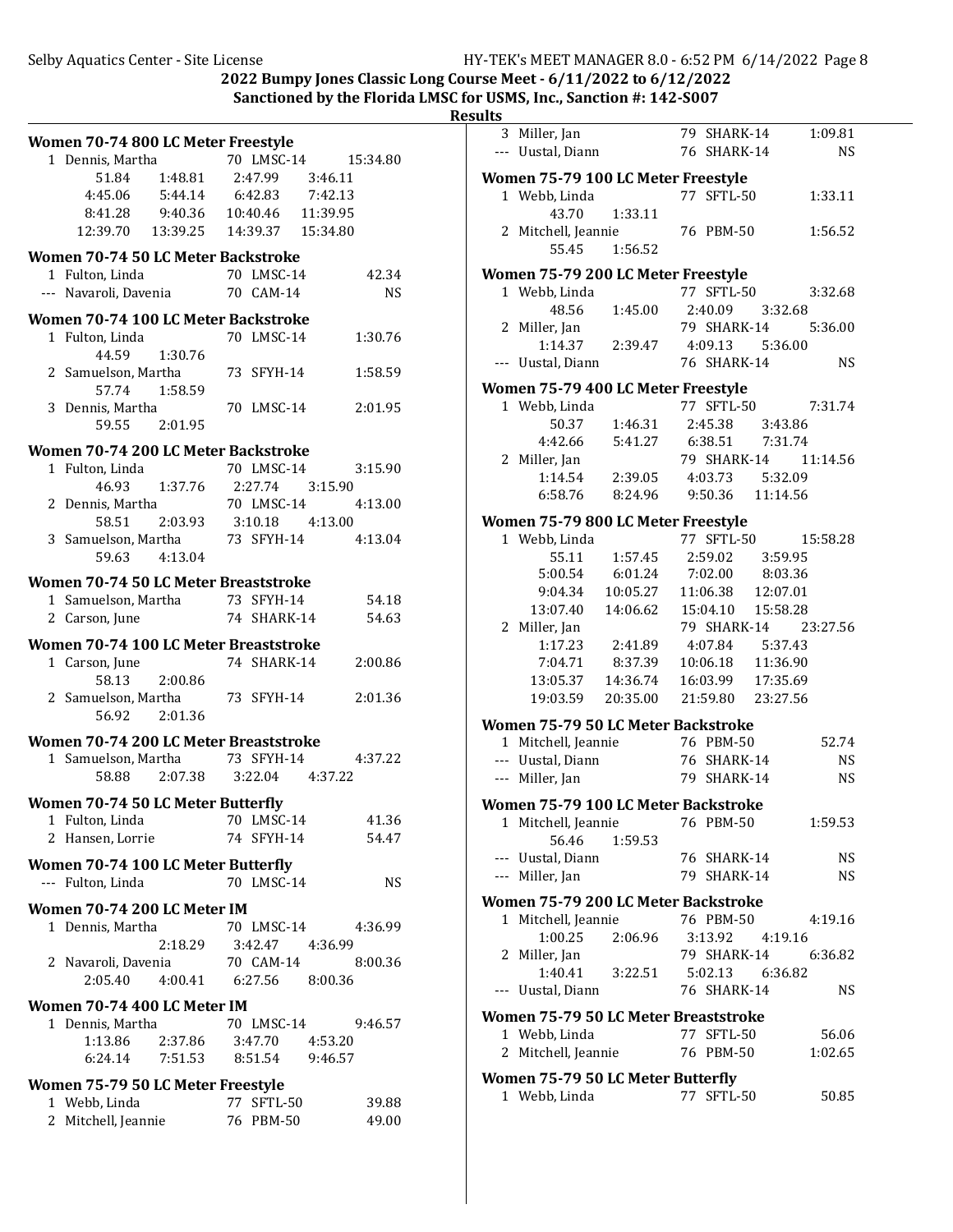| Women 75-79 200 LC Meter IM                                          |                             |                               |                     |
|----------------------------------------------------------------------|-----------------------------|-------------------------------|---------------------|
| 1 Webb, Linda                                                        |                             |                               | 77 SFTL-50 4:10.71  |
| $1:02.11$ $2:10.69$ $3:17.88$ $4:10.71$                              |                             |                               |                     |
| Women 85-89 50 LC Meter Freestyle                                    |                             |                               |                     |
| --- Tullman, Patricia                                                |                             | 85 FACT-14                    | <b>NS</b>           |
| Women 85-89 100 LC Meter Freestyle                                   |                             |                               |                     |
| 1 Tullman, Patricia                                                  |                             | 85 FACT-14                    | 1:59.24             |
| 56.88 1:59.24<br>2 Henderson, Martha 86 FACT-14                      |                             |                               | 2:21.28             |
|                                                                      |                             |                               |                     |
| Women 85-89 200 LC Meter Freestyle<br>1 Henderson, Martha            |                             | 86 FACT-14                    | 5:01.05             |
|                                                                      | $2:30.61$ $5:01.05$         |                               |                     |
| --- Tullman, Patricia                                                |                             | 85 FACT-14                    | <b>NS</b>           |
| Women 85-89 400 LC Meter Freestyle                                   |                             |                               |                     |
| 1 Tullman, Patricia                                                  |                             | 85 FACT-14                    | 9:45.03             |
| 1:02.65 2:06.48                                                      |                             | 3:16.09  4:28.17              |                     |
| 5:43.54 7:04.58 8:19.15 9:45.03                                      |                             |                               |                     |
| 2 Henderson, Martha 86 FACT-14                                       |                             |                               | 10:18.28            |
| 10:18.28                                                             | 2:26.63                     |                               | 7:46.19             |
|                                                                      |                             |                               |                     |
| Women 85-89 50 LC Meter Backstroke<br>1 Tullman, Patricia 85 FACT-14 |                             |                               | 1:04.22             |
|                                                                      |                             |                               |                     |
| Women 85-89 100 LC Meter Backstroke<br>1 Henderson, Martha           |                             | 86 FACT-14                    | 2:50.86             |
| 1:24.54 2:50.86                                                      |                             |                               |                     |
| --- Tullman, Patricia                                                |                             | 85 FACT-14                    | <b>NS</b>           |
| Women 85-89 50 LC Meter Butterfly                                    |                             |                               |                     |
| 1 Tullman, Patricia                                                  |                             | 85 FACT-14                    | 1:09.19             |
| Women 85-89 100 LC Meter Butterfly                                   |                             |                               |                     |
| 1 Henderson, Martha                                                  |                             | 86 FACT-14                    | 3:50.07             |
| Women 85-89 100 LC Meter Butterfly                                   |                             |                               |                     |
| --- Tullman, Patricia                                                |                             | 85 FACT-14                    | <b>NS</b>           |
| Women 85-89 200 LC Meter IM                                          |                             |                               |                     |
| 1 Henderson, Martha                                                  |                             | 86 FACT-14                    | 6:22.53             |
| 1:30.90                                                              | 2:59.69                     | 6:22.53                       |                     |
| Women 85-89 400 LC Meter IM                                          |                             |                               |                     |
| 1 Henderson, Martha                                                  |                             |                               | 86 FACT-14 14:19.74 |
|                                                                      | 3:50.07   5:33.77   7:09.88 |                               |                     |
|                                                                      | 11:39.47                    | 14:19.74                      |                     |
| Women 90-94 50 LC Meter Freestyle                                    |                             |                               |                     |
| 1 Campbell, Joan                                                     |                             | 92 FACT-14                    | 1:09.09             |
| Women 90-94 100 LC Meter Freestyle                                   |                             |                               |                     |
| 1 Campbell, Joan                                                     |                             | 92 FACT-14                    | 2:39.12             |
| 1:16.30                                                              | 2:39.12                     |                               |                     |
| Women 90-94 200 LC Meter Freestyle                                   |                             |                               |                     |
| 1 Campbell, Joan<br>1:20.53 2:52.44                                  |                             | 92 FACT-14<br>4:23.52 5:47.54 | 5:47.54             |
|                                                                      |                             |                               |                     |
| Women 90-94 400 LC Meter Freestyle                                   |                             |                               |                     |
| 1 Campbell, Joan                                                     |                             | 92 FACT-14                    | 12:20.16            |

| Women 90-94 800 LC Meter Freestyle          |                                  |             |                     |
|---------------------------------------------|----------------------------------|-------------|---------------------|
| 1 Campbell, Joan                            |                                  |             | 92 FACT-14 24:42.97 |
|                                             | 2:55.74                          | 4:31.43     |                     |
| 7:40.08 9:12.14 10:49.10 12:20.16           |                                  |             |                     |
| 13:55.61  15:27.12  17:02.74  18:36.37      |                                  |             |                     |
| 20:12.10 21:44.65 23:17.06 24:42.97         |                                  |             |                     |
| Women 90-94 50 LC Meter Backstroke          |                                  |             |                     |
| 1 Campbell, Joan                            |                                  | 92 FACT-14  | 1:30.93             |
| Men 18-24 50 LC Meter Freestyle             |                                  |             |                     |
| 1 Manera, Noah                              |                                  | 24 SPM-14   | 27.61               |
| 2 Reisert, David                            | 24 GOLD-50                       |             | 46.19               |
| 3 De Castro, Luc                            |                                  | 19 GOLD-50  | 53.72               |
| 4 Gutierrez, Nicolas 19 SFTL-50             |                                  |             | 56.00               |
| Men 18-24 100 LC Meter Freestyle            |                                  |             |                     |
| 1 De Castro, Luc                            |                                  | 19 GOLD-50  | 1:55.87             |
| 54.73                                       | 1:55.87                          |             |                     |
| 2 Reisert, David                            |                                  | 24 GOLD-50  | 2:01.27             |
| 54.96 2:01.27                               |                                  |             |                     |
| Men 18-24 200 LC Meter Freestyle            |                                  |             |                     |
| --- Reisert, David                          |                                  | 24 GOLD-50  | NS                  |
| --- De Castro, Luc                          |                                  | 19 GOLD-50  | NS                  |
|                                             |                                  |             |                     |
| Men 18-24 50 LC Meter Breaststroke          |                                  | 19 GOLD-50  | 1:03.31             |
| 1 De Castro, Luc                            |                                  |             |                     |
| Men 18-24 100 LC Meter Breaststroke         |                                  |             |                     |
| 1 De Castro, Luc                            |                                  | 19 GOLD-50  | 2:15.78             |
| 1:01.90                                     | 2:15.78                          |             |                     |
| Men 18-24 50 LC Meter Butterfly             |                                  |             |                     |
| 1 Manera, Noah                              |                                  | 24 SPM-14   | 28.55               |
| 2 Reisert, David                            |                                  | 24 GOLD-50  | 1:00.06             |
| Men 18-24 100 LC Meter Butterfly            |                                  |             |                     |
| 1 Manera, Noah                              |                                  | 24 SPM-14   | 1:02.04             |
| 29.37 1:02.04                               |                                  |             |                     |
| --- Reisert, David                          |                                  | 24 GOLD-50  | NS                  |
| Men 18-24 200 LC Meter Butterfly            |                                  |             |                     |
| 1 Manera, Noah 24 SPM-14                    |                                  |             | 2:19.97             |
|                                             | 31.03  1:05.75  1:42.02  2:19.97 |             |                     |
| <b>Men 18-24 200 LC Meter IM</b>            |                                  |             |                     |
| 1 Manera, Noah                              |                                  | 24 SPM-14   | 2:33.61             |
| 30.67                                       | 1:13.49  1:59.16  2:33.61        |             |                     |
|                                             |                                  |             |                     |
| Men 18-24 400 LC Meter IM<br>1 Manera, Noah |                                  | 24 SPM-14   | 5:30.04             |
|                                             | 31.40  1:07.34  1:52.07  2:37.38 |             |                     |
| 3:27.22  4:17.58  4:55.45  5:30.04          |                                  |             |                     |
|                                             |                                  |             |                     |
| Men 25-29 50 LC Meter Freestyle             |                                  |             |                     |
| 1 Lambert, Austin                           |                                  | 25 SHARK-14 | 29.91               |
| 2 Murphy, Thomas 29 WSC-50                  |                                  |             | 36.03               |
| Men 25-29 100 LC Meter Freestyle            |                                  |             |                     |
| 1 Wright, Caleb                             | ,<br>59.87                       | 26 TBAM-14  | 59.87               |
| 28.32                                       |                                  |             |                     |
|                                             |                                  |             |                     |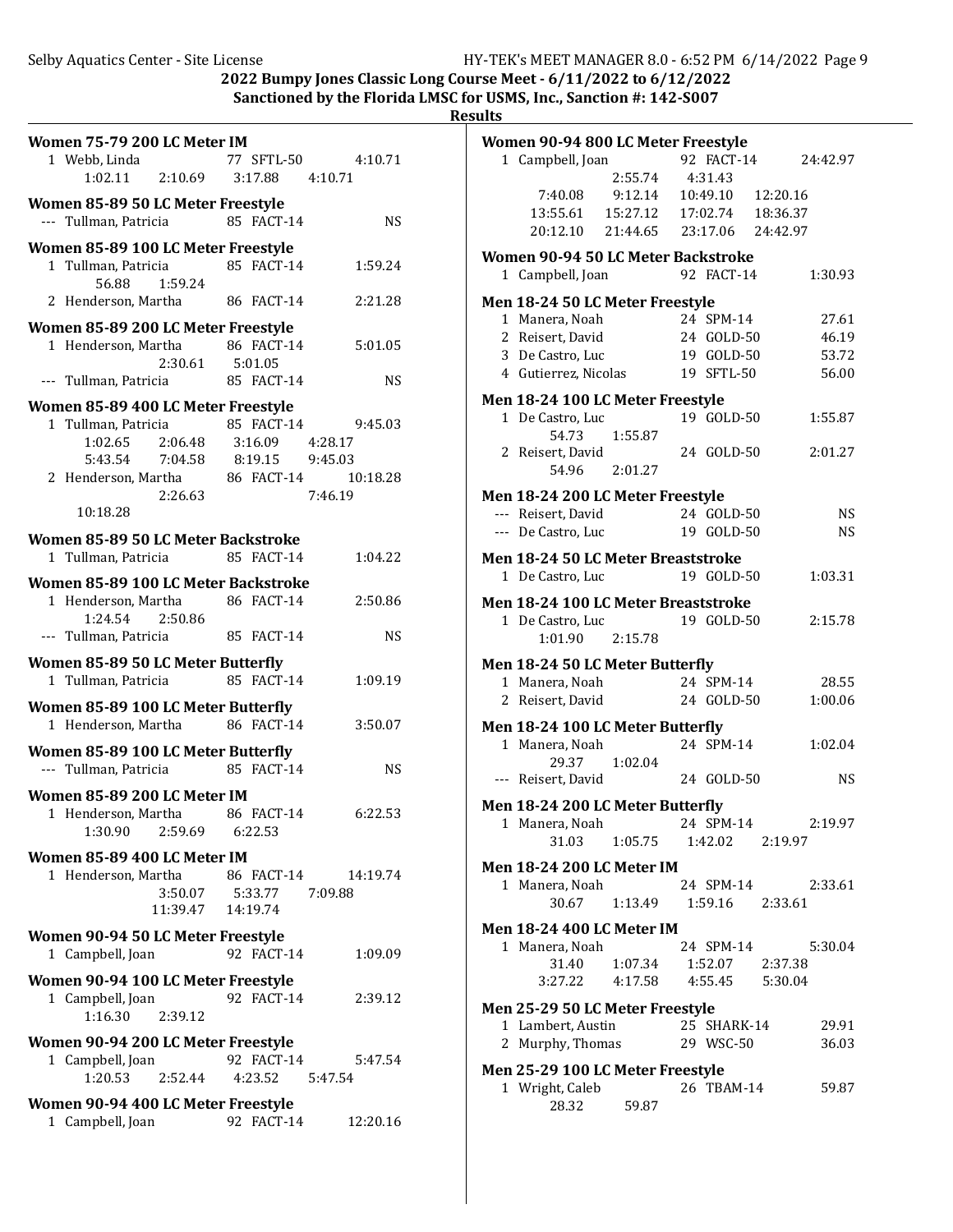|   | (Men 25-29 100 LC Meter Freestyle)<br>2 Lambert, Austin<br>31.70 1:10.54 |                                     | 25 SHARK-14        |         | 1:10.54 |
|---|--------------------------------------------------------------------------|-------------------------------------|--------------------|---------|---------|
|   | 3 Macek, James<br>33.51 1:12.49                                          |                                     | 29 TYSM-14 1:12.49 |         |         |
|   | Men 25-29 200 LC Meter Freestyle                                         |                                     |                    |         |         |
|   | 1 Murphy, Thomas 29 WSC-50                                               |                                     |                    |         | 2:51.43 |
|   |                                                                          | 37.93   1:20.27   2:05.87   2:51.43 |                    |         |         |
|   | Men 25-29 50 LC Meter Backstroke<br>1 Macek, James                       |                                     | 29 TYSM-14         |         | 38.52   |
|   | Men 25-29 100 LC Meter Backstroke                                        |                                     |                    |         |         |
|   | 1 Murphy, Thomas 29 WSC-50<br>43.99                                      | 1:30.92                             |                    |         | 1:30.92 |
|   | Men 25-29 200 LC Meter Backstroke                                        |                                     |                    |         |         |
|   |                                                                          |                                     |                    |         |         |
|   | 1 Lambert, Austin 25 SHARK-14 2:59.43                                    |                                     |                    |         |         |
|   |                                                                          | 38.75   1:23.22   2:10.79   2:59.43 |                    |         |         |
|   | Men 25-29 50 LC Meter Breaststroke                                       |                                     |                    |         |         |
|   | 1 Lambert, Austin 25 SHARK-14                                            |                                     |                    |         | 42.05   |
|   |                                                                          |                                     |                    |         |         |
|   | Men 25-29 100 LC Meter Breaststroke                                      |                                     |                    |         |         |
|   | 1 Macek, James 29 TYSM-14                                                |                                     |                    |         | 1:39.53 |
|   | 45.60 1:39.53                                                            |                                     |                    |         |         |
|   |                                                                          |                                     |                    |         |         |
|   | Men 25-29 50 LC Meter Butterfly                                          |                                     |                    |         |         |
|   | 1 Wright, Caleb                                                          |                                     | 26 TBAM-14         |         | 29.67   |
|   | Men 25-29 200 LC Meter IM                                                |                                     |                    |         |         |
|   | 1 Wright, Caleb 26 TBAM-14                                               |                                     |                    |         | 2:40.64 |
|   |                                                                          | $31.52$ 1:14.89 2:03.65 2:40.64     |                    |         |         |
|   |                                                                          |                                     |                    |         |         |
|   | <b>Men 25-29 400 LC Meter IM</b>                                         |                                     |                    |         |         |
|   | 1 Murphy, Thomas 29 WSC-50                                               |                                     |                    |         | 8:05.77 |
|   |                                                                          | 47.45 2:01.33 3:04.11 4:02.63       |                    |         |         |
|   | 5:13.42   6:27.96   7:16.98   8:05.77                                    |                                     |                    |         |         |
|   |                                                                          |                                     |                    |         |         |
|   | Men 30-34 50 LC Meter Freestyle                                          |                                     |                    |         |         |
|   | 1 Contreras, Daniel                                                      |                                     | 34 SFTL-50         |         | 48.20   |
|   | Men 30-34 100 LC Meter Freestyle                                         |                                     |                    |         |         |
|   | 1 Greve, Jesse                                                           |                                     | 32 GOLD-50         |         | 1:08.04 |
|   |                                                                          |                                     |                    |         |         |
|   | 32.68                                                                    | 1:08.04                             |                    |         |         |
| 2 | Contreras, Daniel                                                        |                                     | 34 SFTL-50         |         | 2:17.48 |
|   | Men 30-34 200 LC Meter Freestyle                                         |                                     |                    |         |         |
|   | 1 Greve, Jesse                                                           |                                     | 32 GOLD-50         |         | 2:31.26 |
|   | 34.59                                                                    | 1:13.19                             | 1:52.40            | 2:31.26 |         |
|   |                                                                          |                                     |                    |         |         |
|   | Men 30-34 800 LC Meter Freestyle                                         |                                     |                    |         |         |
|   | 1 Stickle, Christopher                                                   |                                     | 32 SPM-14          |         | 9:30.45 |
|   |                                                                          | 1:04.88                             | 1:40.09            | 2:15.49 |         |
|   | 2:51.13                                                                  | 3:26.82                             | 4:02.92            | 4:39.03 |         |
|   | 5:15.46                                                                  | 5:52.35                             | 6:29.25            | 7:06.53 |         |
|   |                                                                          | 8:19.65 8:55.74 9:30.45             |                    |         |         |
|   |                                                                          |                                     |                    |         |         |
|   | 7:43.28                                                                  |                                     |                    |         |         |
|   | Men 30-34 100 LC Meter Backstroke                                        |                                     |                    |         |         |
|   | 1 Greve, Jesse                                                           |                                     | 32 GOLD-50         |         | 1:20.42 |
|   | 40.18                                                                    | 1:20.42                             |                    |         |         |

| <b>Men 30-34 200 LC Meter Backstroke</b>                          |                         |                           |                |
|-------------------------------------------------------------------|-------------------------|---------------------------|----------------|
| 1 Stickle, Christopher 32 SPM-14 2:28.27                          |                         |                           |                |
| 34.39  1:11.54  1:50.28  2:28.27                                  |                         |                           |                |
| Men 30-34 50 LC Meter Breaststroke                                |                         |                           |                |
| 1 Stickle, Christopher 32 SPM-14                                  |                         |                           | 37.93          |
| 2 Contreras, Daniel                                               |                         | 34 SFTL-50                | 52.05          |
|                                                                   |                         |                           |                |
| Men 30-34 100 LC Meter Breaststroke                               |                         |                           |                |
| 1 Stickle, Christopher 32 SPM-14<br>1:24.50                       |                         |                           | 1:24.50        |
| 40.14<br>2 Greve, Jesse                                           |                         | 32 GOLD-50                | 1:35.67        |
| 44.94 1:35.67                                                     |                         |                           |                |
| 3 Contreras, Daniel 34 SFTL-50                                    |                         |                           | 2:00.84        |
| 55.71 2:00.84                                                     |                         |                           |                |
|                                                                   |                         |                           |                |
| Men 30-34 200 LC Meter Breaststroke                               |                         |                           |                |
| 1 Stickle, Christopher 32 SPM-14<br>40.72 1:28.56 2:18.33 3:06.35 |                         |                           | 3:06.35        |
|                                                                   |                         |                           |                |
| Men 30-34 50 LC Meter Butterfly                                   |                         |                           |                |
| 1 Stickle, Christopher                                            |                         | 32 SPM-14                 | 29.58          |
| Men 30-34 100 LC Meter Butterfly                                  |                         |                           |                |
| 1 Stickle, Christopher                                            |                         | 32 SPM-14                 | 1:04.40        |
| 30.01  1:04.40                                                    |                         |                           |                |
| 2 Greve, Jesse                                                    |                         | 32 GOLD-50                | 1:21.42        |
| 37.49 1:21.42                                                     |                         |                           |                |
| Men 30-34 200 LC Meter Butterfly                                  |                         |                           |                |
| 1 Stickle, Christopher                                            |                         | 32 SPM-14                 | 2:26.03        |
| 32.19                                                             | 1:08.84 1:46.15 2:26.03 |                           |                |
| <b>Men 30-34 200 LC Meter IM</b>                                  |                         |                           |                |
| 1 Stickle, Christopher                                            |                         | 32 SPM-14                 | 2:27.98        |
| $30.00 \qquad 1:08.26 \qquad 1:53.51 \qquad 2:27.98$              |                         |                           |                |
| 2 Greve, Jesse                                                    |                         | 32 GOLD-50                | 2:51.30        |
| 35.35   1:18.08   2:11.83   2:51.30                               |                         |                           |                |
| <b>Men 30-34 400 LC Meter IM</b>                                  |                         |                           |                |
| 1 Stickle, Christopher                                            |                         | 32 SPM-14                 | 5:24.34        |
| 31.46 1:07.80 1:49.78 2:30.87                                     |                         |                           |                |
| 3:21.12  4:11.89  4:49.44  5:24.34                                |                         |                           |                |
|                                                                   |                         |                           |                |
| Men 35-39 50 LC Meter Freestyle                                   |                         |                           |                |
| 1 Forbes, Alexander<br>2 Galvin, Colin                            |                         | 35 UC14                   | 24.53          |
| 3 Lemas Santo, Yosvanys                                           |                         | 38 SHARK-14<br>35 SFTL-50 | 27.31<br>32.35 |
| 4 Snyder, Ryan                                                    |                         | 39 UC14                   | 41.34          |
| 5 Hawkins, Russell                                                |                         | 36 SPM-14                 | 45.33          |
|                                                                   |                         |                           |                |
| Men 35-39 100 LC Meter Freestyle                                  |                         |                           |                |
| 1 Forbes, Alexander                                               |                         | 35 UC14                   | 54.98          |
| 26.20                                                             | 54.98                   |                           |                |
| 2 Lemas Santo, Yosvanys                                           |                         | 35 SFTL-50                | 1:11.58        |
| 33.60                                                             | 1:11.58                 |                           |                |
| 3 Hawkins, Russell<br>45.72                                       |                         | 36 SPM-14                 | 1:33.40        |
| 4 Snyder, Ryan                                                    | 1:33.40                 | 39 UC14                   | 1:34.82        |
| 45.86                                                             | 1:34.82                 |                           |                |
|                                                                   |                         |                           |                |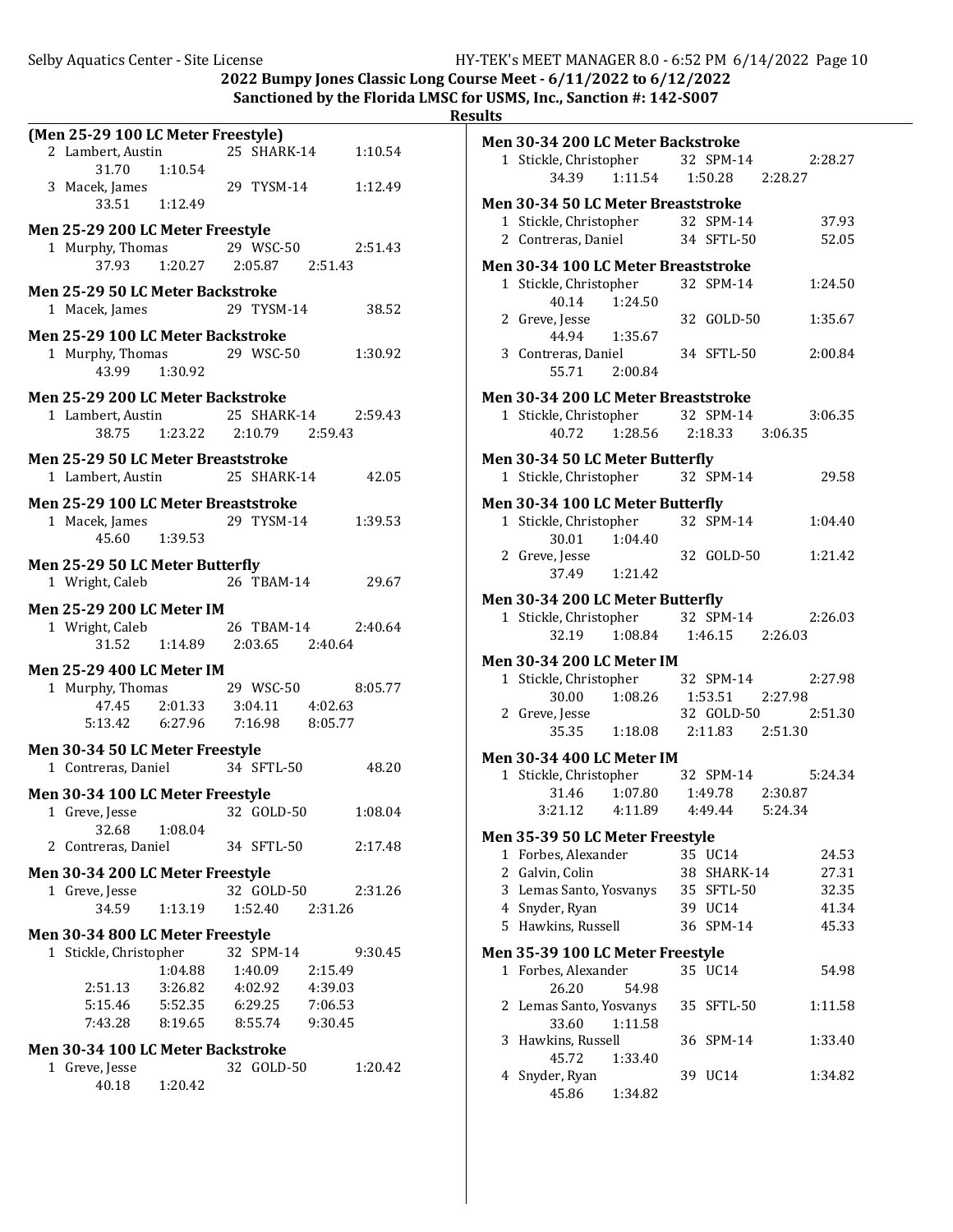2022 Bumpy Jones Classic Long Course Meet -  $6/11/2022$  to  $6/12/2022$ **Sanctioned by the Florida LMSC for USMS, Inc., Sanction #: 142-S007** 

|   | Men 35-39 200 LC Meter Freestyle     |                                    |         |             |                            |  |
|---|--------------------------------------|------------------------------------|---------|-------------|----------------------------|--|
|   | 1 Hawkins, Russell                   |                                    |         | 36 SPM-14   | 3:30.78                    |  |
|   | 48.60                                | 1:42.96 2:38.92                    |         |             | 3:30.78                    |  |
|   | Men 35-39 400 LC Meter Freestyle     |                                    |         |             |                            |  |
|   | 1 Lemas Santo, Yosvanys 35 SFTL-50   |                                    |         |             | 6:15.76                    |  |
|   | 40.73                                | 1:26.80                            | 2:14.08 |             | 3:01.99                    |  |
|   | 3:50.47  4:39.68                     |                                    |         | 5:29.09     | 6:15.76                    |  |
|   | 2 Hawkins, Russell                   |                                    |         | 36 SPM-14   | 7:27.01                    |  |
|   |                                      | 47.63 1:43.83                      |         |             | 2:41.68 3:40.80            |  |
|   |                                      | 4:38.11  5:36.91  6:33.81  7:27.01 |         |             |                            |  |
|   | Men 35-39 800 LC Meter Freestyle     |                                    |         |             |                            |  |
|   | 1 Lemas Santo, Yosvanys 35 SFTL-50   |                                    |         |             | 14:14.65                   |  |
|   | 45.36                                | 1:35.91                            |         |             | 2:27.30 3:20.39            |  |
|   | 4:14.91                              | 5:10.37                            |         |             | 6:07.73 7:03.80            |  |
|   | 7:59.03 8:52.92                      |                                    |         |             | 9:48.48 10:44.19           |  |
|   | 11:40.47  12:36.47                   |                                    |         |             | 13:28.38  14:14.65         |  |
|   | 2 Hawkins, Russell                   |                                    |         | 36 SPM-14   | 16:08.69                   |  |
|   |                                      | 51.39 1:49.10                      |         |             | 2:49.05 3:51.75            |  |
|   |                                      | 4:53.22   5:54.59                  |         |             | 6:56.84 7:59.29            |  |
|   |                                      | 9:00.09 10:03.17                   |         |             | 11:06.38  12:09.68         |  |
|   | 13:11.98  14:13.21                   |                                    |         | 15:13.04    | 16:08.69                   |  |
|   |                                      |                                    |         |             |                            |  |
|   | Men 35-39 50 LC Meter Backstroke     |                                    |         |             |                            |  |
|   | 1 Forbes, Alexander 35 UC14          |                                    |         |             | 29.23                      |  |
|   | 2 Snyder, Ryan                       |                                    | 39 UC14 |             | 56.30                      |  |
|   | --- Lemas Santo, Yosvanys 35 SFTL-50 |                                    |         |             | NS                         |  |
|   | Men 35-39 50 LC Meter Breaststroke   |                                    |         |             |                            |  |
|   | 1 Galvin, Colin                      |                                    |         | 38 SHARK-14 | 34.06                      |  |
|   |                                      |                                    |         |             |                            |  |
|   | 2 Snyder, Ryan                       |                                    | 39 UC14 |             | 51.53                      |  |
|   | Men 35-39 100 LC Meter Breaststroke  |                                    |         |             |                            |  |
|   | 1 Snyder, Ryan                       |                                    | 39 UC14 |             | 1:53.58                    |  |
|   | 55.09                                | 1:53.58                            |         |             |                            |  |
|   |                                      |                                    |         |             |                            |  |
|   | Men 35-39 200 LC Meter Breaststroke  |                                    |         |             |                            |  |
|   | 1 Lemas Santo, Yosvanys              |                                    |         | 35 SFTL-50  | 3:41.80                    |  |
|   | 51.14                                | 1:48.55                            |         | 2:45.56     | 3:41.80                    |  |
| 2 | Snyder, Ryan                         |                                    | 39 UC14 | 3:13.69     | 4:24.26                    |  |
|   | 58.00                                | 2:03.18                            |         |             | 4:24.26                    |  |
|   | Men 35-39 50 LC Meter Butterfly      |                                    |         |             |                            |  |
|   | 1 Forbes, Alexander                  |                                    | 35 UC14 |             | 26.27                      |  |
|   | 2 Lemas Santo, Yosvanys 35 SFTL-50   |                                    |         |             | 32.37                      |  |
|   | 3 Snyder, Ryan                       |                                    | 39 UC14 |             | 45.33                      |  |
|   | 4 Hawkins, Russell                   |                                    |         | 36 SPM-14   | 1:04.46                    |  |
|   |                                      |                                    |         |             |                            |  |
|   | Men 35-39 100 LC Meter Butterfly     |                                    | 35 UC14 |             | 1:01.56                    |  |
|   | 1 Forbes, Alexander<br>27.57         | 1:01.56                            |         |             |                            |  |
|   |                                      |                                    |         | 36 SHARK-14 | 1:09.08                    |  |
|   | 2 Paulling, Daniel<br>32.20          | 1:09.08                            |         |             |                            |  |
|   | 3 Lemas Santo, Yosvanys              |                                    |         | 35 SFTL-50  | 1:19.85                    |  |
|   | 34.68                                | 1:19.85                            |         |             |                            |  |
|   |                                      |                                    |         |             |                            |  |
|   | <b>Men 35-39 200 LC Meter IM</b>     |                                    |         |             |                            |  |
|   | 1 Lemas Santo, Yosvanys              | 36.61 1:29.99                      |         | 35 SFTL-50  | 3:22.86<br>2:35.12 3:22.86 |  |

| ılts |                                         |                                     |                   |          |                      |
|------|-----------------------------------------|-------------------------------------|-------------------|----------|----------------------|
|      | 2 Snyder, Ryan                          |                                     | $39 \text{ UC}14$ |          | 4:05.44              |
|      | 52.07                                   | 2:08.56 3:10.96 4:05.44             |                   |          |                      |
|      | <b>Men 35-39 400 LC Meter IM</b>        |                                     |                   |          |                      |
|      | --- Lemas Santo, Yosvanys 35 SFTL-50    |                                     |                   |          | NS                   |
|      |                                         |                                     |                   |          |                      |
|      | Men 40-44 50 LC Meter Freestyle         |                                     | 42 PBM-50         |          |                      |
|      | 1 Lotano, Daniel<br>2 Rigney, Kane      |                                     | 41 SHARK-14       |          | 24.63<br>33.82       |
|      |                                         |                                     |                   |          |                      |
|      | Men 40-44 100 LC Meter Freestyle        |                                     |                   |          |                      |
|      | 1 Lotano, Daniel                        |                                     | 42 PBM-50         |          | 55.61                |
|      | 26.67                                   | 55.61                               | 42 SHARK-14       |          | 59.03                |
|      | 2 Kloppe, William<br>28.32              | 59.03                               |                   |          |                      |
|      | 3 Maehr, Clif                           |                                     | 42 T2NM-14        |          | 1:16.96              |
|      | 37.16 1:16.96                           |                                     |                   |          |                      |
|      | Men 40-44 200 LC Meter Freestyle        |                                     |                   |          |                      |
|      | 1 Rigney, Kane                          |                                     | 41 SHARK-14       |          | 2:46.10              |
|      | 39.31                                   | 1:21.14 2:04.28                     |                   | 2:46.10  |                      |
|      | 2 Burke, Patrick                        |                                     | 41 SFYH-14        |          | 4:24.77              |
|      | 1:00.02                                 | $2:06.65$ $3:14.90$ $4:24.77$       |                   |          |                      |
|      | --- Kloppe, William                     |                                     | 42 SHARK-14       |          | NS                   |
|      | Men 40-44 400 LC Meter Freestyle        |                                     |                   |          |                      |
|      | 1 Kloppe, William                       |                                     |                   |          | 42 SHARK-14 4:46.65  |
|      |                                         | 31.20  1:06.10  1:43.08  2:19.98    |                   |          |                      |
|      | 2:57.62 3:34.39 4:11.52 4:46.65         |                                     |                   |          |                      |
|      | 2 Maehr, Clif                           |                                     | 42 T2NM-14        |          | 6:13.93              |
|      |                                         | 41.95   1:27.82   2:15.53   3:03.62 |                   |          |                      |
|      | 3:51.37  4:39.78  5:28.89  6:13.93      |                                     |                   |          |                      |
|      | Men 40-44 800 LC Meter Freestyle        |                                     |                   |          |                      |
|      | 1 Kloppe, William                       |                                     |                   |          | 42 SHARK-14 10:06.24 |
|      |                                         | 32.07  1:08.33  1:45.79  2:23.75    |                   |          |                      |
|      | 3:02.01 3:40.56 4:19.17 4:57.73         |                                     |                   |          |                      |
|      | 5:36.52 6:15.56 6:54.33 7:33.38         |                                     |                   |          |                      |
|      | 8:12.10  8:50.69  9:29.34  10:06.24     |                                     |                   |          |                      |
|      | 2 Burke, Patrick<br>1:00.65             |                                     | 41 SFYH-14        |          | 18:42.10             |
|      | 5:36.14 6:45.12 7:55.60 9:06.30         | 2:06.32                             | 3:16.66 4:26.02   |          |                      |
|      | 10:16.21                                | 11:25.06  12:37.75                  |                   | 13:49.44 |                      |
|      | 15:02.57                                | 16:16.37    17:13.53                |                   | 18:42.10 |                      |
|      | <b>Men 40-44 50 LC Meter Backstroke</b> |                                     |                   |          |                      |
|      | 1 Lotano, Daniel                        |                                     | 42 PBM-50         |          | 28.34                |
|      |                                         |                                     |                   |          |                      |
|      | Men 40-44 100 LC Meter Backstroke       |                                     |                   |          |                      |
|      | 1 Lotano, Daniel<br>31.20               | 1:04.54                             | 42 PBM-50         |          | 1:04.54              |
|      | 2 Burke, Patrick                        |                                     | 41 SFYH-14        |          | 2:13.82              |
|      | 1:04.76 2:13.82                         |                                     |                   |          |                      |
|      |                                         |                                     |                   |          |                      |
|      | Men 40-44 200 LC Meter Backstroke       |                                     | 42 T2NM-14        |          |                      |
|      | 1 Maehr, Clif                           | 49.27 1:47.19                       | 2:44.01 3:34.56   |          | 3:34.56              |
|      |                                         |                                     |                   |          |                      |
|      | Men 40-44 50 LC Meter Butterfly         |                                     |                   |          |                      |
|      | 1 Lotano, Daniel                        |                                     | 42 PBM-50         |          | 25.84                |
|      | 2 Rigney, Kane                          |                                     | 41 SHARK-14       |          | 36.09                |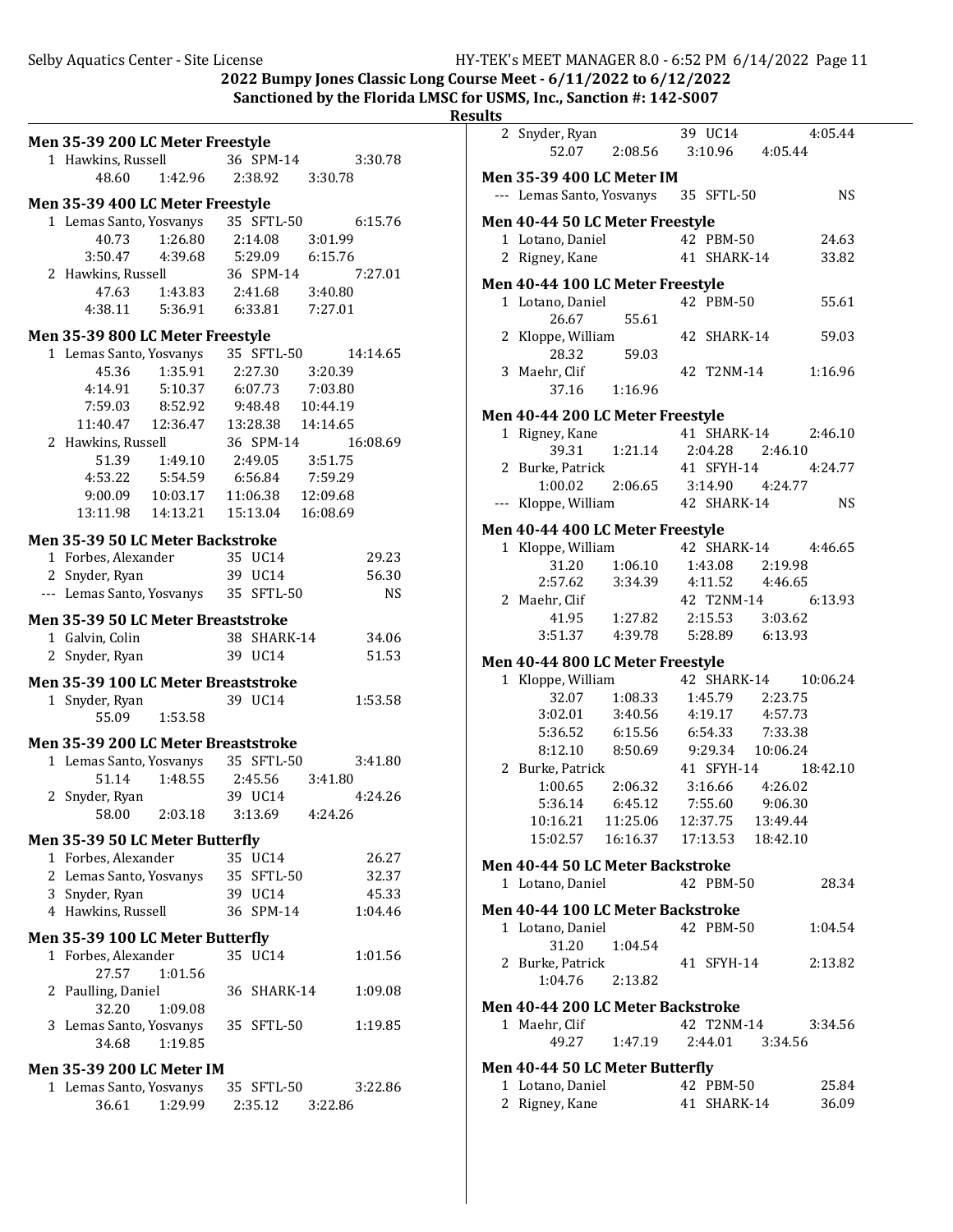#### 2022 Bumpy Jones Classic Long Course Meet -  $6/11/2022$  to  $6/12/2022$ Sanctioned by the Florida LMSC for USMS, Inc., Sanction #: 142-S007

## **Resu**

**Men 40-44 100 LC Meter Butter/ly** 1 Lotano, Daniel 42 PBM-50 59.99 27.80 59.99 --- Rigney, Kane 41 SHARK-14 NS **Men 40-44 200 LC Meter Butter/ly** 1 Rigney, Kane 41 SHARK-14 3:20.51 41.99 1:30.36 2:23.26 3:20.51 **Men 40-44 200 LC Meter IM** 1 Kloppe, William 42 SHARK-14 2:28.12 30.47 1:11.74 1:54.79 2:28.12 --- Rigney, Kane 41 SHARK-14 NS **Men 40-44 400 LC Meter IM** --- Kloppe, William 42 SHARK-14 NS **Men 45-49 50 LC Meter Freestyle** 1 Lo-Pinto, Benjamin 46 MELB-14 26.74 2 Clissold, Edward 48 SHARK-14 29.64 3 Palace, Mark 49 MELB-14 30.32 4 Bell, Erik 48 WSC-50 31.30 --- Velazquez, Ronnie 45 CAM-14 NS **Men 45-49 100 LC Meter Freestyle** 1 Lo-Pinto, Benjamin 46 MELB-14 1:00.95 27.64 1:00.95 2 Palace, Mark 49 MELB-14 1:05.58 31.69 1:05.58 3 Bell, Erik 48 WSC-50 1:11.25 33.19 1:11.25 4 Bast, John 49 TYSM-14 1:12.41 34.63 1:12.41 5 Velazquez, Ronnie 45 CAM-14 1:22.34 40.19 1:22.34 **Men 45-49 200 LC Meter Freestyle** 1 Bell, Erik 48 WSC-50 2:38.64 37.14 1:17.14 1:58.17 2:38.64 --- Velazquez, Ronnie 45 CAM-14 NS **Men 45-49 50 LC Meter Backstroke** 1 Lo-Pinto, Benjamin 46 MELB-14 30.67 2 Clissold, Edward 48 SHARK-14 32.64 3 Palace, Mark 49 MELB-14 36.85 4 Bell, Erik 48 WSC-50 40.09 5 Velazquez, Ronnie 45 CAM-14 45.84 **Men 45-49 100 LC Meter Backstroke** 1 Lo-Pinto, Benjamin 46 MELB-14 1:06.41 32.04 1:06.41 2 Clissold, Edward 48 SHARK-14 1:11.26 35.19 1:11.26 3 Bell, Erik 48 WSC-50 1:27.00 43.23 1:27.00 4 Palace, Mark 49 MELB-14 1:28.16 43.33 1:28.16 --- Velazquez, Ronnie 45 CAM-14 NS **Men 45-49 50 LC Meter Breaststroke** 1 Lo-Pinto, Benjamin 46 MELB-14 34.73

| ılts  |                                     |                                 |    |                 |            |  |
|-------|-------------------------------------|---------------------------------|----|-----------------|------------|--|
| 2     | Palace, Mark                        |                                 |    | 49 MELB-14      | 38.09      |  |
|       | Men 45-49 100 LC Meter Breaststroke |                                 |    |                 |            |  |
|       | 1 Palace, Mark<br>39.78             | 1:25.36                         | 49 | MELB-14         | 1:25.36    |  |
|       | 2 Bast, John<br>42.35               | 1:28.55                         |    | 49 TYSM-14      | 1:28.55    |  |
|       |                                     |                                 |    |                 |            |  |
|       | Men 45-49 200 LC Meter Breaststroke |                                 |    |                 |            |  |
|       | 1 Palace, Mark                      |                                 |    | 49 MELB-14      | 3:14.78    |  |
|       | 45.79                               | 1:35.92                         |    | 2:26.83 3:14.78 |            |  |
|       | Men 45-49 50 LC Meter Butterfly     |                                 |    |                 |            |  |
|       |                                     |                                 |    | 46 MELB-14      | 28.20      |  |
|       | 1 Lo-Pinto, Benjamin                |                                 |    |                 |            |  |
|       | 2 Clissold, Edward                  |                                 |    | 48 SHARK-14     | 30.77      |  |
|       | 3 Palace, Mark                      |                                 |    | 49 MELB-14      | 32.13      |  |
|       | 4 Bast, John                        |                                 |    | 49 TYSM-14      | 35.53      |  |
|       | 5 Velazquez, Ronnie                 |                                 |    | 45 CAM-14       | 37.78      |  |
|       | Men 45-49 100 LC Meter Butterfly    |                                 |    |                 |            |  |
|       | 1 Clissold, Edward                  |                                 |    | 48 SHARK-14     | 1:09.08    |  |
|       | 31.27                               | 1:09.08                         |    |                 |            |  |
|       | 2 Palace, Mark                      |                                 |    | 49 MELB-14      | 1:23.93    |  |
|       | 36.90                               | 1:23.93                         |    |                 |            |  |
|       | --- Velazquez, Ronnie               |                                 |    | 45 CAM-14       | <b>DNF</b> |  |
|       | Did not finish                      |                                 |    |                 |            |  |
|       | 44.37                               |                                 |    |                 |            |  |
|       |                                     |                                 |    |                 |            |  |
|       | <b>Men 45-49 200 LC Meter IM</b>    |                                 |    |                 |            |  |
|       | 1 Palace, Mark                      |                                 |    | 49 MELB-14      | 2:53.77    |  |
|       | 40.15                               | 1:27.91                         |    | 2:05.47 2:53.77 |            |  |
|       | 2 Velazquez, Ronnie                 |                                 |    | 45 CAM-14       | 3:31.32    |  |
|       | 44.09                               | 1:41.30  2:47.77  3:31.32       |    |                 |            |  |
| $---$ | Bast, John                          |                                 |    | 49 TYSM-14      | <b>NS</b>  |  |
|       |                                     |                                 |    |                 |            |  |
|       | <b>Men 45-49 400 LC Meter IM</b>    |                                 |    |                 |            |  |
|       | --- Velazquez, Ronnie               |                                 |    | 45 CAM-14       | NS         |  |
|       | Men 50-54 50 LC Meter Freestyle     |                                 |    |                 |            |  |
|       | 1 Almeyda, Xavier                   |                                 |    | 52 SHARK-14     | 29.42      |  |
|       | 2 Whiteside, Brian                  |                                 |    | 52 SHARK-14     | 30.11      |  |
|       |                                     |                                 |    | 54 TBAM-14      | 31.71      |  |
|       | 3 Bouyoucas, William                |                                 |    |                 |            |  |
|       | Men 50-54 100 LC Meter Freestyle    |                                 |    |                 |            |  |
|       | 1 Almeyda, Xavier                   |                                 |    | 52 SHARK-14     | 1:05.90    |  |
|       | 30.86                               | 1:05.90                         |    |                 |            |  |
|       | 2 Bouyoucas, William                |                                 |    | 54 TBAM-14      | 1:09.77    |  |
|       | 33.48                               | 1:09.77                         |    |                 |            |  |
|       | --- Mitchinson, Dean                |                                 |    | 54 SHARK-14     | <b>NS</b>  |  |
|       |                                     |                                 |    |                 |            |  |
|       | Men 50-54 200 LC Meter Freestyle    |                                 |    |                 |            |  |
|       | 1 Butcher, Rob                      |                                 |    | 50 NCMS-13      | 2:37.97    |  |
|       | 35.88                               | 1:16.47  1:57.01  2:37.97       |    |                 |            |  |
|       | 2 Mitchinson, Dean                  |                                 |    | 54 SHARK-14     | 2:44.00    |  |
|       |                                     | 39.32 1:23.69 2:05.55 2:44.00   |    |                 |            |  |
|       | --- Almeyda, Xavier                 |                                 |    | 52 SHARK-14     | NS         |  |
|       |                                     |                                 |    |                 |            |  |
|       | Men 50-54 400 LC Meter Freestyle    |                                 |    |                 |            |  |
|       | 1 Mitchinson, Dean 54 SHARK-14      |                                 |    |                 | 6:00.42    |  |
|       |                                     | $37.14$ 1:19.17 2:03.17 2:50.21 |    |                 |            |  |
|       | 3:38.59  4:27.18  5:15.49  6:00.42  |                                 |    |                 |            |  |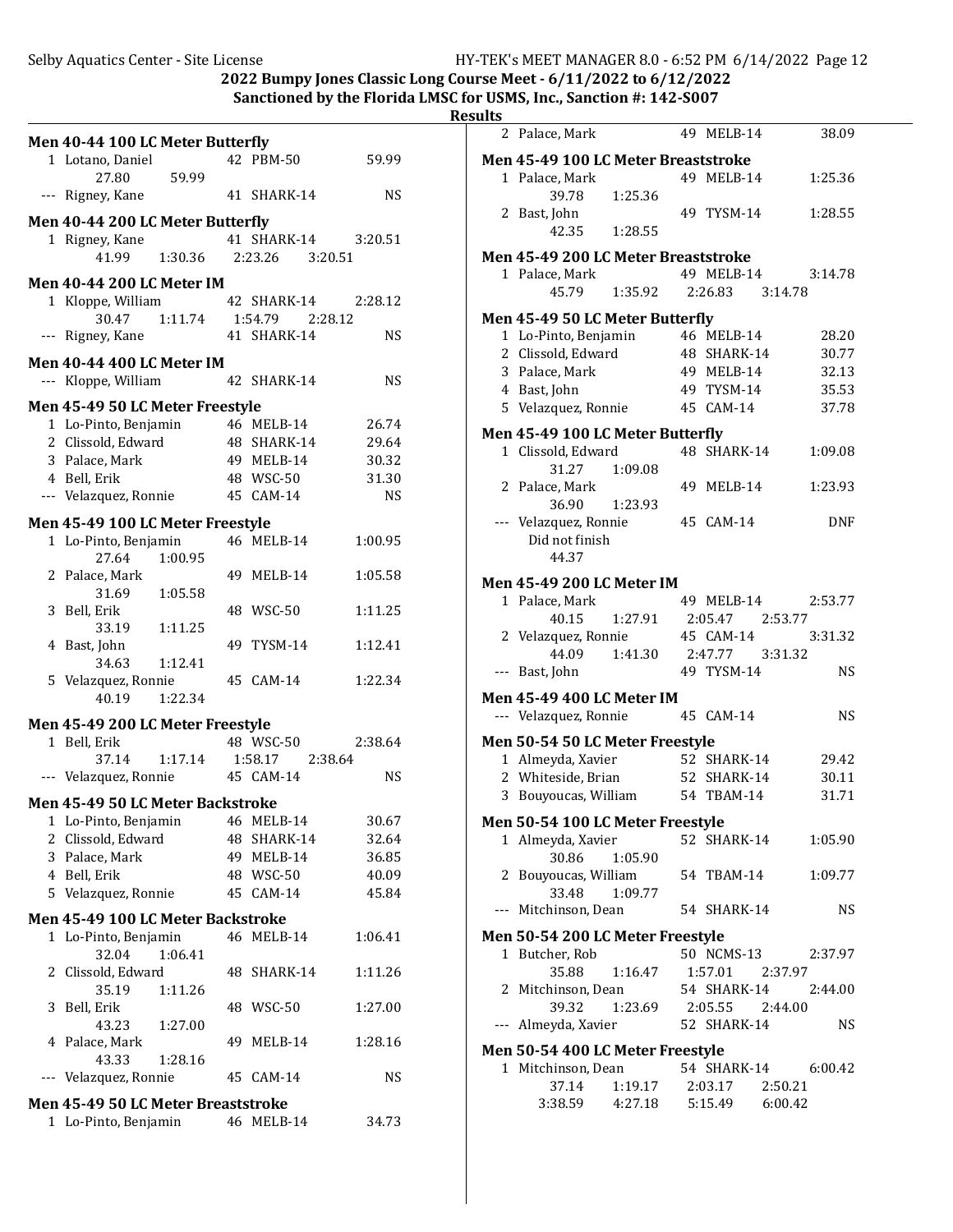2022 Bumpy Jones Classic Long Course Meet -  $6/11/2022$  to  $6/12/2022$ **Sanctioned by the Florida LMSC for USMS, Inc., Sanction #: 142-S007** 

**Results**

|   | Men 50-54 800 LC Meter Freestyle       |                                  |    |                 |                      |           |
|---|----------------------------------------|----------------------------------|----|-----------------|----------------------|-----------|
|   | 1 Mitchinson, Dean                     |                                  |    |                 | 54 SHARK-14 12:37.49 |           |
|   |                                        | 40.09  1:25.55  2:12.72          |    |                 | 3:00.24              |           |
|   | 3:47.66 4:35.44                        |                                  |    | 5:23.70 6:12.57 |                      |           |
|   | 7:01.61                                | 7:48.22 8:36.62 9:24.04          |    |                 |                      |           |
|   | 10:13.32  11:02.30  11:51.22  12:37.49 |                                  |    |                 |                      |           |
|   | Men 50-54 50 LC Meter Backstroke       |                                  |    |                 |                      |           |
|   | 1 Smith, Joshua                        |                                  |    | 54 SPM-14       |                      | 33.78     |
|   | 2 Butcher, Rob                         |                                  |    | 50 NCMS-13      |                      | 40.21     |
|   | Men 50-54 100 LC Meter Backstroke      |                                  |    |                 |                      |           |
|   |                                        |                                  |    | 54 TBAM-14      |                      | 1:26.31   |
|   | 1 Bouyoucas, William<br>42.22 1:26.31  |                                  |    |                 |                      |           |
|   |                                        |                                  |    |                 |                      |           |
|   | Men 50-54 200 LC Meter Backstroke      |                                  |    |                 |                      |           |
|   | 1 Smith, Joshua                        |                                  |    | 54 SPM-14       |                      | 2:48.90   |
|   |                                        | 41.04 1:24.90 2:07.52 2:48.90    |    |                 |                      |           |
|   | Men 50-54 50 LC Meter Breaststroke     |                                  |    |                 |                      |           |
|   | 1 Butcher, Rob                         |                                  |    | 50 NCMS-13      |                      | 35.13     |
|   | 2 Almeyda, Xavier                      |                                  |    | 52 SHARK-14     |                      | 37.53     |
|   | 3 Bouyoucas, William 54 TBAM-14        |                                  |    |                 |                      | 41.56     |
|   | Men 50-54 100 LC Meter Breaststroke    |                                  |    |                 |                      |           |
|   | 1 Butcher, Rob                         |                                  |    | 50 NCMS-13      |                      | 1:18.96   |
|   | 37.03                                  | 1:18.96                          |    |                 |                      |           |
|   |                                        |                                  |    |                 |                      | 1:33.74   |
|   | 45.14                                  | 1:33.74                          |    |                 |                      |           |
|   |                                        |                                  |    |                 |                      |           |
|   |                                        |                                  |    |                 |                      |           |
|   | Men 50-54 200 LC Meter Breaststroke    |                                  |    |                 |                      |           |
|   | 1 Butcher, Rob                         |                                  |    | 50 NCMS-13      |                      | 3:08.67   |
|   |                                        | 40.71  1:29.16  2:18.92  3:08.67 |    |                 |                      |           |
|   | Men 50-54 50 LC Meter Butterfly        |                                  |    |                 |                      |           |
|   | 1 Almeyda, Xavier                      |                                  |    | 52 SHARK-14     |                      | 31.40     |
|   | 2 Mitchinson, Dean 54 SHARK-14         |                                  |    |                 |                      | 36.01     |
|   | Men 50-54 200 LC Meter IM              |                                  |    |                 |                      |           |
|   | 1 Butcher, Rob                         |                                  |    | 50 NCMS-13      |                      | 2:52.93   |
|   | 33.02                                  | 1:22.16 2:10.13                  |    |                 | 2:52.93              |           |
|   |                                        |                                  |    |                 |                      |           |
| 1 | Men 55-59 50 LC Meter Freestyle        |                                  |    | 59 SPM-14       |                      | 31.06     |
|   | Esposito, Jim<br>2 Boers, Peter        |                                  |    | 59 SFYH-14      |                      | 38.31     |
|   | --- Clear, Kirk                        |                                  |    | 55 UC14         |                      | <b>NS</b> |
|   | --- Mench, Edward                      |                                  |    | 56 SHARK-14     |                      | <b>NS</b> |
|   |                                        |                                  |    |                 |                      |           |
|   | Men 55-59 100 LC Meter Freestyle       |                                  |    |                 |                      |           |
|   | 1 Fiser, Graeme                        |                                  |    | 56 SFTL-50      |                      | 1:05.85   |
|   | 32.23                                  | 1:05.85                          | 55 |                 |                      | 1:06.86   |
|   | 2 Fischer, Andy<br>32.78               |                                  |    | SFTL-50         |                      |           |
|   | 3 Clear, Kirk                          | 1:06.86                          | 55 | UC14            |                      | 1:09.14   |
|   | 33.15                                  | 1:09.14                          |    |                 |                      |           |
| 4 | Esposito, Jim                          |                                  |    | 59 SPM-14       |                      | 1:10.38   |
|   | 32.82                                  | 1:10.38                          |    |                 |                      |           |
| 5 | Boers, Peter<br>39.67                  |                                  | 59 | SFYH-14         |                      | 1:23.63   |

|       | Men 55-59 200 LC Meter Freestyle                             |                                  |                                          |                  |                      |
|-------|--------------------------------------------------------------|----------------------------------|------------------------------------------|------------------|----------------------|
|       | 1 Fischer, Andy                                              |                                  | 55 SFTL-50                               |                  | 2:30.73              |
|       |                                                              | 36.42 1:14.89 1:53.28 2:30.73    |                                          |                  |                      |
|       | 2 Boers, Peter                                               |                                  | 59 SFYH-14                               |                  | 3:04.55              |
|       | 40.85                                                        | 1:29.42 2:17.76 3:04.55          |                                          |                  |                      |
|       |                                                              |                                  |                                          |                  |                      |
|       | Men 55-59 400 LC Meter Freestyle<br>1 Denault, Charles       |                                  |                                          | 59 SHARK-14      | 5:39.43              |
|       | 38.19 1:20.90                                                |                                  |                                          | 2:04.71 2:47.94  |                      |
|       | $3:30.98$ $4:14.39$                                          |                                  |                                          | 4:57.57 5:39.43  |                      |
|       | 2 Hillman, Allen                                             |                                  |                                          |                  | 55 SHARK-14 6:04.46  |
|       |                                                              | 40.99  1:26.54  2:12.93  3:00.39 |                                          |                  |                      |
|       | 3:46.51 4:33.95 5:19.78 6:04.46                              |                                  |                                          |                  |                      |
|       | 3 Boers, Peter                                               |                                  | 59 SFYH-14                               |                  | 6:26.73              |
|       | 44.39                                                        | 1:31.48 2:20.70 3:10.32          |                                          |                  |                      |
|       | 3:59.76  4:49.90  5:38.74  6:26.73                           |                                  |                                          |                  |                      |
|       | Men 55-59 800 LC Meter Freestyle                             |                                  |                                          |                  |                      |
|       | 1 Hillman, Allen                                             |                                  |                                          |                  | 55 SHARK-14 12:38.88 |
|       |                                                              | 41.81  1:28.49                   |                                          | 2:16.56 3:05.78  |                      |
|       | $3:53.94$ $4:42.49$ $5:30.91$ $6:19.33$                      |                                  |                                          |                  |                      |
|       | 7:07.79 7:55.93 8:44.20 9:32.53                              |                                  |                                          |                  |                      |
|       | 10:20.33  11:08.16  11:55.23  12:38.88                       |                                  |                                          |                  |                      |
|       | 2 Boers, Peter                                               |                                  | 59 SFYH-14                               |                  | 13:22.82             |
|       |                                                              | 43.30  1:32.95  2:24.06  3:15.85 |                                          |                  |                      |
|       | 4:06.41                                                      | 4:58.30                          |                                          | 5:49.64 6:41.35  |                      |
|       | 7:32.20                                                      | 8:24.07                          |                                          | 9:14.88 10:05.45 |                      |
|       | 10:55.65  11:46.25  12:36.49  13:22.82                       |                                  |                                          |                  |                      |
|       | <b>Men 55-59 50 LC Meter Backstroke</b>                      |                                  |                                          |                  |                      |
|       | 1 Clear, Kirk                                                |                                  | $55 \text{ cm}$<br>59 SPM-14<br>211ARK-1 |                  | 35.08                |
|       | 2 Esposito, Jim                                              |                                  |                                          |                  | 37.68                |
|       | 3 Denault, Charles                                           |                                  | 59 SHARK-14                              |                  | 39.49                |
|       | 4 Fiser, Graeme                                              | 56 SFTL-50                       |                                          |                  | 41.76                |
|       | --- Mench, Edward                                            | 56 SHARK-14                      |                                          |                  | <b>NS</b>            |
|       | Men 55-59 100 LC Meter Backstroke                            |                                  |                                          |                  |                      |
|       | 1 Mench, Edward                                              |                                  | 56 SHARK-14                              |                  | 1:11.67              |
|       | 35.05                                                        | 1:11.67                          |                                          |                  |                      |
|       | --- Clear, Kirk                                              |                                  | 55 UC14                                  |                  | <b>NS</b>            |
|       | Men 55-59 200 LC Meter Backstroke                            |                                  |                                          |                  |                      |
|       | 1 Mench, Edward                                              |                                  |                                          |                  | 56 SHARK-14 2:35.72  |
|       | 36.61                                                        | 1:16.20  1:55.84                 |                                          | 2:35.72          |                      |
| $---$ | Denault, Charles                                             |                                  | 59 SHARK-14                              |                  | NS                   |
|       |                                                              |                                  |                                          |                  |                      |
|       | <b>Men 55-59 50 LC Meter Breaststroke</b><br>1 Fiser, Graeme |                                  | 56 SFTL-50                               |                  | 35.38                |
|       | 2 Esposito, Jim                                              |                                  | 59 SPM-14                                |                  | 42.76                |
|       |                                                              |                                  |                                          |                  |                      |
|       | Men 55-59 100 LC Meter Breaststroke                          |                                  |                                          |                  |                      |
|       | 1 Fiser, Graeme                                              |                                  | 56 SFTL-50                               |                  | 1:16.52              |
|       | 36.12                                                        | 1:16.52                          |                                          |                  |                      |
|       | 2 Hillman, Allen                                             |                                  | 55 SHARK-14                              |                  | 1:37.57              |
|       | 45.03                                                        | 1:37.57                          |                                          |                  |                      |
|       | <b>Men 55-59 200 LC Meter Breaststroke</b>                   |                                  |                                          |                  |                      |
|       | 1 Fiser, Graeme                                              |                                  | 56 SFTL-50                               |                  | 2:49.70              |

39.13 1:22.22 2:06.03 2:49.70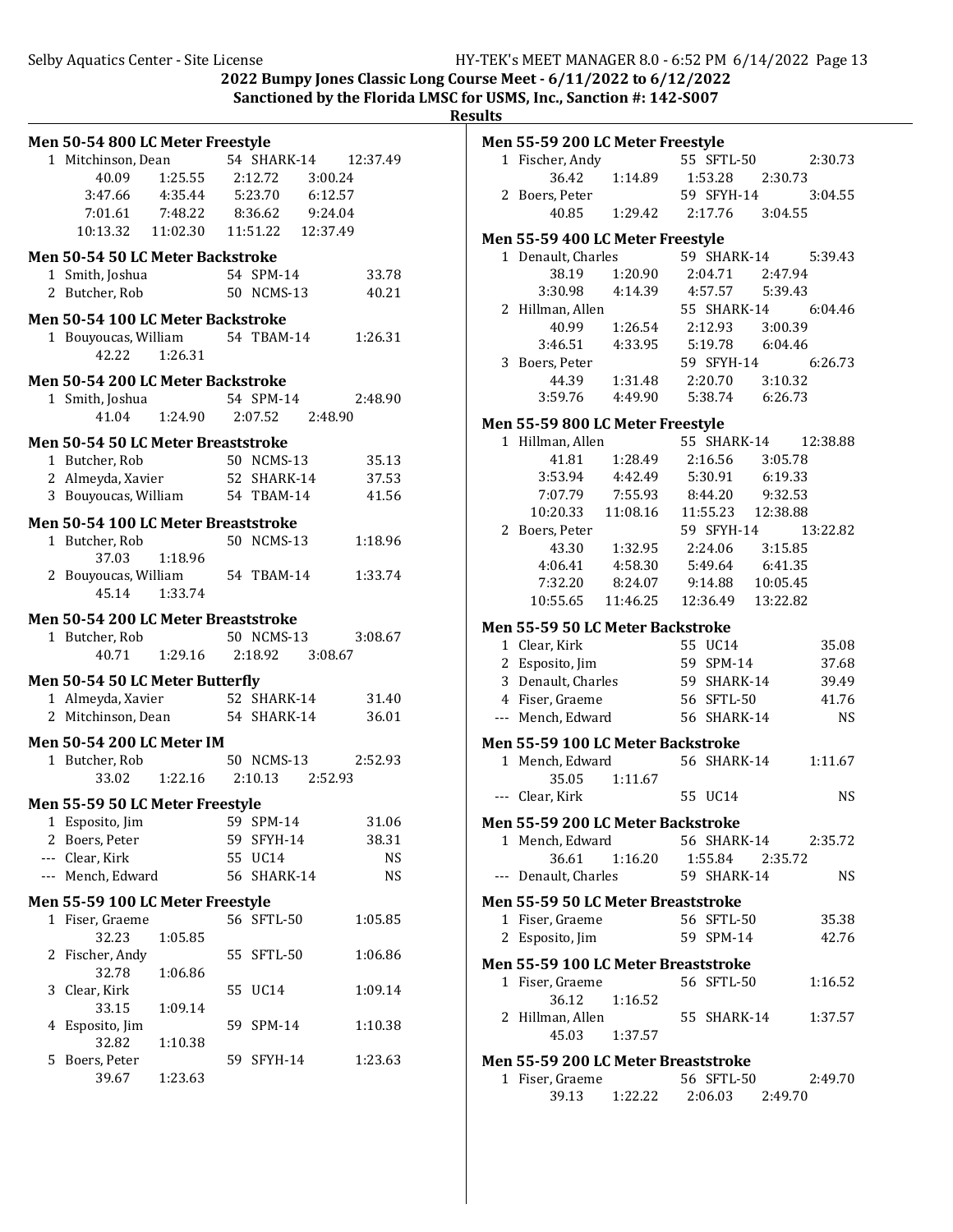**2022 Bumpy Jones Classic Long Course Meet - 6/11/2022 to 6/12/2022**

**Sanctioned by the Florida LMSC for USMS, Inc., Sanction #: 142-S007** 

|                                                        |                                          |           | <b>Results</b> |                                    |          |             |          |           |
|--------------------------------------------------------|------------------------------------------|-----------|----------------|------------------------------------|----------|-------------|----------|-----------|
| <b>Men 55-59 50 LC Meter Butterfly</b>                 |                                          |           |                | 3 Reilly, Jeff                     |          | 61 1776-8   |          | 5:28.23   |
| 1 Fischer, Andy                                        | 55 SFTL-50                               | 31.64     |                | 39.09                              | 1:20.81  | 2:02.27     | 2:44.04  |           |
| 2 Clear, Kirk                                          | 55 UC14                                  | 32.24     |                | 3:25.52                            | 4:06.88  | 4:47.98     | 5:28.23  |           |
| 3 Esposito, Jim                                        | 59 SPM-14                                | 35.71     |                | 4 Green, Chip                      |          | 62 PBM-50   |          | 5:38.45   |
| 4 Hillman, Allen                                       | 55 SHARK-14                              | 35.80     |                | 38.73                              | 1:23.17  | 2:06.00     | 2:51.01  |           |
| 5 Denault, Charles                                     | 59 SHARK-14                              | 39.73     |                | 3:33.63                            | 4:18.14  | 4:59.17     | 5:38.45  |           |
|                                                        |                                          |           |                | Men 60-64 800 LC Meter Freestyle   |          |             |          |           |
| Men 55-59 100 LC Meter Butterfly                       |                                          |           |                | 1 Brackett, Bill                   |          | 64 SHARK-14 |          | 10:30.25  |
| 1 Fischer, Andy                                        | 55 SFTL-50                               | 1:13.83   |                | 34.39                              | 1:13.47  | 1:53.77     | 2:33.78  |           |
| 1:13.83<br>35.06                                       |                                          |           |                | 3:13.92                            | 3:53.92  | 4:34.03     | 5:14.51  |           |
| Men 55-59 200 LC Meter Butterfly                       |                                          |           |                | 5:54.28                            | 6:34.45  | 7:14.09     | 7:53.73  |           |
| 1 Hillman, Allen                                       | 55 SHARK-14                              | 3:31.60   |                | 8:33.59                            | 9:13.69  | 9:52.97     | 10:30.25 |           |
| 1:39.68<br>45.64                                       | 2:36.18<br>3:31.60                       |           |                | 2 Reilly, Jeff                     |          | 61 1776-8   |          | 11:15.19  |
|                                                        |                                          |           |                | 39.85                              | 1:22.95  | 2:06.36     | 2:49.38  |           |
| <b>Men 55-59 200 LC Meter IM</b>                       |                                          |           |                | 3:32.53                            | 4:15.69  | 4:58.74     | 5:41.42  |           |
| 1 Fischer, Andy                                        | 55 SFTL-50                               | 2:50.07   |                | 6:24.56                            | 7:07.06  | 7:49.22     | 8:31.02  |           |
| 35.61                                                  | 2:12.05<br>2:50.07                       |           |                | 9:12.83                            | 9:54.66  | 10:35.59    | 11:15.19 |           |
| 2 Hillman, Allen                                       | 55 SHARK-14                              | 3:22.53   |                | 3 Green, Chip                      |          | 62 PBM-50   |          | 12:09.43  |
| 45.68<br>1:44.87                                       | 2:36.75<br>3:22.53                       |           |                | 42.22                              | 1:29.96  | 2:16.93     | 3:04.28  |           |
| 3 Boers, Peter                                         | 59 SFYH-14                               | 4:05.93   |                | 3:51.79                            | 4:39.39  | 5:26.65     | 6:13.76  |           |
| 53.81<br>2:08.95                                       | 3:20.45<br>4:05.93                       |           |                | 6:58.32                            | 7:44.21  | 8:29.86     | 9:14.91  |           |
| --- Denault, Charles                                   | 59 SHARK-14                              | <b>NS</b> |                | 10:00.28                           | 10:44.38 | 11:28.53    | 12:09.43 |           |
| Men 60-64 50 LC Meter Freestyle                        |                                          |           |                | 4 Hendrick, Marty                  |          | 64 SFTL-50  |          | 12:09.67  |
| 1 Zimmerman, David                                     | 60 SHARK-14                              | 28.37     |                | 41.41                              | 1:26.21  | 2:12.79     | 2:58.95  |           |
| 2 Newman, Steven                                       | 60 SHARK-14                              | 29.47     |                | 3:45.18                            | 4:31.18  | 5:17.77     | 6:03.74  |           |
| 3 Schreiber, Sydney                                    | 62 WSC-50                                | 37.38     |                | 6:50.17                            | 7:37.01  | 8:23.53     | 9:09.44  |           |
|                                                        |                                          |           |                | 9:55.92                            | 10:41.34 | 11:26.53    | 12:09.67 |           |
| Men 60-64 50 LC Meter Freestyle<br>1 Schreiber, Sydney | 62 WSC-50                                | 42.36     |                | Men 60-64 50 LC Meter Backstroke   |          |             |          |           |
|                                                        |                                          |           |                | 1 Zimmerman, David                 |          | 60 SHARK-14 |          | 32.70     |
| Men 60-64 100 LC Meter Freestyle                       |                                          |           |                | 2 Brackett, Bill                   |          | 64 SHARK-14 |          | 35.50     |
| 1 Newman, Steven                                       | 60 SHARK-14                              | 1:05.89   |                | 3 Green, Chip                      |          | 62 PBM-50   |          | 42.05     |
| 32.45<br>1:05.89                                       |                                          |           |                | 4 Schreiber, Sydney                |          | 62 WSC-50   |          | 51.27     |
| 2 Green, Chip                                          | 62 PBM-50                                | 1:13.52   |                | --- Salomon, Greg                  |          | 60 SPM-14   |          | <b>NS</b> |
| 36.58<br>1:13.52                                       |                                          |           |                |                                    |          |             |          |           |
| 3 Schreiber, Sydney                                    | 62 WSC-50                                | 1:34.91   |                | Men 60-64 100 LC Meter Backstroke  |          |             |          |           |
| 42.36<br>1:34.91                                       |                                          |           |                | 1 Brackett, Bill                   |          | 64 SHARK-14 |          | 1:18.04   |
| --- Salomon, Greg                                      | 60 SPM-14                                | <b>NS</b> |                | 37.86                              | 1:18.04  |             |          |           |
| Men 60-64 100 LC Meter Freestyle                       |                                          |           |                | 2 Hendrick, Marty                  |          | 64 SFTL-50  |          | 1:21.45   |
| 1 Schreiber, Sydney                                    | 62 WSC-50                                | 1:40.78   |                | 40.49                              | 1:21.45  |             |          |           |
|                                                        |                                          |           |                | 3 Green, Chip                      |          | 62 PBM-50   |          | 1:30.14   |
| Men 60-64 200 LC Meter Freestyle                       |                                          |           |                | 44.88                              | 1:30.14  |             |          |           |
| 1 Newman, Steven                                       | 60 SHARK-14                              | 2:26.72   |                | Men 60-64 200 LC Meter Backstroke  |          |             |          |           |
| 34.05<br>1:12.10                                       | 1:50.19<br>2:26.72                       |           |                | 1 Brackett, Bill                   |          | 64 SHARK-14 |          | 2:45.84   |
| 2 Reilly, Jeff                                         | 61 1776-8                                | 2:36.07   |                | 38.77                              | 1:21.56  | 2:04.83     | 2:45.84  |           |
| 36.43<br>1:16.03                                       | 1:56.72<br>2:36.07                       |           |                | 2 Hendrick, Marty                  |          | 64 SFTL-50  |          | 3:00.98   |
| 3 Green, Chip<br>36.62<br>1:17.52                      | 62 PBM-50<br>1:58.23                     | 2:38.13   |                | 43.57                              | 1:30.11  | 2:15.80     | 3:00.98  |           |
| 4 Schreiber, Sydney                                    | 2:38.13<br>62 WSC-50                     | 3:29.27   |                | 3 Green, Chip                      |          | 62 PBM-50   |          | 3:12.93   |
| 1:40.78<br>45.30                                       | 2:37.54<br>3:29.27                       |           |                | 48.16                              | 1:38.36  | 2:27.06     | 3:12.93  |           |
|                                                        |                                          |           |                | --- Reilly, Jeff                   |          | 61 1776-8   |          | NS        |
| Men 60-64 400 LC Meter Freestyle                       |                                          |           |                | Men 60-64 50 LC Meter Breaststroke |          |             |          |           |
| 1 Brackett, Bill                                       | 64 SHARK-14                              | 5:02.23   |                | 1 Matysek, Jim                     |          | 63 SHARK-14 |          | 39.45     |
| 1:12.32<br>34.46                                       | 1:50.85<br>2:29.60                       |           |                | 2 Green, Chip                      |          | 62 PBM-50   |          | 48.15     |
| 3:08.51<br>3:47.20                                     | 4:25.38<br>5:02.23                       |           |                | --- Reilly, Jeff                   |          | 61 1776-8   |          | <b>NS</b> |
| 2 Newman, Steven                                       | 60 SHARK-14                              | 5:14.60   |                |                                    |          |             |          |           |
|                                                        |                                          |           |                |                                    |          |             |          |           |
| 35.90<br>1:16.19<br>3:17.18<br>3:57.93                 | 1:56.82<br>2:37.59<br>4:37.45<br>5:14.60 |           |                |                                    |          |             |          |           |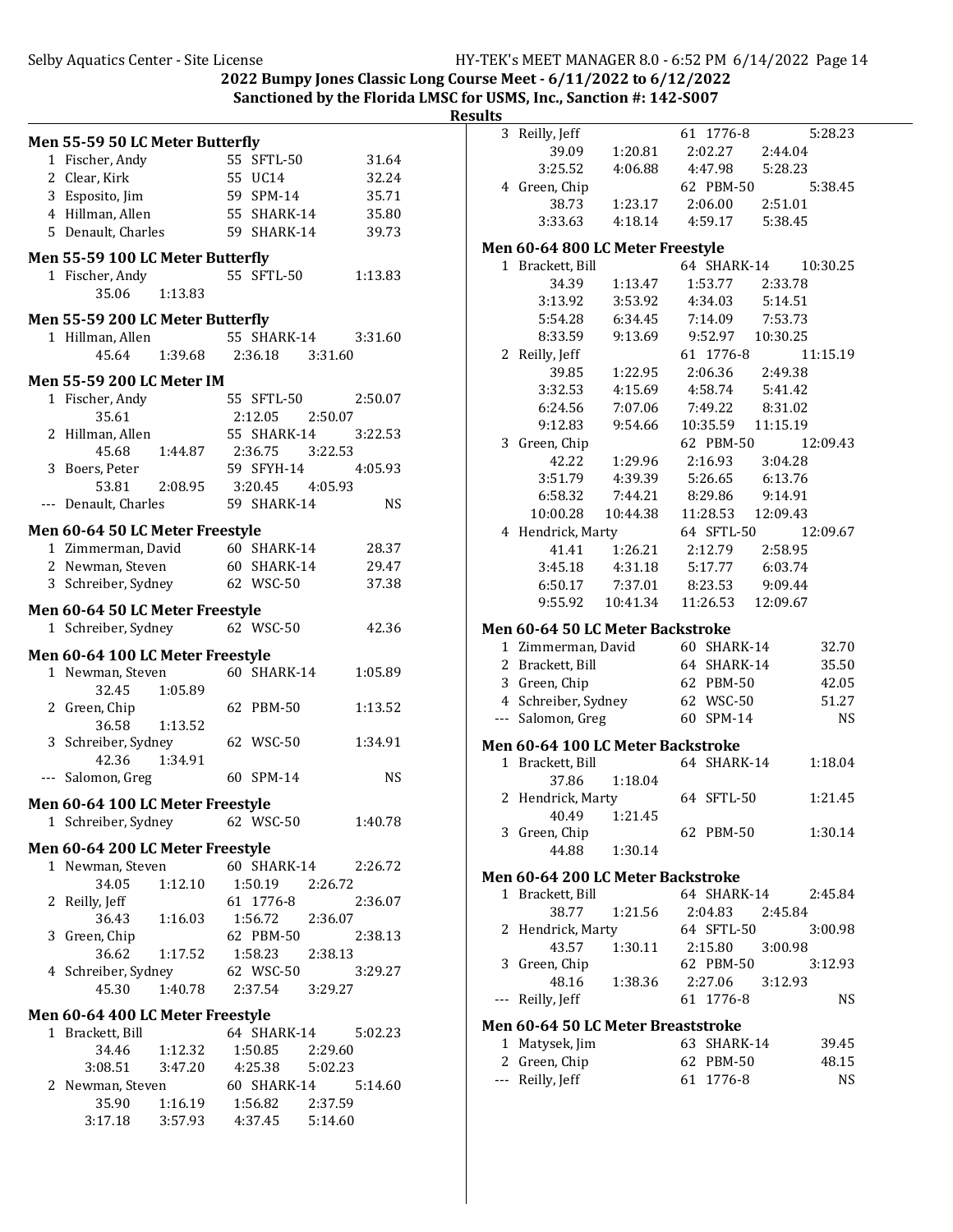2022 Bumpy Jones Classic Long Course Meet -  $6/11/2022$  to  $6/12/2022$ 

#### Sanctioned by the Florida LMSC for USMS, Inc., Sanction #: 142-S007 **Results**

|                                     |                    |           | ……                                              |
|-------------------------------------|--------------------|-----------|-------------------------------------------------|
| Men 60-64 100 LC Meter Breaststroke |                    |           | 66 SPM-14<br>2 Slockett, Robert<br>7:12.74      |
|                                     |                    |           | 44.63<br>2:31.69<br>3:29.51<br>1:34.99          |
| 1 Matysek, Jim<br>1:24.66           | 63 SHARK-14        | 1:24.66   | 4:26.80<br>5:23.46<br>6:19.72<br>7:12.74        |
| 39.13                               |                    |           | Men 65-69 800 LC Meter Freestyle                |
| Men 60-64 200 LC Meter Breaststroke |                    |           | 66 SHARK-14<br>1 Bergquist, Michael<br>14:04.87 |
| 1 Matysek, Jim                      | 63 SHARK-14        | 3:09.03   | 50.80<br>1:46.15<br>2:40.54<br>3:34.26          |
| 43.40<br>1:31.69                    | 2:20.84<br>3:09.03 |           | 4:27.30<br>5:20.12<br>7:06.43<br>6:13.27        |
| Men 60-64 50 LC Meter Butterfly     |                    |           | 7:58.90<br>10:37.83<br>8:52.61<br>9:45.07       |
| 1 Cue, Juan                         | 63 TBAM-14         | 32.02     | 11:30.51<br>12:23.69<br>14:04.87<br>13:14.92    |
| 2 Reilly, Jeff                      | 61 1776-8          | 35.29     | 66 SPM-14<br>2 Slockett, Robert<br>15:10.42     |
| --- Salomon, Greg                   | 60 SPM-14          | <b>NS</b> | 46.34<br>1:40.30<br>2:37.28<br>3:36.22          |
|                                     |                    |           | 4:35.40<br>5:34.90<br>6:34.10<br>7:33.01        |
| Men 60-64 100 LC Meter Butterfly    |                    |           | 9:29.51<br>8:31.25<br>10:27.08<br>11:24.86      |
| 1 Cue, Juan                         | 63 TBAM-14         | 1:11.90   | 12:22.83<br>13:20.12<br>14:17.60<br>15:10.42    |
| 1:11.90<br>34.11                    |                    |           | 68 SPM-14<br><b>SCR</b>                         |
| Men 60-64 200 LC Meter Butterfly    |                    |           | --- Davis, Kern                                 |
| 1 Matysek, Jim                      | 63 SHARK-14        | 3:16.53   | Men 65-69 50 LC Meter Backstroke                |
| 1:31.26<br>41.35                    | 2:24.19<br>3:16.53 |           | 1 Parra, Francisco<br>65 SFTL-50<br>38.40       |
|                                     |                    |           | 67 SPM-14<br>2 Nixon, John<br>38.69             |
| <b>Men 60-64 200 LC Meter IM</b>    |                    |           | 3 Weigand, Tom<br>65 SHARK-14<br>42.96          |
| 1 Cue, Juan                         | 63 TBAM-14         | 2:51.68   | 4 Securo, Joseph<br>66 UC14<br>43.44            |
| 1:21.71<br>35.47                    | 2:14.60<br>2:51.68 |           | 68 SHARK-14<br>5 Gold, Dana<br>1:02.47          |
| 2 Green, Chip                       | 62 PBM-50          | 3:11.09   | Men 65-69 100 LC Meter Backstroke               |
| 1:36.88<br>44.71                    | 2:31.85<br>3:11.09 |           | 67 SPM-14<br>1:22.58<br>1 Nixon, John           |
| --- Reilly, Jeff                    | 61 1776-8          | <b>NS</b> | 39.89<br>1:22.58                                |
| --- Salomon, Greg                   | 60 SPM-14          | <b>NS</b> | 65 SFTL-50<br>1:27.53<br>2 Parra, Francisco     |
| Men 60-64 400 LC Meter IM           |                    |           | 43.06<br>1:27.53                                |
| --- Reilly, Jeff                    | 61 1776-8          | <b>NS</b> |                                                 |
|                                     |                    |           | Men 65-69 200 LC Meter Backstroke               |
| Men 65-69 50 LC Meter Freestyle     |                    |           | 67 SPM-14<br>1 Nixon, John<br>3:03.42           |
| 1 Parra, Francisco                  | 65 SFTL-50         | 29.06     | 42.99<br>1:30.09<br>2:17.62<br>3:03.42          |
| 2 Bowden, Richard                   | 67 SHARK-14        | 38.78     | 66 UC14<br>3:16.62<br>2 Securo, Joseph          |
| 3 Bergquist, Michael                | 66 SHARK-14        | 41.82     | 1:36.91<br>2:28.08<br>3:16.62<br>46.55          |
| --- Slockett, Robert                | 66 SPM-14          | <b>NS</b> | Men 65-69 50 LC Meter Breaststroke              |
| --- Usher, Mark                     | 69 SRQM-14         | <b>NS</b> | 67 SPM-14<br>1 Nixon, John<br>42.85             |
| --- Gold, Dana                      | 68 SHARK-14        | <b>NS</b> | 2 Bowers, Bert<br>68 SHARK-14<br>45.45          |
| Men 65-69 100 LC Meter Freestyle    |                    |           | 66 SHARK-14<br>49.70<br>3 Bergquist, Michael    |
| 1 Weigand, Tom                      | 65 SHARK-14        | 1:14.41   | 66 SPM-14<br>4 Slockett, Robert<br>50.93        |
| 35.90   1:14.41                     |                    |           | 68 SPM-14<br><b>NS</b><br>--- Davis, Kern       |
| 2 Bowden, Richard                   | 67 SHARK-14        | 1:24.23   |                                                 |
| 39.97<br>1:24.23                    |                    |           | Men 65-69 100 LC Meter Breaststroke             |
| 3 Slockett, Robert                  | 66 SPM-14          | 1:30.26   | 68 SPM-14<br>1:28.46<br>1 Davis, Kern           |
| 40.79<br>1:30.26                    |                    |           | 41.56<br>1:28.46                                |
| --- Usher, Mark                     | 69 SRQM-14         | NS        | 67 SPM-14<br>2 Nixon, John<br>1:37.86           |
| --- Parra, Francisco                | 65 SFTL-50         | NS        | 45.77<br>1:37.86                                |
| --- Gold, Dana                      | 68 SHARK-14        | <b>NS</b> | 3 Slockett, Robert<br>66 SPM-14<br>1:51.36      |
|                                     |                    |           | 52.30<br>1:51.36                                |
| Men 65-69 200 LC Meter Freestyle    |                    |           | Men 65-69 200 LC Meter Breaststroke             |
| 1 Slockett, Robert                  | 66 SPM-14          | 3:24.27   | 1 Bergquist, Michael<br>66 SHARK-14<br>3:59.10  |
| 41.50<br>1:35.37                    | 2:31.03<br>3:24.27 |           | 2:59.28<br>54.92<br>1:58.07<br>3:59.10          |
| --- Usher, Mark                     | 69 SRQM-14         | <b>NS</b> | <b>NS</b><br>--- Davis, Kern<br>68 SPM-14       |
| Men 65-69 400 LC Meter Freestyle    |                    |           | --- Slockett, Robert<br><b>NS</b><br>66 SPM-14  |
| 1 Davis, Kern                       | 68 SPM-14          | 5:24.60   | --- Charrette, Dale<br><b>NS</b><br>65 SHARK-14 |
| 38.24<br>1:19.88                    | 2:01.04<br>2:42.90 |           |                                                 |
| 3:24.19<br>4:05.33                  | 4:45.65<br>5:24.60 |           | Men 65-69 50 LC Meter Butterfly                 |
|                                     |                    |           | 1 Parra, Francisco<br>65 SFTL-50<br>32.19       |
|                                     |                    |           | 68 SPM-14<br>2 Davis, Kern<br>33.37             |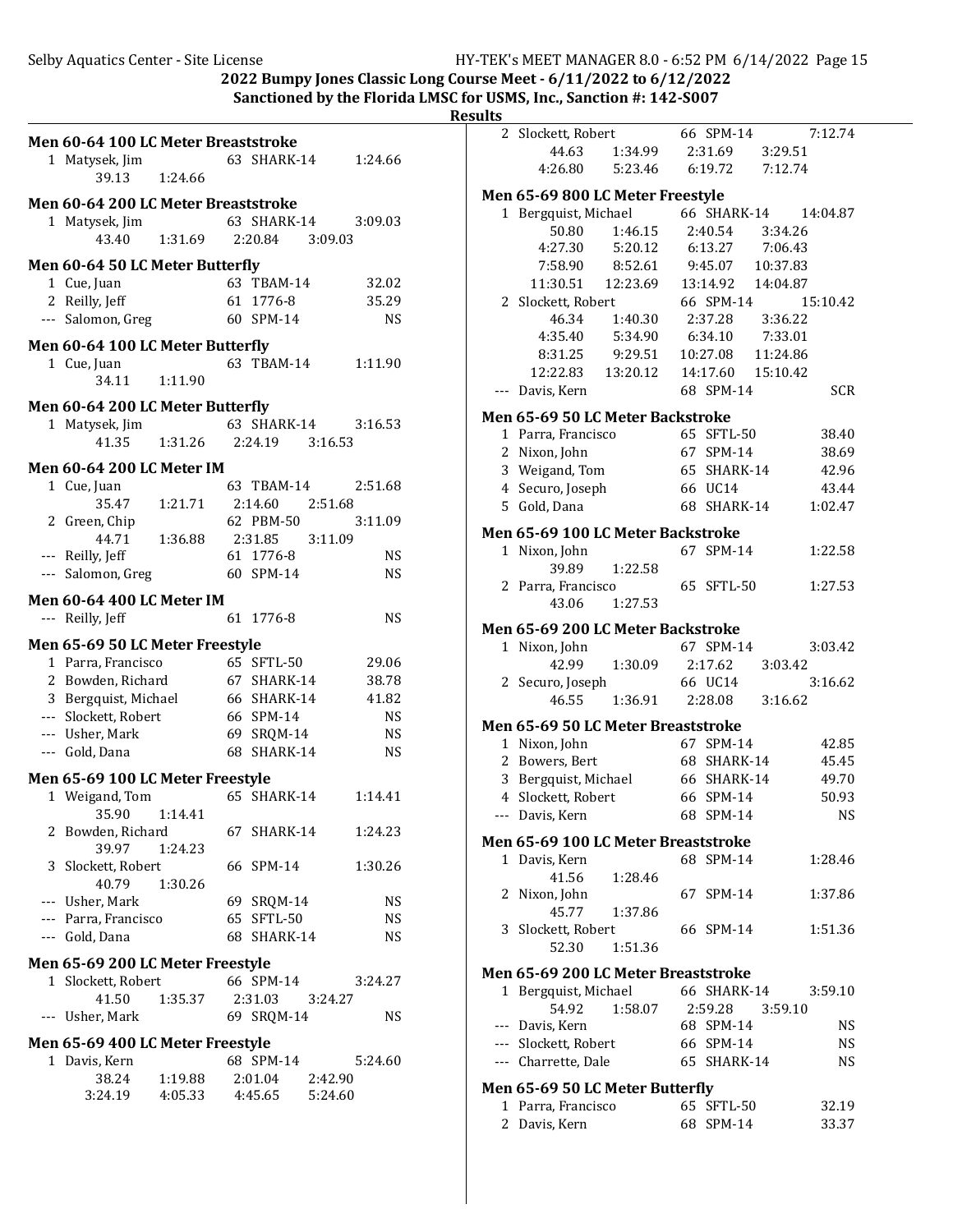2022 Bumpy Jones Classic Long Course Meet -  $6/11/2022$  to  $6/12/2022$ Sanctioned by the Florida LMSC for USMS, Inc., Sanction #: 142-S007

|   | (Men 65-69 50 LC Meter Butterfly) |         |    |                     |         |            |
|---|-----------------------------------|---------|----|---------------------|---------|------------|
|   | 3 Charrette, Dale                 |         |    | 65 SHARK-14         |         | 33.63      |
|   | 4 Weigand, Tom                    |         |    | 65 SHARK-14         |         | 40.67      |
|   | 5 Usher, Mark                     |         |    | 69 SRQM-14          |         | 1:10.44    |
|   | --- Slockett, Robert              |         |    | 66 SPM-14           |         | NS.        |
|   | --- Boatright, Jeffrey            |         |    | 69 SHARK-14         |         | NS.        |
|   | Men 65-69 100 LC Meter Butterfly  |         |    |                     |         |            |
|   | 1 Charrette, Dale                 |         |    | 65 SHARK-14         |         | 1:35.81    |
|   | 39.23                             | 1:35.81 |    |                     |         |            |
|   | --- Usher, Mark                   |         |    | 69 SRQM-14          |         | <b>NS</b>  |
|   | --- Davis, Kern                   |         |    | 68 SPM-14           |         | <b>NS</b>  |
|   |                                   |         |    |                     |         |            |
|   | Men 65-69 200 LC Meter Butterfly  |         |    |                     |         |            |
|   | --- Davis, Kern                   |         |    | 68 SPM-14           |         | <b>DNF</b> |
|   | Did not finish                    |         |    |                     |         |            |
|   | 42.68                             | 1:34.70 |    | 2:48.45             |         |            |
|   | <b>Men 65-69 200 LC Meter IM</b>  |         |    |                     |         |            |
|   | 1 Boatright, Jeffrey              |         |    | 69 SHARK-14 2:47.78 |         |            |
|   | 34.08                             | 1:17.51 |    | 2:09.12             | 2:47.78 |            |
|   | 2 Davis, Kern                     |         |    | 68 SPM-14           |         | 3:03.57    |
|   | 40.66                             | 1:30.52 |    | 2:23.37             | 3:03.57 |            |
|   | 3 Charrette, Dale                 |         |    | 65 SHARK-14         |         | 3:22.81    |
|   | 38.66                             | 1:32.03 |    | 2:33.57 3:22.81     |         |            |
|   | --- Slockett, Robert              |         |    | 66 SPM-14           |         | NS.        |
|   | --- Nixon, John                   |         |    | 67 SPM-14           |         | <b>NS</b>  |
|   | Men 65-69 400 LC Meter IM         |         |    |                     |         |            |
|   | --- Davis, Kern                   |         |    | 68 SPM-14           |         | <b>NS</b>  |
|   | --- Nixon, John                   |         |    | 67 SPM-14           |         | <b>NS</b>  |
|   | Men 70-74 50 LC Meter Freestyle   |         |    |                     |         |            |
|   | 1 Childs, Lee                     |         |    | 74 UC50             |         | 30.57      |
|   | 2 Martin, Jack                    |         |    | 71 SHARK-14         |         | 33.87      |
|   |                                   |         |    |                     |         |            |
|   | Men 70-74 100 LC Meter Freestyle  |         |    | 74 UC50             |         |            |
|   | 1 Childs, Lee<br>33.16            |         |    |                     |         | 1:08.53    |
|   | 2 Martin, Jack                    | 1:08.53 | 71 | SHARK-14            |         | 1:13.95    |
|   | 35.41                             | 1:13.95 |    |                     |         |            |
|   | 3 Hoffman, Thomas                 |         |    | 70 MELB-14          |         | 1:30.17    |
|   | 42.20                             | 1:30.17 |    |                     |         |            |
|   | 4 Wierda, Christopher             |         |    | 72 SHARK-14         |         | 1:38.65    |
|   | 44.89                             | 1:38.65 |    |                     |         |            |
|   |                                   |         |    |                     |         |            |
|   | Men 70-74 200 LC Meter Freestyle  |         |    | 72 SHARK-14 2:32.82 |         |            |
|   | 1 Walker, Rick<br>36.10           | 1:14.84 |    | 1:54.65 2:32.82     |         |            |
|   | 2 Childs, Lee                     |         |    | 74 UC50             |         | 2:40.02    |
|   | 37.05                             | 1:17.99 |    | 1:59.60             | 2:40.02 |            |
| 3 | Martin, Jack                      |         |    | 71 SHARK-14         |         | 2:51.44    |
|   | 38.12                             | 1:21.86 |    | 2:06.89 2:51.44     |         |            |
|   | 4 Hoffman, Thomas                 |         |    | 70 MELB-14          |         | 3:13.84    |
|   | 43.01                             | 1:33.57 |    | 2:24.17             | 3:13.84 |            |
|   | 5 McEvoy, Martin                  |         |    | 72 SFYH-14          |         | 3:35.65    |
|   | 47.90                             | 1:43.59 |    | 2:40.38             | 3:35.65 |            |
|   |                                   |         |    |                     |         |            |

| Men 70-74 400 LC Meter Freestyle                                       |                                      |                                                                 |                      |
|------------------------------------------------------------------------|--------------------------------------|-----------------------------------------------------------------|----------------------|
| 1 Walker, Rick                                                         |                                      |                                                                 | 72 SHARK-14 5:18.19  |
|                                                                        |                                      | 36.48   1:16.51   1:57.11   2:37.96                             |                      |
|                                                                        |                                      | 3:18.52   3:59.67   4:39.86   5:18.19                           |                      |
| 2 Martin, Jack                                                         |                                      |                                                                 | 71 SHARK-14 5:58.48  |
|                                                                        |                                      | 39.14 1:23.16 2:08.22 2:54.13                                   |                      |
|                                                                        |                                      | 3:40.52  4:26.79  5:13.71  5:58.48                              |                      |
| 3 Hoffman, Thomas                                                      |                                      | man, Thomas 70 MELB-14 6:44.77<br>44.37 1:35.67 2:27.12 3:19.06 |                      |
|                                                                        |                                      |                                                                 |                      |
|                                                                        |                                      |                                                                 |                      |
| 4:10.32 5:02.48 5:53.54 6:44.77<br>4 McEvoy, Martin 72 SFYH-14 7:21.99 |                                      |                                                                 |                      |
|                                                                        |                                      | 50.46 1:44.52 2:40.57 3:36.43                                   |                      |
|                                                                        |                                      | 4:33.11   5:30.38   6:27.90   7:21.99                           |                      |
| Men 70-74 800 LC Meter Freestyle                                       |                                      |                                                                 |                      |
| 1 Walker, Rick<br>39.31 1:22.71<br>3:32.43 4:15.78                     |                                      |                                                                 | 72 SHARK-14 11:12.63 |
|                                                                        |                                      |                                                                 |                      |
|                                                                        |                                      | 2:05.86 2:49.19<br>4:58.76 5:41.69                              |                      |
|                                                                        | 3:32.43  4:15.78<br>6:24.43  7:06.95 | $7:49.04$ $8:31.10$                                             |                      |
|                                                                        |                                      | 9:13.05  9:54.75  10:34.92  11:12.63                            |                      |
| 2 Martin, Jack                                                         |                                      |                                                                 | 71 SHARK-14 12:55.44 |
|                                                                        |                                      | 42.46 1:29.53 2:18.33 3:06.95                                   |                      |
|                                                                        |                                      | 3:55.57  4:44.07  5:32.88  6:21.92                              |                      |
|                                                                        |                                      | 7:10.74 8:00.15 8:49.48 9:38.05                                 |                      |
|                                                                        |                                      | $10:27.08 \qquad 11:12.65 \qquad 12:06.86 \qquad 12:55.44$      |                      |
| 3 Hoffman, Thomas                                                      |                                      |                                                                 | 70 MELB-14 13:52.67  |
|                                                                        |                                      |                                                                 |                      |
|                                                                        | 46.70 1:39.79<br>4:18.01 5:10.92     | 2:32.84 3:26.10<br>6:02.75 6:55.48<br>9:33.04 10:25.63          |                      |
| 7:47.73                                                                | 8:40.53                              |                                                                 |                      |
|                                                                        | 11:17.46  12:10.21                   | 13:02.05 13:52.67                                               |                      |
| 4 McEvoy, Martin                                                       |                                      | 72 SFYH-14                                                      | 15:26.21             |
|                                                                        |                                      | 52.70  1:49.38  2:47.32  3:44.89                                |                      |
|                                                                        |                                      | 4:42.70  5:41.27  6:40.49  7:37.96                              |                      |
|                                                                        |                                      | 8:37.29  9:36.28  10:36.67  11:35.05                            |                      |
|                                                                        | 12:32.24  13:31.04                   | 14:28.96  15:26.21                                              |                      |
|                                                                        |                                      |                                                                 |                      |
| <b>Men 70-74 50 LC Meter Backstroke</b>                                |                                      |                                                                 |                      |
| 1 Howle, Gary                                                          |                                      | 71 SHARK-14                                                     | 45.07                |
| 2 Koss, James                                                          |                                      |                                                                 | 46.23                |
| Men 70-74 100 LC Meter Backstroke                                      |                                      |                                                                 |                      |
| --- Koss, James                                                        |                                      | 72 SHARK-14                                                     | NS                   |
| <b>Men 70-74 200 LC Meter Backstroke</b>                               |                                      |                                                                 |                      |
| 1 Koss, James                                                          |                                      |                                                                 | 72 SHARK-14 4:57.55  |
|                                                                        | $1:07.97$ $2:22.97$                  | 3:42.11 4:57.55                                                 |                      |
|                                                                        |                                      |                                                                 |                      |
| Men 70-74 100 LC Meter Breaststroke                                    |                                      |                                                                 |                      |
| 1 Martin, Jack                                                         |                                      | 71 SHARK-14                                                     | 1:43.56              |
|                                                                        | 47.65 1:43.56                        |                                                                 |                      |
| Men 70-74 200 LC Meter Breaststroke                                    |                                      |                                                                 |                      |
| 1 Martin, Jack                                                         |                                      | 71 SHARK-14                                                     | 3:52.72              |
| 50.32                                                                  | 1:50.08                              | 2:51.74 3:52.72                                                 |                      |
|                                                                        |                                      |                                                                 |                      |
| Men 70-74 50 LC Meter Butterfly                                        |                                      |                                                                 |                      |
| 1 Childs, Lee                                                          |                                      | 74 UC50                                                         | 32.53                |
| --- McCormack, Kevin                                                   |                                      | 70 SHARK-14                                                     | NS                   |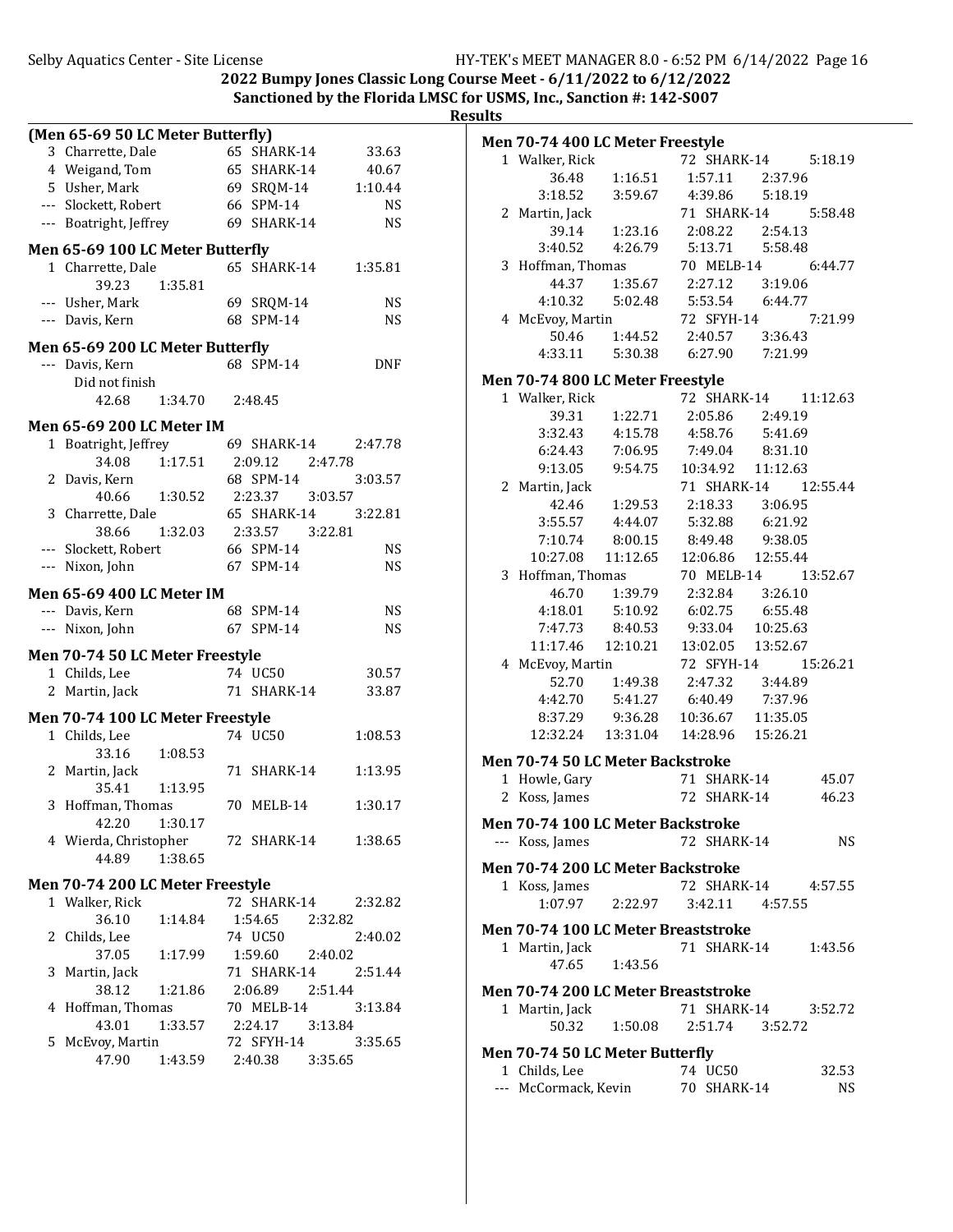2022 Bumpy Jones Classic Long Course Meet -  $6/11/2022$  to  $6/12/2022$ Sanctioned by the Florida LMSC for USMS, Inc., Sanction #: 142-S007

**Results**

|  |  |  |  | Men 70-74 200 LC Meter IM |
|--|--|--|--|---------------------------|
|--|--|--|--|---------------------------|

|   | MEN 70-74 ZUU LL METET IM              |                           |    |             |                   |           |
|---|----------------------------------------|---------------------------|----|-------------|-------------------|-----------|
|   | 1 Childs, Lee                          |                           |    | 74 UC50     |                   | 3:02.60   |
|   | 37.24                                  | 1:25.31                   |    | 2:21.93     | 3:02.60           |           |
|   | Men 75-79 50 LC Meter Freestyle        |                           |    |             |                   |           |
|   | 1 Quiggin, David                       |                           |    | 78 PBM-50   |                   | 32.35     |
|   | 2 Johnston, John                       |                           |    | 75 SHARK-14 |                   | 34.63     |
|   | 3 Zarzecki, Stephen                    |                           |    | 76 GSC-14   |                   | 35.78     |
|   | 4 Colburn, Harry                       |                           |    | 79 SFYH-14  |                   | 55.11     |
|   | --- Parsons, Roger                     |                           |    | 75 PBM-50   |                   | NS        |
|   |                                        |                           |    |             |                   |           |
|   | Men 75-79 100 LC Meter Freestyle       |                           |    |             |                   |           |
|   | 1 Zarzecki, Stephen                    |                           |    | 76 GSC-14   |                   | 1:24.22   |
|   | --- Couch, Bob                         |                           |    | 75 SHARK-14 |                   | <b>NS</b> |
|   | --- Quiggin, David                     |                           |    | 78 PBM-50   |                   | <b>NS</b> |
|   | Men 75-79 200 LC Meter Freestyle       |                           |    |             |                   |           |
|   | 1 Quiggin, David                       |                           |    | 78 PBM-50   |                   | 2:46.84   |
|   | 37.90                                  | 1:20.42                   |    | 2:04.18     | 2:46.84           |           |
| 2 | Couch, Bob                             |                           |    | 75 SHARK-14 |                   | 2:54.33   |
|   | 38.86                                  | 1:23.05 2:09.01           |    |             | 2:54.33           |           |
|   | 3 Colburn, Harry                       |                           |    | 79 SFYH-14  |                   | 4:49.37   |
|   | 1:10.20                                | 2:27.56 3:42.15 4:49.37   |    |             |                   |           |
|   |                                        |                           |    |             |                   |           |
|   | Men 75-79 400 LC Meter Freestyle       |                           |    |             |                   |           |
|   | 1 Couch, Bob                           |                           |    | 75 SHARK-14 |                   | 5:57.42   |
|   |                                        | 40.81 1:25.59             |    | 2:10.61     | 2:56.79           |           |
|   | 3:42.08 4:27.53                        |                           |    |             | 5:12.69   5:57.42 |           |
| 2 | Quiggin, David                         |                           |    | 78 PBM-50   |                   | 6:10.07   |
|   |                                        | 42.38   1:29.21   2:17.02 |    |             | 3:05.83           |           |
|   | 3:54.14  4:42.06  5:27.69  6:10.07     |                           |    |             |                   |           |
|   | Men 75-79 800 LC Meter Freestyle       |                           |    |             |                   |           |
|   | 1 Quiggin, David                       |                           |    | 78 PBM-50   |                   | 13:14.54  |
|   |                                        | 44.24 1:32.55             |    | 2:22.04     | 3:11.79           |           |
|   | 4:01.93  4:52.33  5:43.02              |                           |    |             | 6:34.33           |           |
|   | 7:25.75 8:16.62 9:07.74 9:58.16        |                           |    |             |                   |           |
|   | 10:49.54  11:40.21  12:29.95  13:14.54 |                           |    |             |                   |           |
|   | Men 75-79 50 LC Meter Backstroke       |                           |    |             |                   |           |
|   | 1 Quiggin, David                       |                           |    | 78 PBM-50   |                   | 42.15     |
|   | 2 Johnston, John                       |                           |    | 75 SHARK-14 |                   | 45.63     |
|   |                                        |                           | 79 | SFYH-14     |                   |           |
| 3 | Colburn, Harry                         |                           |    |             |                   | 1:15.40   |
|   | --- Parsons, Roger                     |                           |    | 75 PBM-50   |                   | NS        |
|   | Men 75-79 100 LC Meter Backstroke      |                           |    |             |                   |           |
|   | 1 Parsons, Roger                       |                           |    | 75 PBM-50   |                   | 1:43.67   |
|   | 50.81                                  | 1:43.67                   |    |             |                   |           |
| 2 | Colburn, Harry                         |                           |    | 79 SFYH-14  |                   | 2:38.31   |
|   | Men 75-79 200 LC Meter Backstroke      |                           |    |             |                   |           |
|   | 1 Parsons, Roger                       |                           |    | 75 PBM-50   |                   | 3:43.44   |
|   | 52.52                                  | 1:49.23                   |    |             | 2:46.94 3:43.44   |           |
|   | 2 Colburn, Harry                       |                           |    | 79 SFYH-14  |                   | 5:39.98   |
|   |                                        |                           |    |             | 4:17.04   5:39.98 |           |
|   |                                        |                           |    |             |                   |           |
|   | Men 75-79 50 LC Meter Breaststroke     |                           |    |             |                   |           |
|   | 1 Zarzecki, Stephen                    |                           |    | 76 GSC-14   |                   | 48.26     |
|   | 2 Parsons, Roger                       |                           |    | 75 PBM-50   |                   | 52.40     |

3 Sjoberg, Darryl 77 SHARK-14 55.95 4 Colburn, Harry 79 SFYH-14 1:27.17

|   | Men 75-79 100 LC Meter Breaststroke               |                               |                          |          |                     |
|---|---------------------------------------------------|-------------------------------|--------------------------|----------|---------------------|
|   | 1 Zarzecki, Stephen<br>55.56                      | 1:58.32                       | 76 GSC-14                |          | 1:58.32             |
|   | 2 Sjoberg, Darryl<br>57.31 2:06.92                |                               | 77 SHARK-14              |          | 2:06.92             |
|   | --- Parsons, Roger                                |                               | 75 PBM-50                |          | <b>NS</b>           |
|   | Men 75-79 200 LC Meter Breaststroke               |                               |                          |          |                     |
|   | 1 Sjoberg, Darryl<br>1:06.21                      | 2:20.96 3:35.84 4:49.77       | 77 SHARK-14 4:49.77      |          |                     |
|   | Men 75-79 50 LC Meter Butterfly                   |                               |                          |          |                     |
|   | 1 Colburn, Harry                                  |                               | 79 SFYH-14               |          | 1:43.49             |
|   | <b>Men 75-79 200 LC Meter IM</b>                  |                               |                          |          |                     |
|   | 1 Couch, Bob                                      |                               | 75 SHARK-14 3:17.55      |          |                     |
|   | 40.93                                             |                               | 2:33.49 3:17.55          |          |                     |
|   |                                                   |                               |                          |          |                     |
|   | Men 80-84 50 LC Meter Freestyle<br>1 Oakes, David |                               | 82 SHARK-14              |          | 39.22               |
|   | 2 Laux, Michael                                   |                               | 81 SHARK-14              |          | 40.45               |
|   |                                                   |                               |                          |          |                     |
|   | 3 Browne, James                                   |                               | 84 SHARK-14<br>80 SPM-14 |          | 50.48               |
|   | --- Betzer, Peter                                 |                               |                          |          | <b>NS</b>           |
|   | --- Messineo, Douglas                             |                               | 82 BDO-14                |          | <b>NS</b>           |
|   | Men 80-84 100 LC Meter Freestyle                  |                               |                          |          |                     |
|   | 1 Laux, Michael                                   |                               | 81 SHARK-14              |          | 1:39.44             |
|   |                                                   | 50.31 1:39.44                 |                          |          |                     |
|   | 2 Oakes, David                                    |                               | 82 SHARK-14              |          | 1:39.70             |
|   | 46.55                                             | 1:39.70                       |                          |          |                     |
|   | 3 Messineo, Douglas                               |                               | 82 BDO-14                |          | 1:45.56             |
|   | 49.41                                             | 1:45.56                       |                          |          |                     |
|   | 4 Browne, James                                   |                               | 84 SHARK-14              |          | 2:02.08             |
|   | 1:00.20                                           | 2:02.08                       |                          |          |                     |
|   | Men 80-84 200 LC Meter Freestyle                  |                               |                          |          |                     |
|   | 1 Laux, Michael                                   |                               | 81 SHARK-14              |          | 3:46.66             |
|   | 59.84                                             | 1:58.43 2:54.39 3:46.66       |                          |          |                     |
|   | 2 Hollander, Martin                               |                               | 83 SHARK-14 4:27.34      |          |                     |
|   | 52.61                                             | 1:57.90 3:12.16 4:27.34       |                          |          |                     |
|   | 3 Browne, James                                   |                               | 84 SHARK-14 4:48.41      |          |                     |
|   | 1:08.36                                           | $2:25.95$ $3:42.73$ $4:48.41$ |                          |          |                     |
|   |                                                   |                               |                          |          |                     |
|   | Men 80-84 400 LC Meter Freestyle                  |                               |                          |          |                     |
|   | 1 Hollander, Martin                               |                               |                          |          | 83 SHARK-14 9:27.05 |
|   | 59.42                                             | 2:07.50                       | 3:19.89                  | 4:32.35  |                     |
|   | 5:46.35                                           | 7:00.58 8:14.60               |                          | 9:27.05  |                     |
| 2 | Browne, James                                     |                               | 84 SHARK-14              |          | 10:02.50            |
|   | 1:02.40                                           | 2:21.09                       | 3:38.95                  | 4:58.00  |                     |
|   | 6:15.47 7:32.11                                   |                               | 8:48.02                  | 10:02.50 |                     |
|   | Men 80-84 800 LC Meter Freestyle                  |                               |                          |          |                     |
|   | 1 Pendergrass, Robert                             |                               | 81 GOLD-50               |          | 18:34.13            |
|   | 57.66                                             | 2:02.46                       | 3:09.91                  | 4:19.27  |                     |
|   |                                                   | 5:28.58 6:38.47 7:48.72       |                          | 8:59.33  |                     |
|   | 10:10.69  11:22.05                                |                               | 12:34.08                 | 13:46.36 |                     |
|   | 14:58.98  16:12.04  17:25.20                      |                               |                          | 18:34.13 |                     |
|   |                                                   |                               |                          |          |                     |
|   |                                                   |                               |                          |          |                     |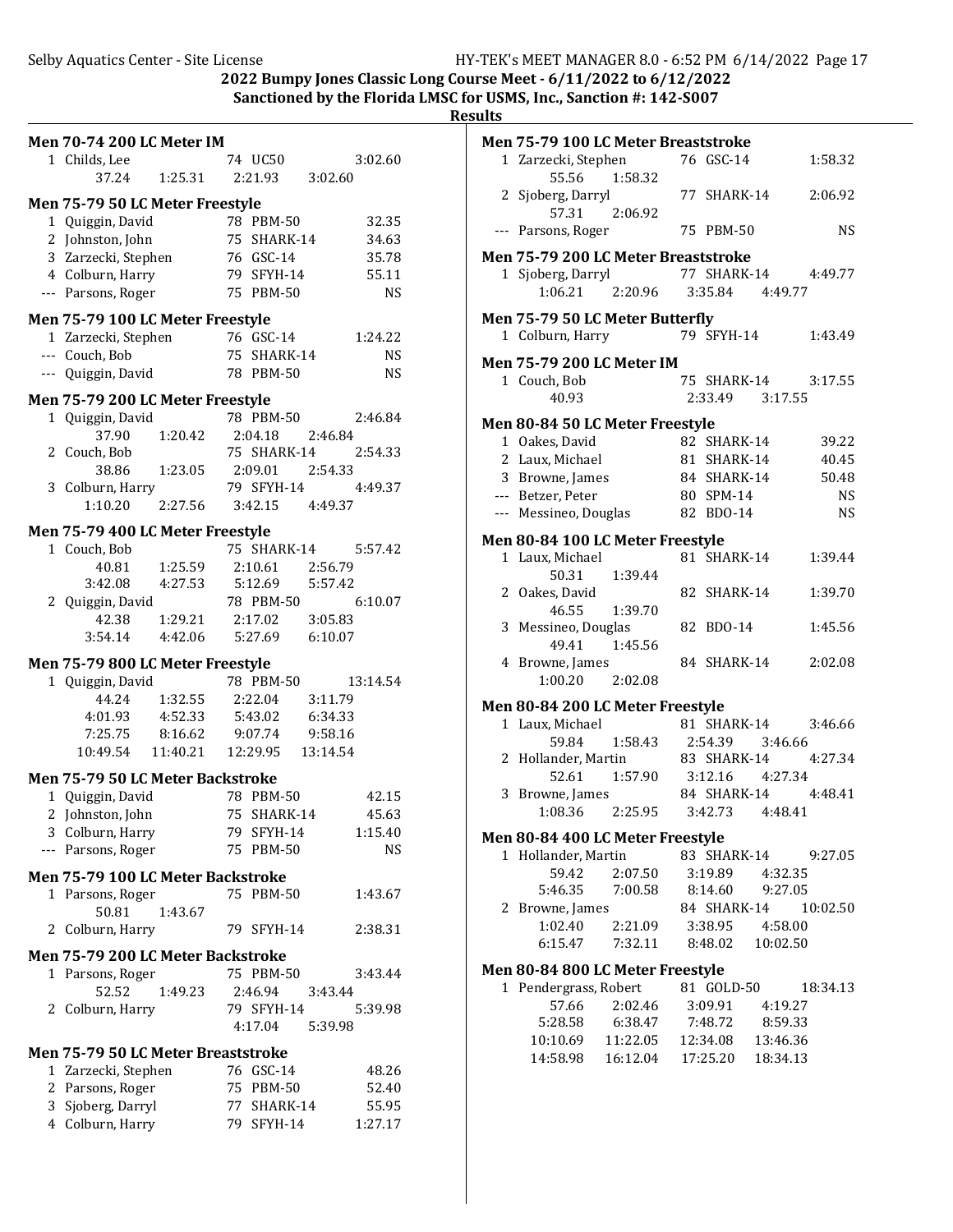|       | (Men 80-84 800 LC Meter Freestyle)     |                         |                 |          |                      |
|-------|----------------------------------------|-------------------------|-----------------|----------|----------------------|
|       | 2 Browne, James                        |                         |                 |          | 84 SHARK-14 22:10.78 |
|       | 1:13.49                                | 2:40.83 4:04.51 5:28.14 |                 |          |                      |
|       | 6:53.23 8:17.64 9:42.31                |                         |                 | 11:06.92 |                      |
|       | 12:31.57   13:54.68                    |                         |                 | 16:41.57 |                      |
|       | 18:06.08  19:29.07  20:49.93  22:10.78 |                         |                 |          |                      |
|       |                                        |                         |                 |          |                      |
|       | Men 80-84 50 LC Meter Backstroke       |                         |                 |          |                      |
|       | 1 Oakes, David                         |                         | 82 SHARK-14     |          | 49.45                |
|       | 2 Betzer, Peter                        |                         | 80 SPM-14       |          | 50.51                |
|       | 3 Browne, James                        |                         | 84 SHARK-14     |          | 1:06.17              |
|       | Men 80-84 100 LC Meter Backstroke      |                         |                 |          |                      |
|       | 1 Oakes, David                         |                         | 82 SHARK-14     |          | 1:55.19              |
|       | 56.48                                  | 1:55.19                 |                 |          |                      |
|       | 2 Browne, James                        |                         | 84 SHARK-14     |          | 2:39.53              |
|       | --- Betzer, Peter                      |                         | 80 SPM-14       |          | <b>NS</b>            |
|       |                                        |                         |                 |          |                      |
|       | Men 80-84 200 LC Meter Backstroke      |                         |                 |          |                      |
|       | 1 Betzer, Peter                        |                         | 80 SPM-14       |          | 3:59.86              |
|       | 58.00                                  | 1:57.51                 | 2:58.41 3:59.86 |          |                      |
|       | 2 Oakes, David                         |                         | 82 SHARK-14     |          | 4:21.04              |
|       | 59.46                                  | 2:05.61 3:13.84 4:21.04 |                 |          |                      |
|       | 3 Hollander, Martin                    |                         | 83 SHARK-14     |          | 5:32.54              |
|       | 1:16.28                                | 2:44.16                 | 4:13.00 5:32.54 |          |                      |
|       | Men 80-84 50 LC Meter Breaststroke     |                         |                 |          |                      |
|       | 1 Pendergrass, Robert 81 GOLD-50       |                         |                 |          | 48.25                |
|       | 2 Laux, Michael                        |                         | 81 SHARK-14     |          | 54.00                |
|       | 3 Messineo, Douglas                    |                         | 82 BDO-14       |          | 57.64                |
|       | 4 Browne, James                        |                         | 84 SHARK-14     |          | 1:21.73              |
|       | --- Betzer, Peter                      |                         | 80 SPM-14       |          | <b>NS</b>            |
|       |                                        |                         |                 |          |                      |
|       | Men 80-84 100 LC Meter Breaststroke    |                         |                 |          |                      |
|       | 1 Pendergrass, Robert<br>52.64         |                         | 81 GOLD-50      |          | 1:51.40              |
| 2     |                                        | 1:51.40                 | 82 BDO-14       |          | 2:06.18              |
|       | Messineo, Douglas<br>1:01.71           | 2:06.18                 |                 |          |                      |
|       | 3 Laux, Michael                        |                         | 81 SHARK-14     |          | 2:16.29              |
|       | 1:08.36                                | 2:16.29                 |                 |          |                      |
|       | 4 Browne, James                        |                         | 84 SHARK-14     |          | 3:15.39              |
|       | 1:31.33                                | 3:15.39                 |                 |          |                      |
|       |                                        |                         |                 |          |                      |
|       | Men 80-84 200 LC Meter Breaststroke    |                         |                 |          |                      |
|       | 1 Pendergrass, Robert 81 GOLD-50       |                         |                 |          | 4:16.49              |
|       | 1:00.31                                | 2:05.40 3:12.58 4:16.49 |                 |          |                      |
|       | 2 Laux, Michael                        |                         |                 |          | 81 SHARK-14 4:49.72  |
|       | 1:08.95                                |                         |                 |          |                      |
|       | 3 Hollander, Martin                    |                         |                 |          |                      |
|       | 1:20.58 2:51.51 4:24.88 5:54.41        |                         |                 |          |                      |
| $---$ | Messineo, Douglas                      |                         | 82 BDO-14       |          | NS                   |
|       | Men 80-84 50 LC Meter Butterfly        |                         |                 |          |                      |
|       | 1 Laux, Michael                        |                         | 81 SHARK-14     |          | 49.77                |
|       | 2 Browne, James                        |                         | 84 SHARK-14     |          | 1:31.08              |
|       |                                        |                         |                 |          |                      |
|       | <b>Men 80-84 200 LC Meter IM</b>       |                         |                 |          |                      |
|       | 1 Laux, Michael                        |                         | 81 SHARK-14     |          | 4:39.60              |
|       | 57.55                                  | 2:22.69 3:42.30 4:39.60 |                 |          |                      |
|       |                                        |                         |                 |          |                      |

| படு |                                                           |                    |                    |                                               |          |
|-----|-----------------------------------------------------------|--------------------|--------------------|-----------------------------------------------|----------|
|     | 2 Hollander, Martin 83 SHARK-14                           |                    |                    |                                               | 5:30.49  |
|     | 1:13.13  2:48.26  4:20.34  5:30.49                        |                    |                    |                                               |          |
|     | Men 90-94 50 LC Meter Freestyle                           |                    |                    |                                               |          |
|     | 1 Beach, Robert                                           |                    | 92 SPM-14          |                                               | 1:08.14  |
|     |                                                           |                    |                    |                                               |          |
|     | Men 90-94 100 LC Meter Freestyle                          |                    |                    |                                               |          |
|     | 1 Beach, Robert                                           |                    | 92 SPM-14          |                                               | 2:32.42  |
|     | 1:11.46                                                   | 2:32.42            |                    |                                               |          |
|     | Men 90-94 200 LC Meter Freestyle                          |                    |                    |                                               |          |
|     | 1 Beach, Robert                                           |                    | 92 SPM-14          |                                               | 5:38.47  |
|     | 1:16.88 2:43.38                                           |                    |                    | 4:12.29   5:38.47                             |          |
|     | Men 90-94 800 LC Meter Freestyle                          |                    |                    |                                               |          |
|     | 1 Beach, Robert                                           |                    | 92 SPM-14          |                                               | 23:30.43 |
|     | 1:11.49                                                   | 5:31.12            |                    | 8:29.89                                       |          |
|     | 9:58.39                                                   |                    |                    | 11:28.19                                      |          |
|     | 12:56.43  14:25.22  15:54.45  17:27.26                    |                    |                    |                                               |          |
|     | 18:58.17                                                  |                    |                    | 22:00.62 23:30.43                             |          |
|     | <b>Men 90-94 50 LC Meter Backstroke</b>                   |                    |                    |                                               |          |
|     | 1 Beach, Robert                                           |                    | 92 SPM-14          |                                               | 1:17.96  |
|     |                                                           |                    |                    |                                               |          |
|     | <b>Men 90-94 100 LC Meter Backstroke</b>                  |                    | 92 SPM-14          |                                               | 2:54.41  |
|     | 1 Beach, Robert<br>1:22.92                                | 2:54.41            |                    |                                               |          |
|     |                                                           |                    |                    |                                               |          |
|     | Men 90-94 200 LC Meter Backstroke                         |                    |                    |                                               |          |
|     | 1 Beach, Robert                                           |                    | 92 SPM-14          |                                               | 5:57.46  |
|     | 1:21.39 2:51.55                                           |                    | 4:24.51   5:57.46  |                                               |          |
|     | Women 72-99 200 LC Meter Freestyle Relay                  |                    |                    |                                               |          |
|     | 1 SHARK-14                                                |                    | A                  |                                               | 2:11.02  |
|     | 1) Whatmore, Reece W19 2) Bzibziak, Sarah W34             |                    |                    |                                               |          |
|     | 3) Bailey, Delaney W19 4) May, Courtney W25               |                    |                    |                                               |          |
|     | 31.17                                                     | 1:05.52            | 1:36.01            | 2:11.02                                       |          |
|     | Women 72-99 400 LC Meter Freestyle Relay                  |                    |                    |                                               |          |
|     | 1 SHARK-14                                                |                    | A                  |                                               | 4:31.66  |
|     | 1) Gobora, Sofiya W19                                     |                    |                    | 2) Yenari, Sage W19                           |          |
|     | 3) Bailey, Delaney W19                                    |                    |                    | 4) Whatmore, Reece W19                        |          |
|     | 32.42<br>2:49.57                                          | 1:07.43<br>3:24.96 | 1:39.98<br>3:56.93 | 2:16.25<br>4:31.66                            |          |
|     |                                                           |                    |                    |                                               |          |
|     | Women 72-99 200 LC Meter Medley Relay                     |                    |                    |                                               |          |
|     | 1 SHARK-14                                                |                    | A                  |                                               | 2:18.97  |
|     | 1) Gobora, Sofiya W19<br>3) Whatmore, Reece W19           |                    |                    | 2) Bailey, Delaney W19<br>4) Yenari, Sage W19 |          |
|     | 33.92                                                     | 1:15.13            | 1:48.67            | 2:18.97                                       |          |
|     |                                                           |                    |                    |                                               |          |
|     | Women 100-119 200 LC Meter Freestyle Relay                |                    |                    |                                               |          |
|     | 1 SPM-14                                                  |                    | A                  |                                               | 2:11.38  |
|     | 1) Retotar, Allison W35                                   |                    |                    | 2) Deuser, Kelly W24                          |          |
|     | 3) Martin Mayor, Macarena W 4) Howson, Megan W26<br>31.19 | 1:04.86            | 1:38.01            | 2:11.38                                       |          |
|     |                                                           |                    |                    |                                               |          |
|     | Women 100-119 400 LC Meter Medley Relay                   |                    |                    |                                               |          |
|     | 1 SPM-14                                                  |                    | A                  |                                               | 5:47.13  |
|     | 1) Swoch, Sarah W37                                       |                    |                    | 2) Howson, Megan W26                          |          |
|     | 3) Martin Mayor, Macarena W 4) Deuser, Kelly W24<br>41.06 | 1:24.99            | 1:49.68            | 2:12.61                                       |          |
|     | 3:05.60                                                   | 3:43.64            | 4:28.99            | 5:47.13                                       |          |
|     |                                                           |                    |                    |                                               |          |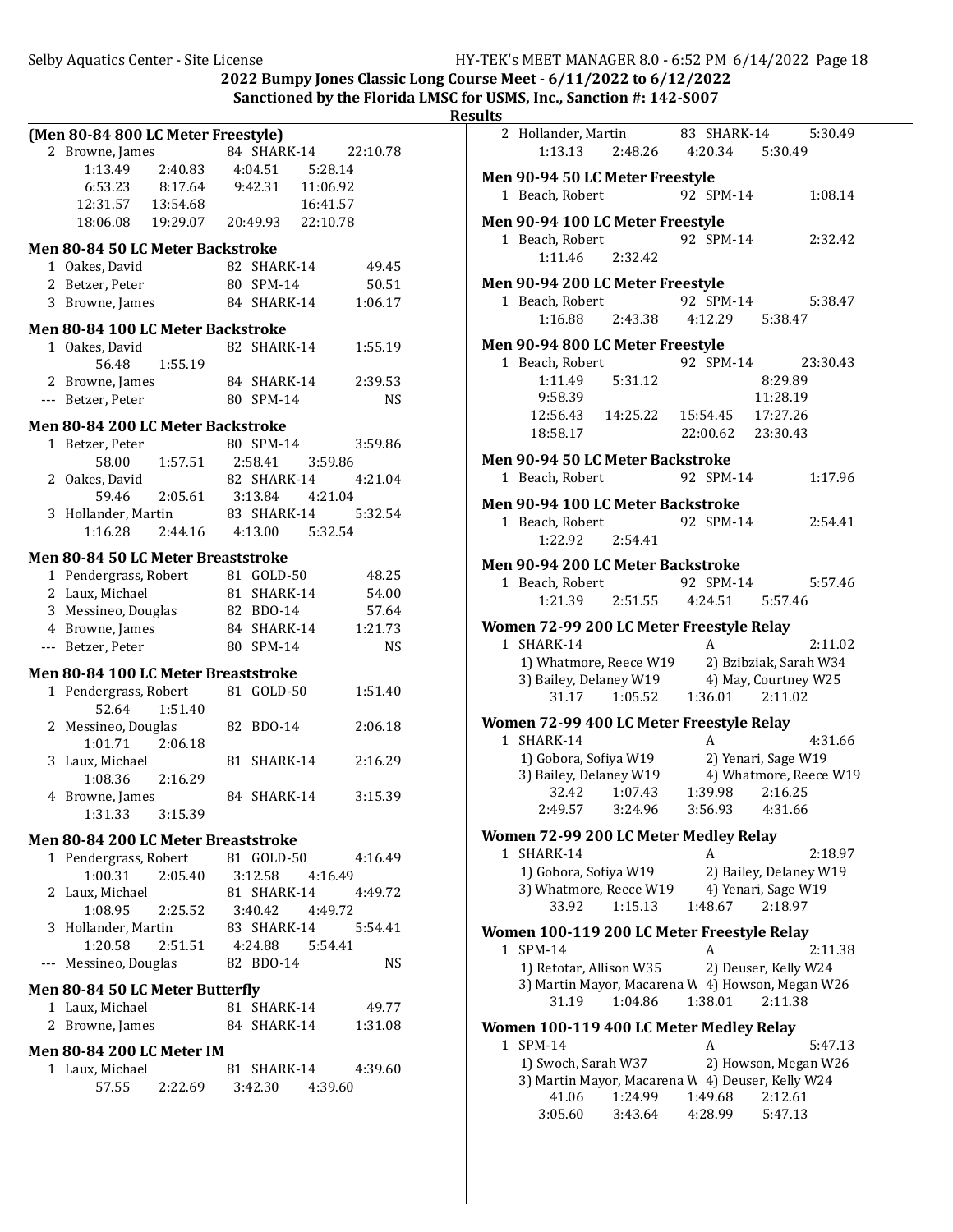| Women 120-159 200 LC Meter Freestyle Relay                                                      | Women 240-279 400 LC Meter Freestyle Relay                               |
|-------------------------------------------------------------------------------------------------|--------------------------------------------------------------------------|
| 1 TBAM-14<br>2:19.56<br>A                                                                       | 1 SFTL-50<br>A<br>5:37.65                                                |
| 1) Huber, Olivia W26<br>2) Sabolic, Julie W29                                                   | 1) Dussliere, Julie W50<br>2) Larson, Linda W67                          |
| 3) Stayman, Hayley W30<br>4) Maehr, Erin W40                                                    | 4) Falcigno, Pamela W67<br>3) Webb, Linda W77                            |
| 33.24<br>1:10.21<br>1:45.06<br>2:19.56                                                          | 34.96<br>1:13.17<br>1:54.58<br>2:41.03                                   |
|                                                                                                 | 3:26.09<br>4:15.82<br>4:54.40<br>5:37.65                                 |
| Women 120-159 400 LC Meter Medley Relay<br>A                                                    |                                                                          |
| 5:39.83<br>1 SHARK-14<br>1) Goldschmidt, Claudia W55 2) Bailey, Delaney W19                     | Women 240-279 800 LC Meter Freestyle Relay<br>1 SFTL-50<br>A<br>12:46.97 |
| 3) Whatmore, Reece W19<br>4) Bzibziak, Sarah W34                                                | 1) Dussliere, Julie W50<br>2) Larson, Linda W67                          |
| 1:39.24<br>2:22.03<br>3:09.26<br>49.04                                                          | 4) Falcigno, Pamela W67                                                  |
| 3:43.19<br>4:21.73<br>4:58.81<br>5:39.83                                                        | 3) Webb, Linda W77<br>37.18<br>2:01.25<br>1:18.75<br>2:43.33             |
|                                                                                                 | 3:27.77<br>4:18.85<br>5:11.10<br>5:58.90                                 |
| Women 160-199 200 LC Meter Freestyle Relay                                                      | 6:48.10<br>7:43.14<br>8:39.71                                            |
| 2:08.49<br>1 SHARK-14<br>A                                                                      | 10:12.72<br>11:03.47<br>11:57.50<br>12:46.97                             |
| 1) King, Ashley W42<br>2) Varnell, Laurel W31                                                   |                                                                          |
| 3) Keiber, Casey W45<br>4) Aten, Rebecca W46                                                    | Women 240-279 800 LC Meter Freestyle Relay                               |
| 30.94<br>1:05.06<br>1:37.34<br>2:08.49                                                          | <b>SCR</b><br>--- SFTL-50<br>A                                           |
| 2 SPM-14<br>2:12.64<br>A                                                                        | Women 240-279 200 LC Meter Medley Relay                                  |
| 1) Fulmer, Samantha W31<br>2) Swoch, Sarah W37                                                  | 1 SFTL-50<br>2:50.11<br>A                                                |
| 3) Kupan, Cheryl W58<br>4) Hayden, Alison W51                                                   | 1) Larson, Linda W67<br>2) Dussliere, Julie W50                          |
| 31.02<br>1:04.30<br>1:38.95<br>2:12.64                                                          | 3) Falcigno, Pamela W67<br>4) Webb, Linda W77                            |
| Women 160-199 400 LC Meter Freestyle Relay                                                      | 1:29.20<br>2:08.95<br>2:50.11<br>45.51                                   |
| 1 SHARK-14<br>5:31.78<br>A                                                                      |                                                                          |
| 1) Goldschmidt, Claudia W55 2) Coley, Cheryl W50                                                | Women 240-279 400 LC Meter Medley Relay                                  |
| 3) Varnell, Laurel W31<br>4) May, Courtney W25                                                  | 1 SFTL-50<br>6:25.95<br>A                                                |
| 1:59.98<br>37.20<br>1:16.88<br>2:47.52                                                          | 1) Larson, Linda W67<br>2) Dussliere, Julie W50                          |
| 3:23.36<br>4:03.63<br>4:45.27<br>5:31.78                                                        | 3) Falcigno, Pamela W67<br>4) Webb, Linda W77                            |
| Women 160-199 400 LC Meter Medley Relay                                                         | 46.43<br>1:36.40<br>2:20.27<br>3:11.60                                   |
| 1 TBAM-14<br>$\mathbf{A}$<br>7:00.64                                                            | 3:57.04<br>4:50.78<br>5:35.73<br>6:25.95                                 |
| 1) Nelson, Becky W58<br>2) DeGuenther, Norma W60                                                | Women 280-319 400 LC Meter Freestyle Relay                               |
| 3) Stayman, Hayley W30<br>4) Sabolic, Julie W29                                                 | 1 SHARK-14<br>5:26.29<br>A                                               |
| 1:45.97<br>2:09.72<br>51.37<br>2:47.06                                                          | 1) Uustal, Diann W76<br>2) Watts, Sue W68                                |
| 3:54.01<br>4:23.30<br>7:00.64                                                                   | 3) Carson, June W74<br>4) Kryka, Nancy W67                               |
|                                                                                                 | 36.44<br>1:19.57<br>1:48.64<br>2:44.85                                   |
| Women 200-239 800 LC Meter Freestyle Relay                                                      | 3:25.16<br>4:11.64<br>5:26.29                                            |
| <b>SCR</b><br>--- SHARK-14<br>A                                                                 | Men 120-159 800 LC Meter Freestyle Relay                                 |
| Women 200-239 800 LC Meter Freestyle Relay                                                      |                                                                          |
|                                                                                                 | $-5$ SPM-14<br>A                                                         |
| 1 SHARK-14<br>11:26.55<br>A                                                                     | <b>SCR</b>                                                               |
|                                                                                                 | Men 120-159 800 LC Meter Freestyle Relay                                 |
| 2) Goldschmidt, Claudia W55<br>1) Aten, Rebecca W46<br>3) Kryka, Nancy W67<br>4) Watts, Sue W68 | 1 SPM-14<br>10:37.37<br>A                                                |
| 33.44<br>1:10.91<br>1:50.23<br>2:27.93                                                          | 2) Stickle, Christopher M32<br>1) Manera, Noah M24                       |
| 3:53.09<br>3:08.48<br>4:38.24<br>5:20.98                                                        | 4) Hawkins, Russell M36<br>3) Esposito, Jim M59                          |
| 7:32.08<br>6:00.88<br>6:45.48<br>8:15.99                                                        | 1:37.99<br>30.12<br>1:03.36<br>2:11.57                                   |
| 9:00.73<br>9:49.52<br>10:39.98<br>11:26.55                                                      | 2:40.57<br>3:13.54<br>3:48.57<br>4:23.13                                 |
|                                                                                                 | 4:58.78<br>6:24.16<br>7:06.72                                            |
| Women 200-239 200 LC Meter Medley Relay                                                         | 7:53.20<br>9:42.53<br>10:37.37<br>8:46.92                                |
| 1 SHARK-14<br>2:29.69<br>A                                                                      | Men 160-199 200 LC Meter Freestyle Relay                                 |
| 1) Stewart, Ann W52<br>2) Good, Tricia W51                                                      | 1 SHARK-14<br>2:02.00<br>A                                               |
| 4) Goldschmidt, Claudia W55<br>3) Lachney, Fay W61<br>2:29.69                                   | 1) Lambert, Austin M25<br>2) Mitchinson, Dean M54                        |
| 35.54<br>1:17.25<br>1:55.87                                                                     | 3) Hillman, Allen M55<br>4) Whiteside, Brian M52                         |
| Women 240-279 200 LC Meter Freestyle Relay                                                      | 28.92<br>59.06<br>1:33.47<br>2:02.00                                     |
| 1 SFTL-50<br>A<br>2:25.16                                                                       | --- SPM-14<br>A<br><b>NS</b>                                             |
| 1) Dussliere, Julie W50<br>2) Larson, Linda W67                                                 | 1) Salomon, Greg M60<br>2) Manera, Noah M24                              |
| 3) Webb, Linda W77<br>4) Falcigno, Pamela W67                                                   | 3) Esposito, Jim M59<br>4) Hawkins, Russell M36                          |
| 32.38<br>1:10.28<br>1:50.63<br>2:25.16                                                          |                                                                          |
|                                                                                                 |                                                                          |
|                                                                                                 |                                                                          |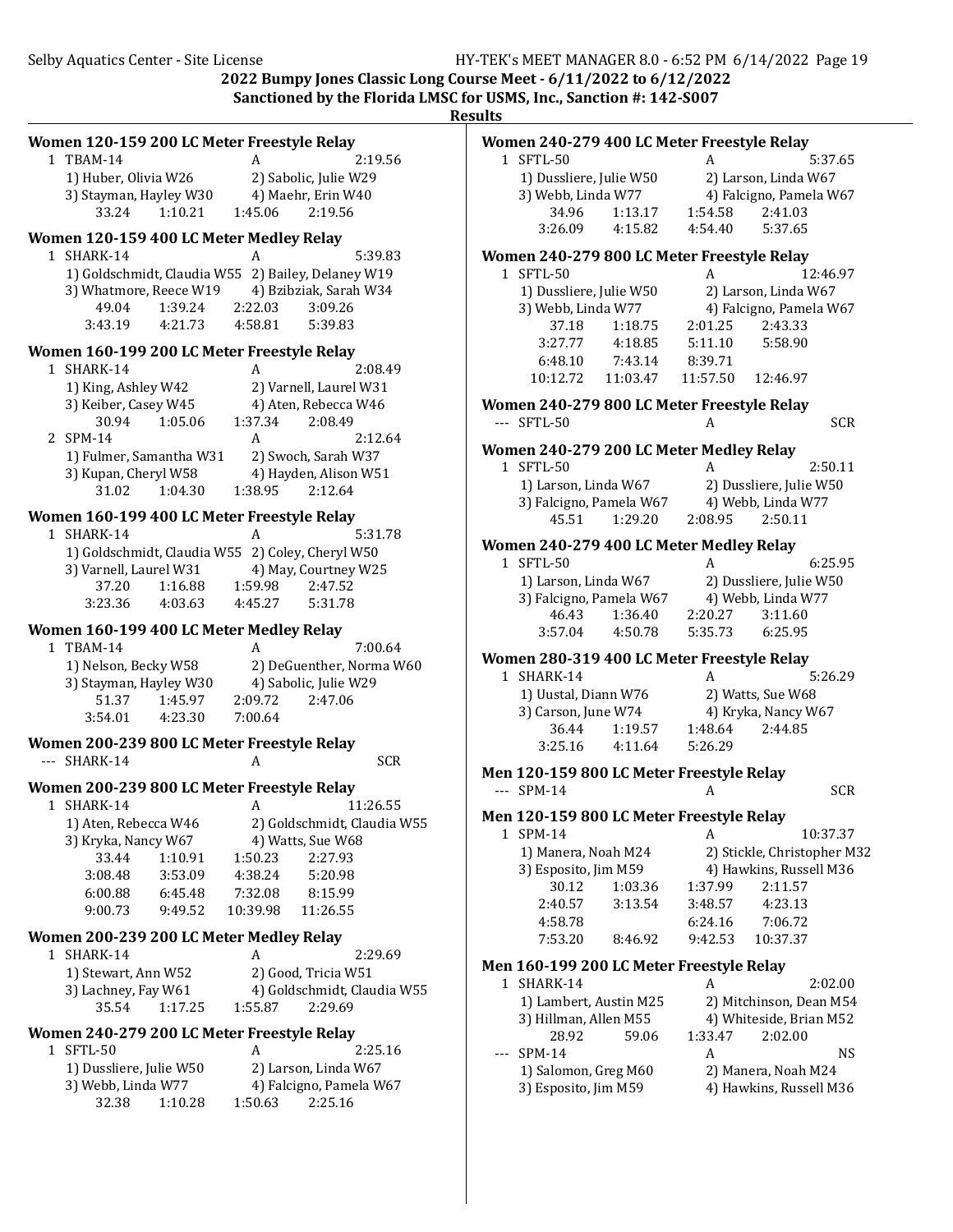| Men 160-199 400 LC Meter Medley Relay                                                 | Mixed 100-119 400 LC Meter Freestyle Relay                                                             |
|---------------------------------------------------------------------------------------|--------------------------------------------------------------------------------------------------------|
| 1 SPM-14<br>5:42.14<br>A                                                              | 1 SPM-14<br>4:23.95<br>A                                                                               |
| 1) Smith, Joshua M54<br>2) Esposito, Jim M59                                          | 1) Manera, Noah M24<br>2) Retotar, Allison W35                                                         |
| 3) Manera, Noah M24<br>4) Hawkins, Russell M36                                        | 3) Martin Mayor, Macarena W 4) Stickle, Christopher M32                                                |
| 1:19.70<br>41.10<br>1:49.13                                                           | 29.77<br>1:01.57<br>1:34.47<br>2:10.55                                                                 |
| 2:58.79<br>5:42.14<br>3:29.17<br>4:04.01                                              | 4:23.95<br>2:45.12<br>3:23.07<br>3:51.96                                                               |
| Men 200-239 800 LC Meter Freestyle Relay                                              | Mixed 100-119 200 LC Meter Medley Relay                                                                |
| 1 SHARK-14<br>10:35.10<br>A                                                           | 1 SPM-14<br>2:11.85<br>A                                                                               |
| 1) Matysek, Jim M63<br>2) Galvin, Colin M38                                           | 1) Stickle, Christopher M32<br>2) Martin Mayor, Macarena W                                             |
| 3) Mitchinson, Dean M54<br>4) Couch, Bob M75                                          | 4) Fulmer, Samantha W31<br>3) Manera, Noah M24                                                         |
| 1:16.50<br>2:37.93<br>36.57<br>1:57.44                                                | 32.54<br>1:12.06<br>1:40.68<br>2:11.85                                                                 |
| 3:07.63<br>3:42.41<br>4:20.66<br>5:00.21                                              | 2 SHARK-14<br>2:19.57<br>A                                                                             |
| 5:35.83<br>6:16.77<br>7:02.39<br>7:46.90<br>9:52.50<br>8:25.35<br>9:08.14<br>10:35.10 | 1) Lambert, Austin M25<br>2) Varnell, Laurel W31<br>4) May, Courtney W25<br>3) Paulling, Daniel M36    |
|                                                                                       | 1:13.76<br>1:44.03<br>2:19.57                                                                          |
| Men 200-239 800 LC Meter Freestyle Relay                                              |                                                                                                        |
| --- SHARK-14<br><b>SCR</b><br>A                                                       | Mixed 120-159 400 LC Meter Freestyle Relay                                                             |
| Men 200-239 200 LC Meter Medley Relay                                                 | 1 WSC-50<br>5:47.80<br>A                                                                               |
| 1 SHARK-14<br>A<br>2:36.13                                                            | 1) Bot, Lina W36<br>2) Rodriguez, Iliana W24<br>3) Bell, Erik M48<br>4) Murphy, Thomas M29             |
| 1) Mitchinson, Dean M54<br>2) Whiteside, Brian M52                                    | 48.57<br>1:46.47<br>2:27.24<br>3:12.48                                                                 |
| 3) Rigney, Kane M41<br>4) Bergquist, Michael M66                                      | 4:26.51<br>5:05.16<br>5:47.80<br>3:48.00                                                               |
| 43.01<br>1:21.19<br>1:57.70<br>2:36.13                                                |                                                                                                        |
| Men 240-279 200 LC Meter Medley Relay                                                 | Mixed 160-199 200 LC Meter Freestyle Relay<br>1 SFTL-50<br>A<br>2:31.73                                |
| 1 SHARK-14<br>A<br>2:13.35                                                            | 1) Lemas Santo, Yosvanys M3 2) Guerra, Mariela W33                                                     |
| 1) Brackett, Bill M64<br>2) Walker, Rick M72                                          | 3) Contreras, Daniel M34<br>4) Bennett, Sarah W59                                                      |
| 3) Zimmerman, David M60<br>4) Newman, Steven M60                                      | 2:00.10<br>30.66<br>1:01.54<br>2:31.73                                                                 |
| 38.98<br>1:16.02<br>1:44.64<br>2:13.35                                                |                                                                                                        |
| Men 280-319 200 LC Meter Freestyle Relay                                              | Mixed 160-199 400 LC Meter Freestyle Relay<br>1 SHARK-14<br>A                                          |
| 1 SHARK-14<br>2:24.83<br>A                                                            | 4:38.05<br>1) Bowers, Bert M68<br>2) Paulling, Daniel M36                                              |
| 1) Martin, Jack M71<br>2) Wierda, Christopher M72                                     | 4) Aten, Rebecca W46<br>3) Varlas, Melissa W49                                                         |
| 3) Johnston, John M75<br>4) Bowden, Richard M67                                       | 1:15.09<br>1:44.15<br>2:16.65<br>37.41                                                                 |
| 1:13.44<br>1:46.81<br>2:24.83<br>33.26                                                | 2:50.48<br>4:38.05                                                                                     |
| $-$ SPM-14<br><b>NS</b><br>A                                                          | 2 SHARK-14<br>B<br>4:57.79                                                                             |
| 2) Nixon, John M67<br>1) Davis, Kern M68                                              | 1) Lambert, Austin M25<br>2) Good, Tricia W51                                                          |
| 3) Betzer, Peter M80<br>4) Beach, Robert M92                                          | 3) Keiber, Casey W45<br>4) Rigney, Kane M41                                                            |
| Men 280-319 400 LC Meter Freestyle Relay                                              | 31.52<br>1:09.92<br>1:44.82<br>2:22.57                                                                 |
| 4:48.70<br>1 SHARK-14<br>A                                                            | 2:59.43<br>3:42.18<br>4:57.79                                                                          |
| 1) Brackett, Bill M64<br>2) Couch, Bob M75                                            | Mixed 160-199 200 LC Meter Medley Relay                                                                |
| 4) Walker, Rick M72<br>3) Martin, Jack M71                                            | 1 SHARK-14<br>A<br>2:10.80                                                                             |
| 1:06.39<br>31.47<br>1:41.06<br>2:20.13                                                | 1) Clissold, Edward M48<br>2) Galvin, Colin M38                                                        |
| 2:55.73<br>3:36.07<br>4:10.97<br>4:48.70                                              | 3) King, Ashley W42<br>4) Aten, Rebecca W46                                                            |
| Men 280-319 400 LC Meter Medley Relay                                                 | 32.99<br>1:07.37<br>1:39.76<br>2:10.80                                                                 |
| 1 SPM-14<br>7:40.62<br>A                                                              | 2 WSC-50<br>A<br>2:53.41                                                                               |
| 1) Betzer, Peter M80<br>2) Nixon, John M67                                            | 1) Schreiber, Sydney M62<br>2) Heffern, Abby W27                                                       |
| 3) Davis, Kern M68<br>4) Beach, Robert M92                                            | 3) Rodriguez, Iliana W24<br>4) Bell, Erik M48                                                          |
| 55.54<br>1:54.06<br>2:42.10<br>3:35.01                                                | 57.14<br>1:39.60<br>2:23.85<br>2:53.41                                                                 |
| 4:14.98<br>4:48.67<br>6:15.45<br>7:40.62                                              | 3 SFTL-50<br>3:00.75<br>A                                                                              |
| Men 320-359 200 LC Meter Medley Relay                                                 | 1) Parra, Francisco M65<br>2) Guerra, Mariela W33<br>4) Contreras, Daniel M34<br>3) Bennett, Sarah W59 |
| 1 SHARK-14<br>3:20.09<br>A                                                            | 39.21<br>1:18.24<br>2:16.35<br>3:00.75                                                                 |
| 1) Oakes, David M82<br>2) Sjoberg, Darryl M77                                         | 4 SPM-14<br>A<br>3:03.26                                                                               |
| 3) Laux, Michael M81<br>4) Hollander, Martin M83                                      | 2) Swoch, Sarah W37<br>1) Esposito, Jim M59                                                            |
| 3:20.09<br>47.70<br>1:42.58<br>2:35.15                                                | 3) Hawkins, Russell M36<br>4) Richins, Robin W54                                                       |
|                                                                                       | 1:22.02<br>37.18<br>2:27.39<br>3:03.26                                                                 |
|                                                                                       |                                                                                                        |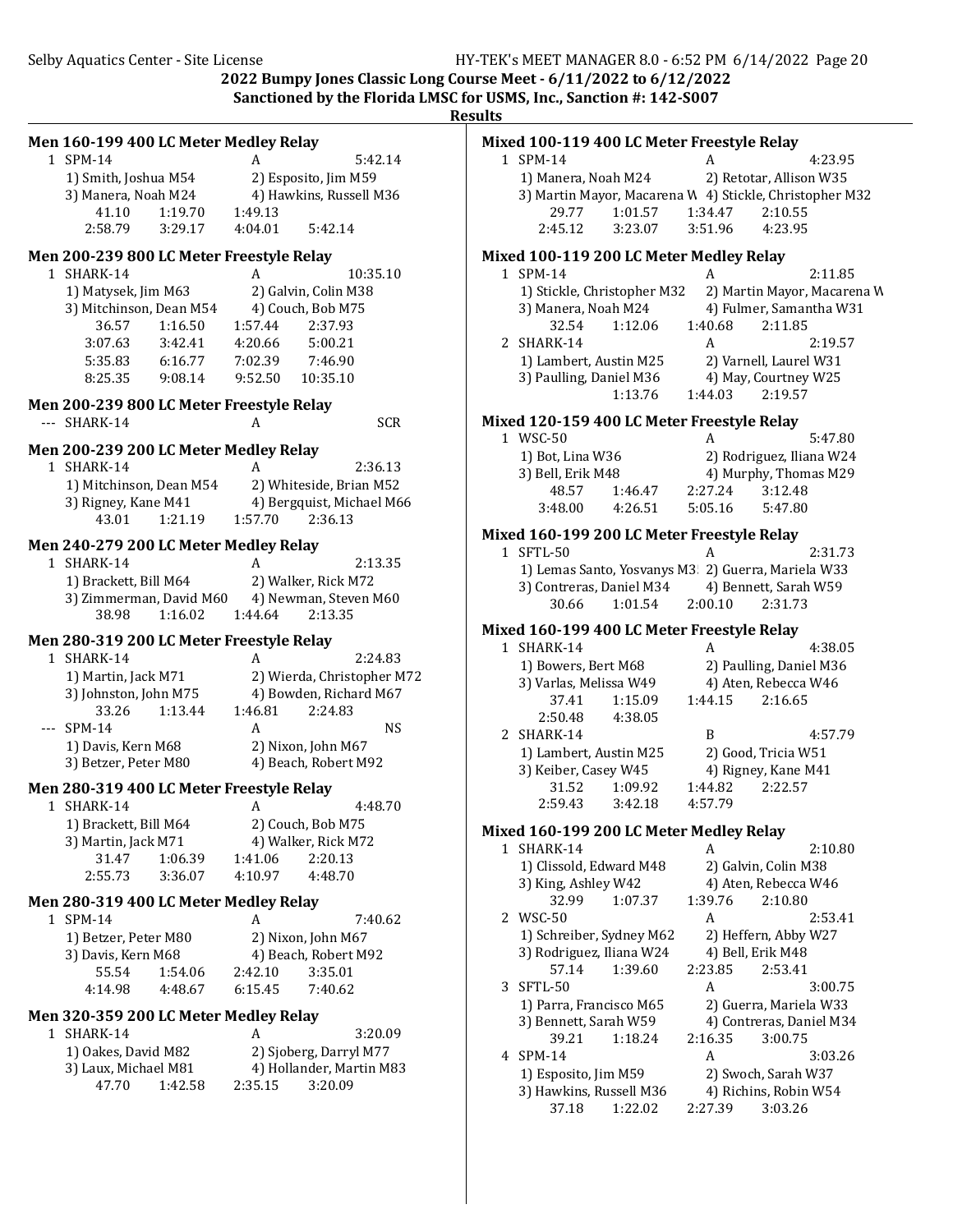**2022 Bumpy Jones Classic Long Course Meet - 6/11/2022 to 6/12/2022** Sanctioned by the Florida LMSC for USMS, Inc., Sanction #: 142-S007

**Results**

| Mixed 160-199 400 LC Meter Medley Relay<br>1 SHARK-14 |          | C               | 5:35.42                                              |  |
|-------------------------------------------------------|----------|-----------------|------------------------------------------------------|--|
| 1) Whiteside, Brian M52                               |          |                 | 2) Keiber, Casey W45                                 |  |
| 3) Aten, Rebecca W46                                  |          |                 | 4) Rigney, Kane M41                                  |  |
| 40.18                                                 | 1:23.52  | 2:06.04         | 2:55.33                                              |  |
|                                                       |          | 4:56.01         |                                                      |  |
| 3:33.01                                               | 4:18.82  |                 | 5:35.42                                              |  |
| 2 WSC-50                                              |          | A               | 6:50.81                                              |  |
| 1) Schreiber, Sydney M62                              |          |                 | 2) Heffern, Abby W27                                 |  |
| 3) Rodriguez, Iliana W24                              |          |                 | 4) Bell, Erik M48                                    |  |
| 57.90                                                 | 2:02.46  | 2:51.72         | 3:52.24                                              |  |
| 4:39.09                                               | 5:38.59  | 6:12.40         | 6:50.81                                              |  |
| Mixed 200-239 200 LC Meter Freestyle Relay            |          |                 |                                                      |  |
| 1 SHARK-14                                            |          | A               | 2:00.28                                              |  |
| 1) Almeyda, Xavier M52                                |          |                 | 2) Clissold, Edward M48                              |  |
|                                                       |          |                 | 3) Dombrowski, Andrea W55 4) Varlas, Melissa W49     |  |
| 29.76                                                 | 57.83    | 1:29.50         | 2:00.28                                              |  |
| 2 SHARK-14                                            |          | B               |                                                      |  |
|                                                       |          |                 | 2:07.60                                              |  |
| 1) Galvin, Colin M38                                  |          |                 | 2) Denault, Charles M59                              |  |
|                                                       |          |                 | 3) Goldschmidt, Claudia W55 4) Watkins, Michelle W55 |  |
| 26.86                                                 | 1:00.31  | 1:32.61         | 2:07.60                                              |  |
| Mixed 200-239 400 LC Meter Freestyle Relay            |          |                 |                                                      |  |
| 1 SHARK-14                                            |          | A               | 4:31.75                                              |  |
| 1) King, Ashley W42                                   |          |                 | 2) Stewart, Ann W52                                  |  |
| 3) Clissold, Edward M48                               |          |                 | 4) Newman, Steven M60                                |  |
| 33.59                                                 | 1:10.58  | 1:43.60         | 2:21.29                                              |  |
| 2:51.37                                               | 3:25.78  | 3:57.56         | 4:31.75                                              |  |
| 2 SFTL-50                                             |          | A               |                                                      |  |
|                                                       |          |                 | 5:50.38                                              |  |
| 1) Fiser, Graeme M56                                  |          |                 | 2) Volz, Kristin W49                                 |  |
| 3) Bennett, Sarah W59                                 |          |                 | 4) Parra, Francisco M65                              |  |
| 32.02                                                 | 1:05.86  | 2:02.21         | 3:08.52                                              |  |
| 3:50.23                                               | 4:42.08  | 5:15.17         | 5:50.38                                              |  |
| 3 SPM-14                                              |          | A               | 6:30.76                                              |  |
| 1) Esposito, Jim M59                                  |          |                 | 2) Richins, Robin W54                                |  |
| 3) Hawkins, Russell M36                               |          |                 | 4) Bogue, Sherri W58                                 |  |
| 34.11                                                 | 1:12.24  | 1:50.95         | 2:34.94                                              |  |
| 3:25.87                                               | 4:19.72  | 4:48.34 6:30.76 |                                                      |  |
| Mixed 200-239 800 LC Meter Freestyle Relay            |          |                 |                                                      |  |
|                                                       |          |                 |                                                      |  |
| 1 SFTL-50                                             |          | A               | 14:56.25                                             |  |
| 1) Bennett, Sarah W59                                 |          |                 | 2) Volz, Kristin W49                                 |  |
| 3) Contreras, Daniel M34                              |          |                 | 4) Hendrick, Marty M64                               |  |
| 44.20                                                 | 1:37.20  | 2:30.71         | 3:24.49                                              |  |
| 4:17.09                                               | 5:16.53  | 6:17.82         | 7:19.78                                              |  |
| 8:13.78                                               |          |                 | 12:04.57                                             |  |
| 12:43.78                                              | 13:27.01 | 14:12.31        | 14:56.25                                             |  |
| Mixed 200-239 200 LC Meter Medley Relay               |          |                 |                                                      |  |
| 1 SHARK-14                                            |          | A               | 2:11.19                                              |  |
|                                                       |          |                 |                                                      |  |
| 1) Mench, Edward M56                                  |          |                 | 2) Keiber, Casey W45                                 |  |
| 3) Varlas, Melissa W49                                |          |                 | 4) Almeyda, Xavier M52                               |  |
| 32.78                                                 | 1:10.46  | 1:43.05         | 2:11.19                                              |  |
| Mixed 200-239 400 LC Meter Medley Relay               |          |                 |                                                      |  |
| 1 SHARK-14                                            |          | A               | 5:06.32                                              |  |
| 1) Stewart, Ann W52                                   |          |                 | 2) Matysek, Jim M63                                  |  |
| 3) Varlas, Melissa W49                                |          |                 | 4) Paulling, Daniel M36                              |  |
| 37.77                                                 | 1:17.88  | 1:57.99         | 2:44.02                                              |  |
| 3:22.70                                               | 4:04.42  | 4:33.80         | 5:06.32                                              |  |
|                                                       |          |                 |                                                      |  |

2 SHARK-14 B 5:10.19 1) Clissold, Edward M48 2) Mench, Edward M56 3) King, Ashley W42 4) Lachney, Fay W61 35.03 1:11.84 1:51.29 2:35.41 3:12.58 3:54.63 4:30.91 5:10.19 3 SHARK-14 D 5:39.03 1) Newman, Steven M60 2) Good, Tricia W51 3) Almeyda, Xavier M52 4) Carson, June W74<br>39.28 1:19.60 2:03.39 2:51.18  $1:19.60$ 3:25.15 4:05.49 4:49.37 5:39.03 4 SFTL-50 A 6:08.45 1) Parra, Francisco M65 2) Stutz, Kathleen W40 3) Fiser, Graeme M56 4) Bennett, Sarah W59<br>44.03 2:25.07 3:22.57 44.03 2:25.07 3:55.44 4:33.01 5:17.29 6:08.45 **Mixed 240-279 200 LC Meter Freestyle Relay** 1 SHARK-14 A 2:04.62 1) Zimmerman, David M60 2) Newman, Steven M60 3) Lachney, Fay W61 4) Kryka, Nancy W67 28.14 2:04.62 2 SHARK-14 B 2:29.69 1) Weigand, Tom M65 2) Watts, Sue W68 3) Howle, Gary M71 4) Carter, Karen W72 33.35 1:47.69 2:29.69 **Mixed 240-279 400 LC Meter Freestyle Relay** 1 SHARK-14 A 5:18.70 1) Matysek, Jim M63 2) Bergquist, Michael M66 3) Bayne, Linda W60 4) Lachney, Fay W61 33.68 1:10.78 2:40.01 3:20.26 4:02.85 4:38.75 5:18.70 **Mixed 240-279 200 LC Meter Medley Relay** 1 SFYH-14 A 3:43.93 1) Burke, Patrick M41 2) Samuelson, Martha W73 3) Boers, Peter M59 4) Hansen, Lorrie W74<br>1:05.06 2:03.63 2:39.94 3:43.93 2:03.63 2 SHARK-14 A 3:51.14 1) Koss, James M72 2) Johnston, John M75 3) Coley, Cheryl W50 4) Miller, Jan W79 1:00.01 1:23.88 1:52.06 3:51.14 **Mixed 280-319 200 LC Meter Freestyle Relay** 1 SHARK-14 A 2:24.00 1) Walker, Rick M72 2) Couch, Bob M75 3) Doyle, Deanna W64 4) Carson, June W74<br>31.92 1.05.18 2:24.00 31.92 1:05.18 2:24.00 2 SFYH-14 A 3:30.98 1) McEvoy, Martin M72 2) Hansen, Lorrie W74 3) Samuelson, Martha W73 4) Colburn, Harry M79 45.55 1:34.53 2:24.92 3:30.98 **Mixed 280-319 400 LC Meter Freestyle Relay** 1 SHARK-14 A 7:46.57 1) Carter, Karen W72 2) Bowden, Richard M67 3) Koss, James M72 4) Miller, Jan W79 47.02 1:38.70 2:19.09 3:05.13 4:03.24 5:10.14 6:23.39 7:46.57